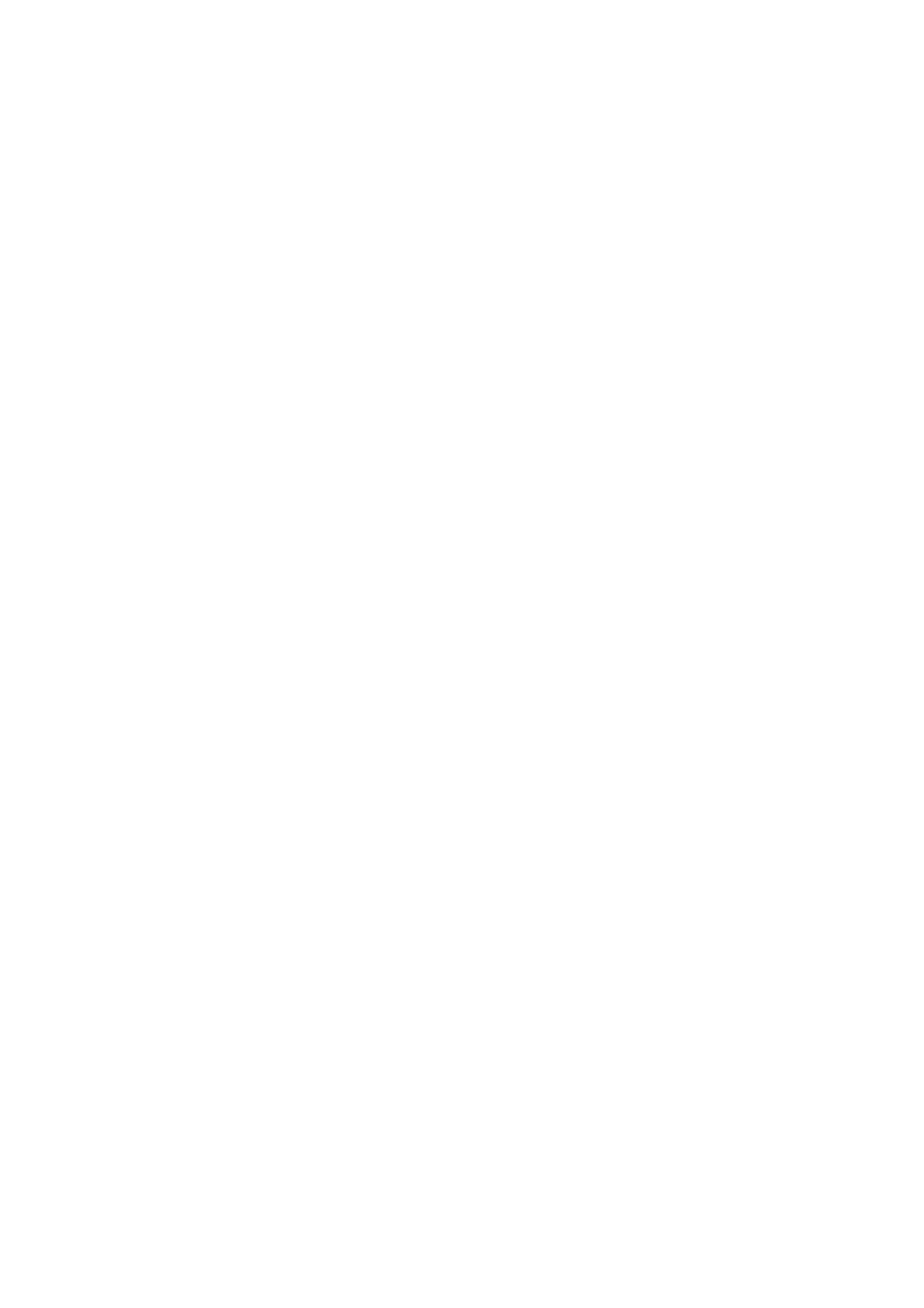## **CONTENTS**

| I.                          |                                                                       |                                                                        |  |  |    |
|-----------------------------|-----------------------------------------------------------------------|------------------------------------------------------------------------|--|--|----|
| A.                          |                                                                       |                                                                        |  |  |    |
| <b>B.</b><br>$\mathbf{C}$ . |                                                                       |                                                                        |  |  |    |
|                             |                                                                       |                                                                        |  |  | Π. |
| A.                          | Establishments under the authority of the Ministry of the Interior 11 |                                                                        |  |  |    |
|                             | 1.                                                                    |                                                                        |  |  |    |
|                             | 2.                                                                    |                                                                        |  |  |    |
|                             | 3.                                                                    | Safeguards against ill-treatment of persons detained by the police  14 |  |  |    |
|                             | 4.                                                                    |                                                                        |  |  |    |
|                             |                                                                       | a.                                                                     |  |  |    |
|                             |                                                                       | $b_{\cdot}$                                                            |  |  |    |
| <b>B.</b>                   |                                                                       |                                                                        |  |  |    |
|                             | 1.                                                                    |                                                                        |  |  |    |
|                             | 2.                                                                    |                                                                        |  |  |    |
|                             | 3.                                                                    |                                                                        |  |  |    |
|                             |                                                                       | a.                                                                     |  |  |    |
|                             |                                                                       | b.                                                                     |  |  |    |
|                             |                                                                       | i.                                                                     |  |  |    |
|                             |                                                                       | ii.                                                                    |  |  |    |
|                             |                                                                       | $\mathbf{c}$ .                                                         |  |  |    |
|                             |                                                                       | i.                                                                     |  |  |    |
|                             |                                                                       | ii.                                                                    |  |  |    |
|                             |                                                                       | d.                                                                     |  |  |    |
|                             |                                                                       | i.                                                                     |  |  |    |
|                             |                                                                       | ii.                                                                    |  |  |    |
|                             | 4.                                                                    |                                                                        |  |  |    |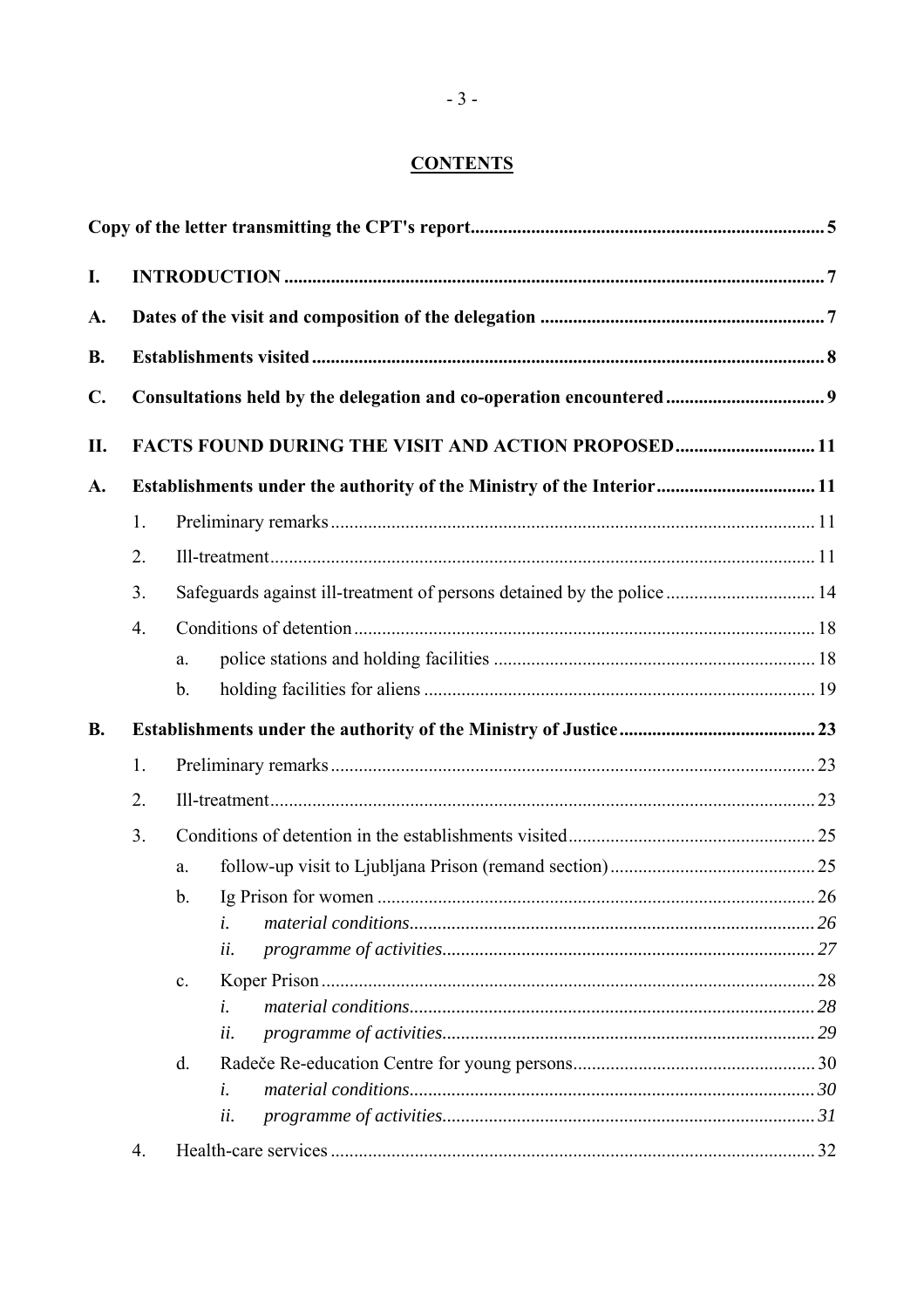|                      | a.                                                                                        |                                                                                                                                                                           |  |
|----------------------|-------------------------------------------------------------------------------------------|---------------------------------------------------------------------------------------------------------------------------------------------------------------------------|--|
|                      | $\mathbf b$ .                                                                             |                                                                                                                                                                           |  |
|                      | $\mathbf{c}$ .                                                                            |                                                                                                                                                                           |  |
|                      | d.                                                                                        |                                                                                                                                                                           |  |
|                      | e.                                                                                        |                                                                                                                                                                           |  |
|                      | f.                                                                                        |                                                                                                                                                                           |  |
|                      | g.                                                                                        |                                                                                                                                                                           |  |
|                      | h.                                                                                        |                                                                                                                                                                           |  |
|                      | Establishments under the authority of the Ministry of Labour, Family and Social Affairs41 |                                                                                                                                                                           |  |
| 1.                   |                                                                                           |                                                                                                                                                                           |  |
| 2.<br>3 <sub>1</sub> |                                                                                           |                                                                                                                                                                           |  |
|                      |                                                                                           |                                                                                                                                                                           |  |
| $\overline{4}$ .     |                                                                                           |                                                                                                                                                                           |  |
| 5.                   |                                                                                           |                                                                                                                                                                           |  |
| 6.                   |                                                                                           |                                                                                                                                                                           |  |
|                      |                                                                                           |                                                                                                                                                                           |  |
|                      |                                                                                           | <b>APPENDIX I</b><br>LIST OF THE CPT'S RECOMMENDATIONS,<br><b>APPENDIX II</b><br>LIST OF THE NATIONAL AUTHORITIES AND INTERNATIONAL<br>AND NON-GOVERNMENTAL ORGANISATIONS |  |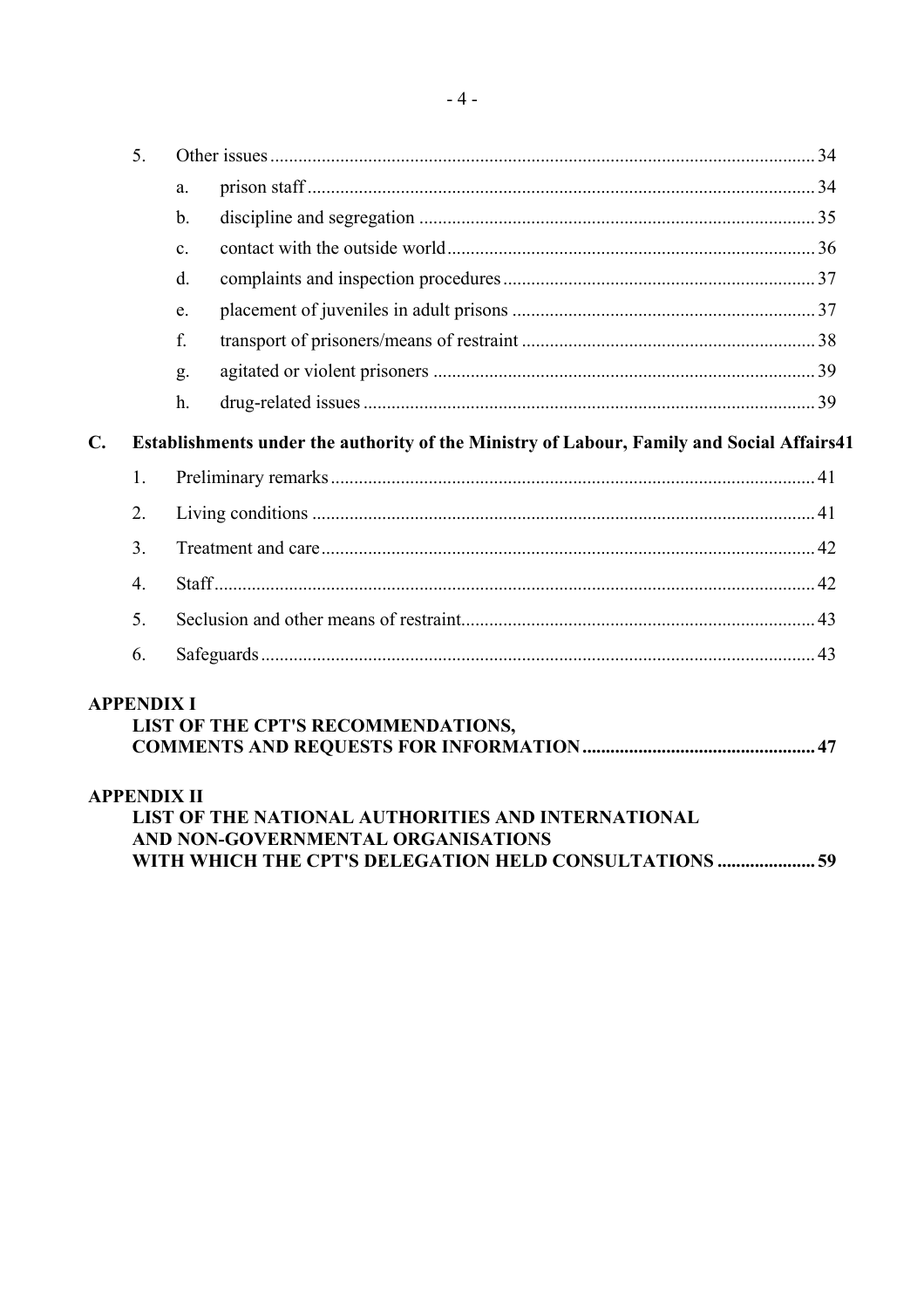#### **Copy of the letter transmitting the CPT's report**

Strasbourg, 27 July 2006

<span id="page-4-0"></span>Dear State Secretary,

 In pursuance of Article 10, paragraph 1, of the European Convention for the Prevention of Torture and Inhuman or Degrading Treatment or Punishment, I enclose herewith the report to the Slovenian Government drawn up by the European Committee for the prevention of torture and inhuman or degrading treatment or punishment (CPT) after its visit to Slovenia from 31 January to 8 February 2006. The report was adopted by the CPT at its  $60^{th}$  meeting, held from 3 to 7 July 2006.

The various recommendations, comments and requests for information formulated by the CPT are listed in Appendix I. As regards more particularly the CPT's recommendations, having regard to Article 10 of the Convention, the Committee requests the Slovenian authorities to provide **within six months** a response giving a full account of action taken to implement them. The CPT trusts that it will also be possible for the Slovenian authorities to provide, in the above-mentioned response, reactions to the comments formulated in this report which are listed in Appendix I as well as replies to the requests for information made. The CPT would be grateful if it were possible, in the event of the response forwarded being in Slovenian, for it to be accompanied by an English or French translation. It would also be most helpful if the Slovenian authorities could provide a copy of the response in a computer-readable form.

 I am at your entire disposal if you have any questions concerning either the CPT's visit report or the future procedure.

Yours faithfully,

Silvia CASALE President of the European Committee for the prevention of torture and inhuman or degrading treatment or punishment

**Mr Robert MAROLT State Secretary Ministry of Justice**   $\check{Z}$ upančičeva 3 **61000 LJUBLJANA Slovenia**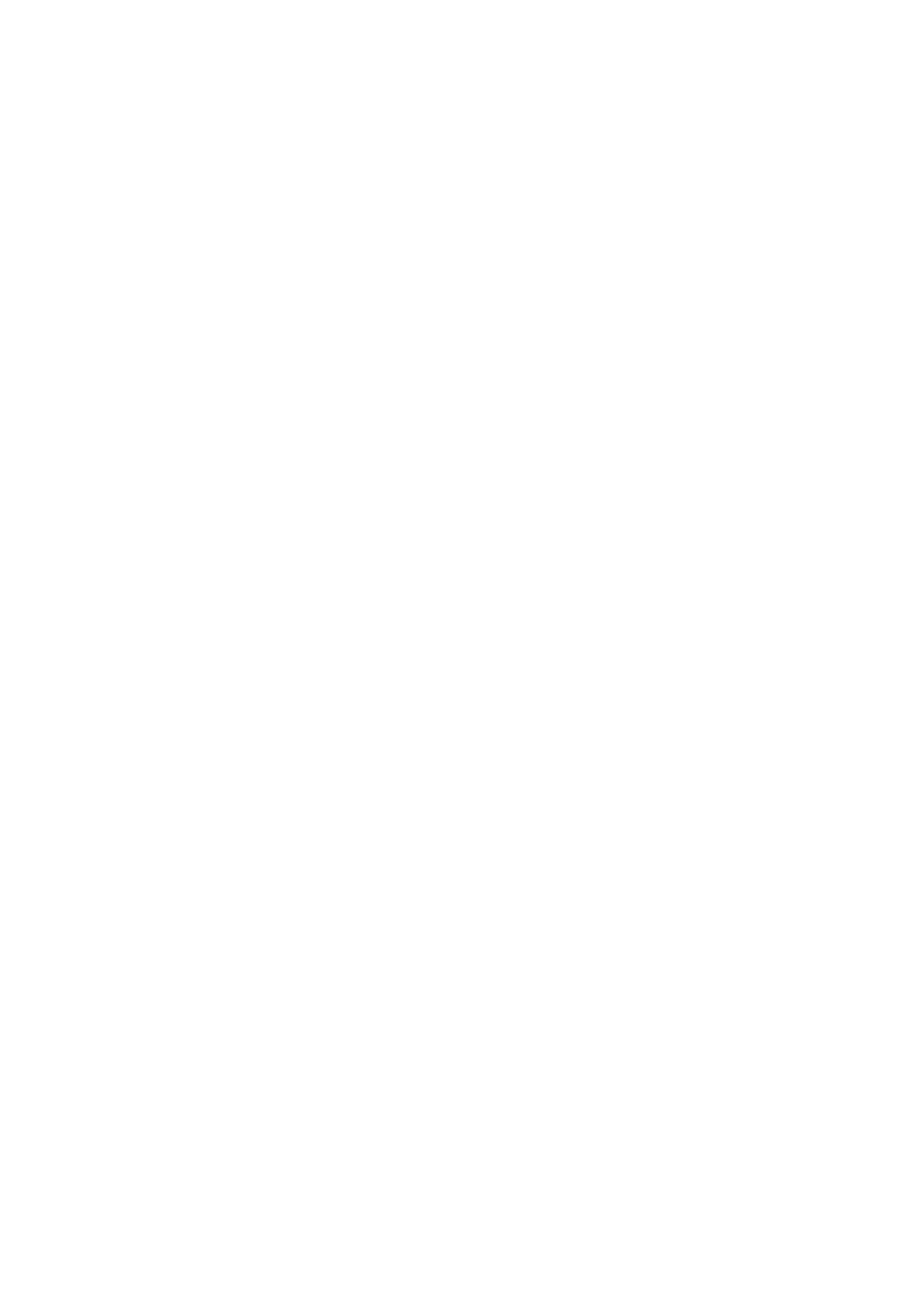## <span id="page-6-0"></span>**I. INTRODUCTION**

## **A. Dates of the visit and composition of the delegation**

1. In pursuance of Article 7 of the European Convention for the Prevention of Torture and Inhuman or Degrading Treatment or Punishment (hereinafter referred to as "the Convention"), a delegation of the CPT visited Slovenia from 31 January to 8 February 2006. The visit formed part of the Committee's programme of periodic visits for 2006, and was the third visit to Slovenia to be carried out by the  $CPT<sup>1</sup>$ .

- 2. The visit was carried out by the following members of the CPT:
	- Pétur HAUKSSON, Head of the delegation
	- Latif HŰSEYNOV
	- Asya KHACHATRYAN
	- Mauro PALMA
	- Olivera VULIĆ

who were supported by Edo KORLJAN and Johan FRIESTEDT of the CPT's Secretariat.

They were assisted by:

- Eric DURAND, medical doctor, former Head of medical services at Fleury-Mérogis Prison, France (expert)
- James McMANUS, Professor of Criminal Justice at Glasgow Caledonian University, United Kingdom (expert)
- Helena BIFFIO-ZORKO (interpreter)
- Branka BOŽIČ (interpreter)
- Ksenija LEBAN (interpreter)
- Nevenka LJESKOVAC (interpreter)
- Adrijana äTEFANČIČ (interpreter)
- Špela URBAS (interpreter)
- Katja ŽUMER (interpreter).

 $\frac{1}{1}$ 

<span id="page-6-1"></span>The first visit took place in February 1995 and the second in September 2001. The CPT's reports on these visits, as well as the responses of the Slovenian Government, have all been made public at the request of the Slovenian authorities (cf. CPT/Inf (96) 18, CPT/Inf (96) 19, CPT/Inf (2002) 36 and CPT/Inf (2002) 37).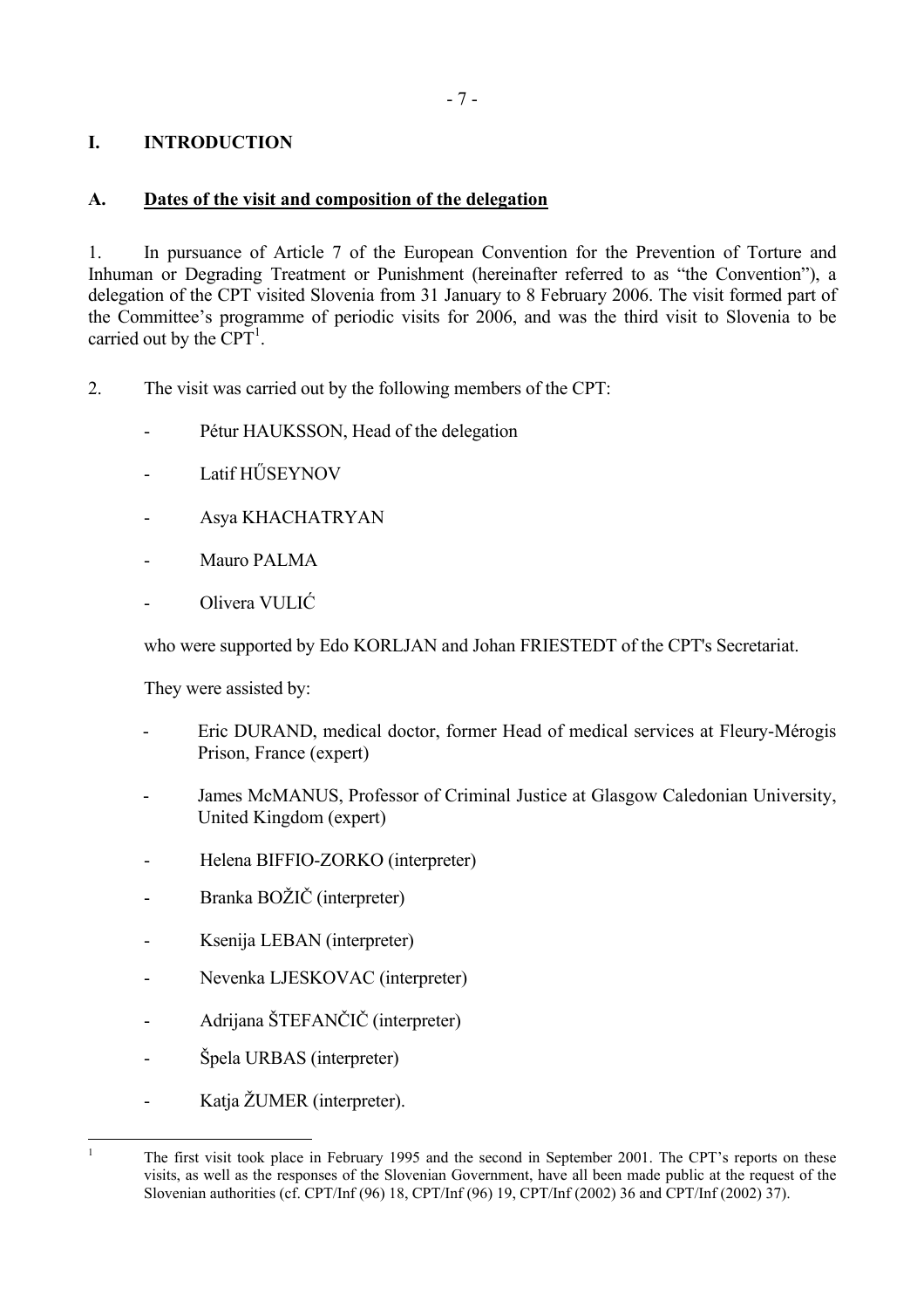## <span id="page-7-0"></span>**B. Establishments visited**

3. The delegation visited the following places of deprivation of liberty:

### Establishments under the authority of the Ministry of the Interior

### *Ljubljana Police Directorate*

- Ljubljana-Bežigrad Police Station, Posavskega street<sup>\*</sup>
- Ljubljana-Centre Police Station, Trdinova street<sup>∗</sup>
- Ljubljana-äiöka Police Station, Podutiöka street
- Ljubljana-Vič Police Station, Tbilisijska street<sup>∗</sup>
- Police Holding Facility at Ljubljana Moste Police Station, Tovarniška street
- Premises of the Police Special Unit, Podutiška street

### *Brnik Airport*

Brnik Airport Police Station

### *Celje Police Directorate*

- Celie Police Station, Ljublianska street<sup>∗</sup>
- Rogaöka Slatina Police Station, Izletniöka street<sup>∗</sup>

### *Koper Police Directorate*

- Piran Police Station, Portorož, Obala street

### *Krško Police Directorate*

- Brežice Police Station, Svobode street
- Obrežje Border Police Station (border check-point)

### *Holding facilities for aliens*

- Postojna Centre for aliens<sup>\*</sup>
- Closed section at Ljubljana Home for asylum seekers
- Brnik Airport holding premises for aliens

### Establishments under the authority of the Ministry of Justice

- Ig Prison for women
- Koper Prison
- Ljubljana Prison (remand section)<sup>∗</sup>
- Radeče Re-education Centre

## Establishments under the authority of the Ministry of Labour, Family and Social Affairs

Fužine Home for Elderly Persons, Ljubljana

<span id="page-7-1"></span> $\overline{a}$ ∗

Follow-up visit.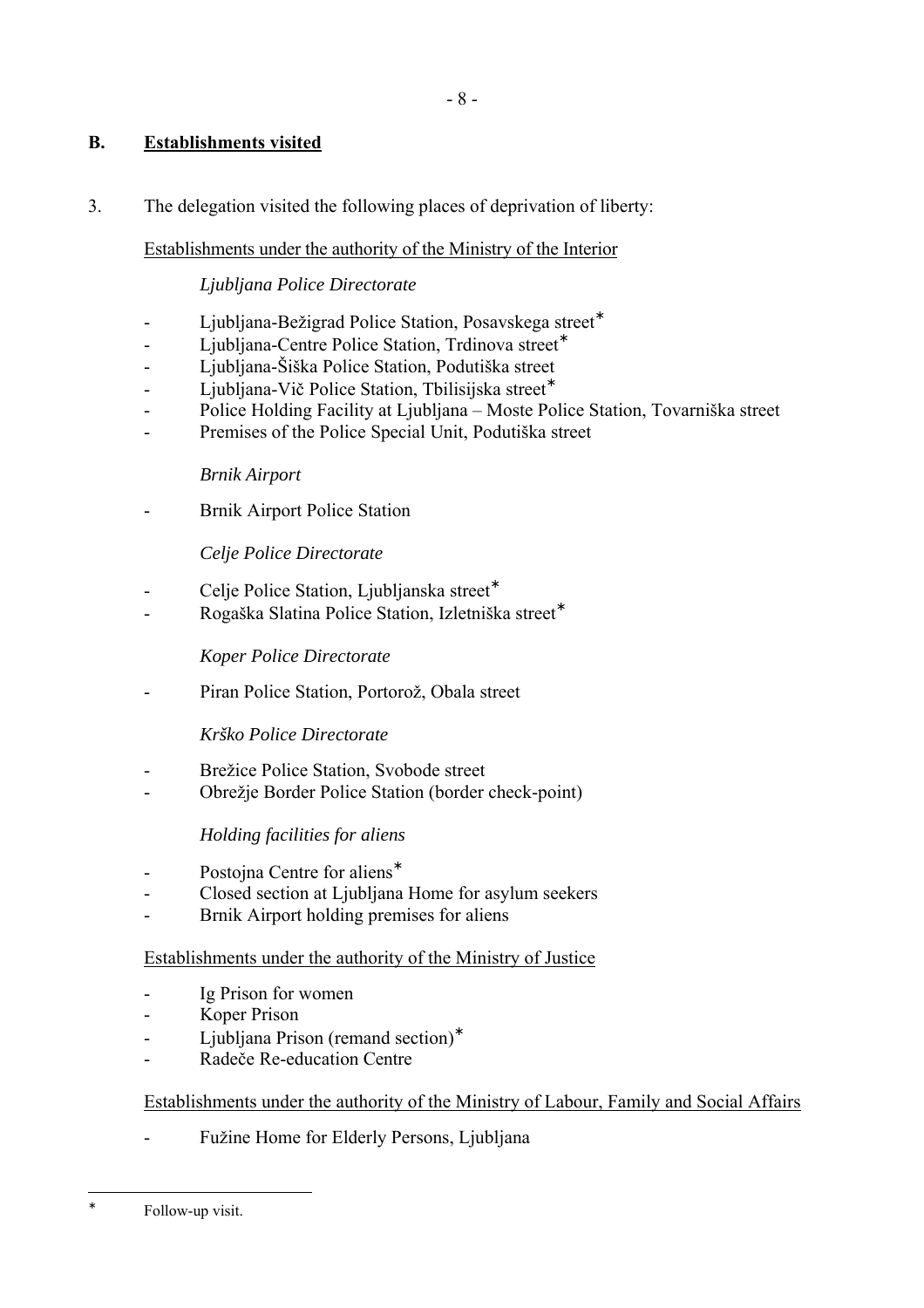### <span id="page-8-0"></span>**C. Consultations held by the delegation and co-operation encountered**

4. As had been the case during the CPT's previous visits to Slovenia, the co-operation received by the delegation, both from the national authorities and from staff at most of the establishments visited, was very good.

5. The CPT's delegation held fruitful discussions with Robert MAROLT, State Secretary in the Ministry of Justice, Duöan VALENTINČIČ, Acting Director General of the Prison Administration, Ministry of Justice, Bojan TRNOVäEK, Director General in the Ministry of the Interior, Dorjan MARUäIČ, State Secretary in the Ministry of Health, Janez REMäKAR, Director General in the Ministry of Health, and ätefan KOCIPER, Director General in the Ministry of Labour, Family and Social Affairs, as well as with a number of senior officials from those ministries. The delegation also appreciated the opportunity to meet Matjaž HANŽEK, Parliamentary Ombudsman.

 Further, the delegation held consultations with representatives of international and nongovernmental organisations active in areas of concern to the CPT.

 A list of the national authorities and organisations consulted during the visit is set out in Appendix II to this report.

6. On the whole, the delegation enjoyed immediate access to the places of detention visited (including ones which had not been notified in advance) and was provided with the information necessary for carrying out its task. It was also able to speak in private with persons deprived of their liberty, in compliance with the provisions of the Convention.

However, there were several exceptions with respect to the Ministry of the Interior. The delegation had to wait for 45 minutes before being granted access to the premises of the Police Special Unit in Ljubljana. Further, it was not possible for the delegation to have access to certain files held in the Ljubljana Criminal Police Directorate. Subsequent to the visit, by letter of 29 March 2006, the Minister of the Interior, Dragutin MATE, provided information concerning interrogations carried out by the staff of the Criminal Police Directorate and expressed readiness to co-operate with the CPT on this matter.

Moreover, as had been the case during the 2001 visit, the list of places where persons may be deprived of their liberty by the police was not exhaustive: the Obrežje border police station and the Brnik Airport police station and holding premises for aliens were not mentioned in the list.

The CPT trusts that the Slovenian authorities will take appropriate steps to ensure that during future visits, the Ministry of the Interior provides the Committee's delegations with all the facilities required under Article 8, paragraph 2 (b), (c) and (d) of the Convention.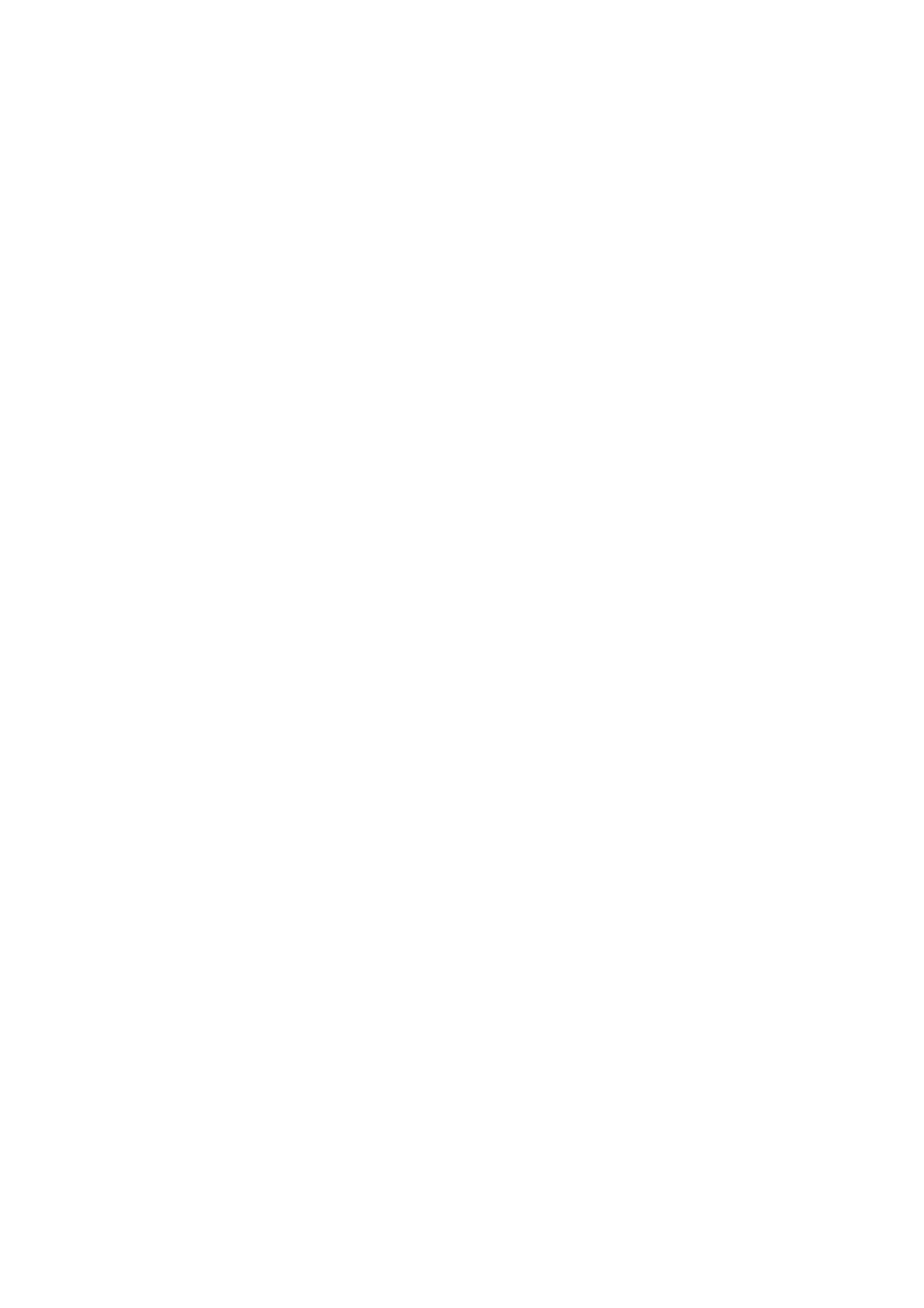## <span id="page-10-0"></span>**II. FACTS FOUND DURING THE VISIT AND ACTION PROPOSED**

### **A. Establishments under the authority of the Ministry of the Interior**

### **1. Preliminary remarks**

7. The legal framework governing detention by the police has remained basically unchanged since the 2001 visit (cf. paragraphs 9 and 10 of CPT/Inf (2002) 36). It should be recalled that criminal suspects may be held by the police for up to 48 hours (in this regard, if the detention lasts for more than six hours, the suspect must receive a formal written decision which specifies the grounds of deprivation of liberty).<sup>[2](#page-10-1)</sup> The information gathered by the CPT's delegation during the 2006 visit suggests that this time-limit is respected in practice.

 As regards foreign nationals who are illegally present in Slovenia, they may be placed for a maximum of six months in a centre for aliens. This period may be prolonged by another six months if, for objective reasons, it is not possible to effect deportation in the meantime. The police may additionally place a foreign national under "stricter police supervision" while being held at the centre for aliens if his identity has not been determined or if there is suspicion that he will try to avoid deportation. Decisions on asylum applications are taken in the first instance by the Asylum Sector of the Ministry of the Interior, and may be appealed to the Administrative Court and further to the Supreme Court. Such appeals have a suspensive effect.

### **2. Ill-treatment**

8. As had been the case during previous visits to Slovenia, the majority of the persons met by the delegation who were, or had recently been, held by the police indicated that they had been treated in a correct manner, both at the time of apprehension and during questioning. Further, no allegations were received of ill-treatment of detained persons by staff working in detention facilities for aliens. In this context, the Committee is pleased to note that, at the Postojna Centre for Aliens, the general attitude of staff to foreign nationals had changed for the better since the 2001 visit. It is noteworthy that supervisory staff were no longer carrying firearms and truncheons inside accommodation areas.

9. Nevertheless, the delegation heard a few allegations of physical ill-treatment of detained persons by police officers, mainly at the time of apprehension and, on occasion, during subsequent questioning. The ill-treatment alleged mainly concerned slaps, kicks, punches and truncheon blows, including after the person concerned had been handcuffed.

<span id="page-10-1"></span> $\frac{1}{2}$ 

As regards other categories of persons, under Section 43 of the Police Act, a person handed over by foreign law-enforcement agencies may also be detained for up to 48 hours. According to the same provision, the police may hold a person who disrupts or threatens public order for a maximum of 24 hours. Under Section 109 (2) of the Administrative Offences (Misdemeanours) Act, the police may hold a person under the influence of alcohol/psychoactive substances for up to 12 hours.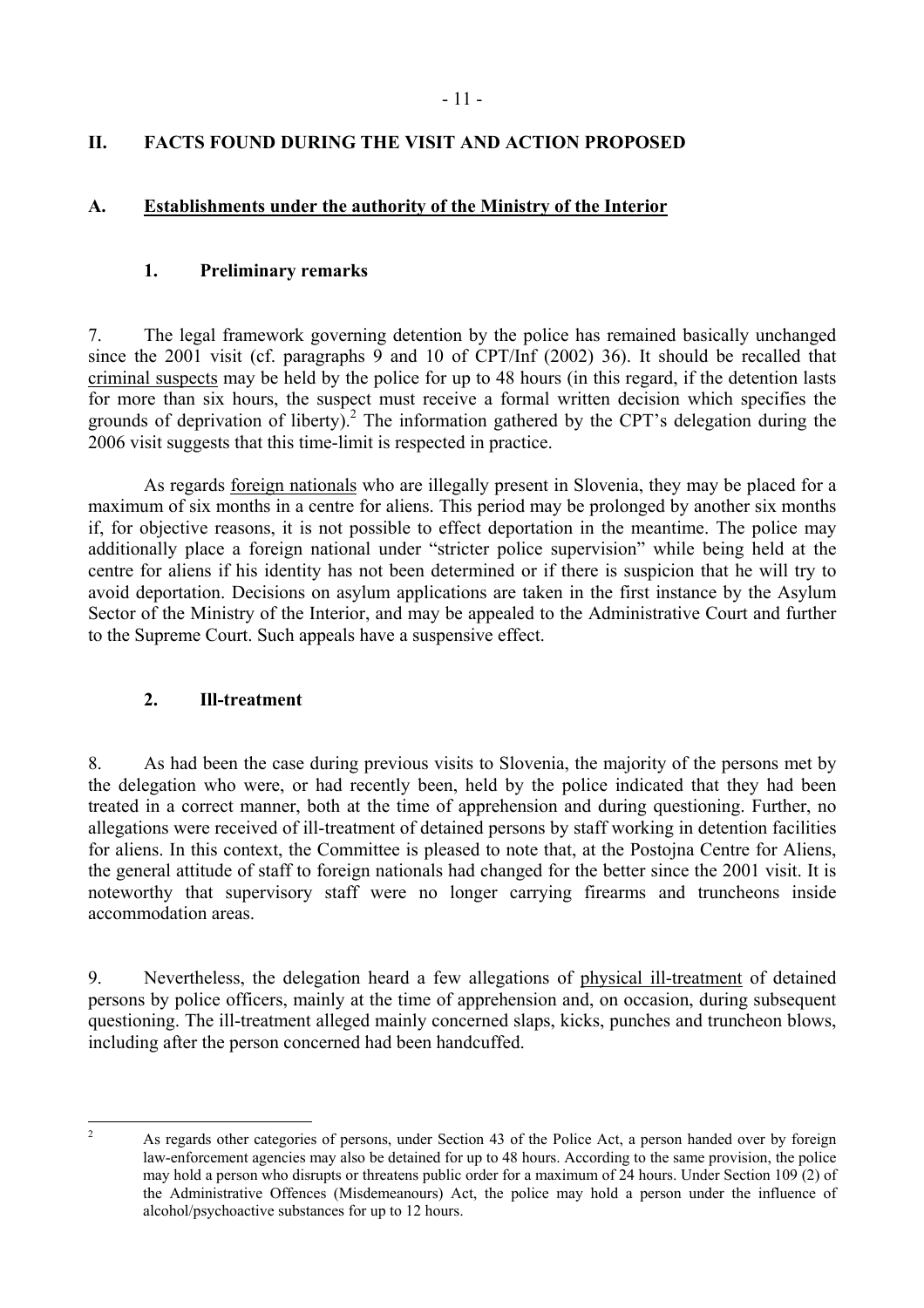Specific reference should be made to one case in which medical evidence consistent with allegations of ill-treatment was found during the visit. A detained person interviewed by the delegation at Ljubljana Prison alleged that, five days previously, he had received truncheon blows on the head at the time of his apprehension by nine officers of the Police Special Unit. Upon examination by one of the delegation's doctors, the person concerned displayed a conjunctival haematoma of the left eye (red in colour), with periorbital haematoma (red-purple in colour)*.* The medical examination performed at a local hospital soon after his apprehension revealed: "a contusion on the head, a periorbital injury and a contusion on the ear". Further, the person's file contained a statement made by his lawyer, according to which the injuries were the result of apprehension.

The CPT is also concerned by the number of complaints received by its delegation of physical ill-treatment of juvenile detainees by the police. Although many cases dated back to a couple of years before, the ill-treatment alleged (slaps, punches, kicks and twisting the detained personís arm) was apparently usually inflicted during the initial questioning in order to obtain confessions or other information.

Further, some allegations were received from detained persons of threats (including of a sexual character), excessive psychological pressure and verbal abuse during interrogations.

10. In the light of the findings from the 2006 visit, **the CPT recommends that the Slovenian authorities remind police officers, through appropriate means and at regular intervals, that the ill-treatment of detained persons (whether of a physical or verbal nature) is not acceptable and will be the subject of severe sanctions.** 

**Police officers should also be reminded that no more force than is strictly necessary should be used when effecting an apprehension. Even if the person concerned resists arrest, actions such as those described in the second sub-paragraph of paragraph 9 would never represent an appropriate response. Further, once apprehended persons have been brought under control, there can never be any justification for their being struck.**

11. Several allegations were received of detained persons being placed in a cell for several hours in the so-called "banana" position (i.e. a hyper-extended position with hand and ankle cuffs linked together behind the back), apparently to "calm them down". The Committee would like to stress that the practice of restraining a person in a hyper-extended position, with hand and ankle cuffs linked together behind the back, is unacceptable; **it recommends that police officers receive a clear message in this respect.**

Staff should be trained to use other, less hazardous, methods for controlling detained persons who represent a danger to themselves or to others, such as manual control techniques. If recourse is had to instruments of physical restraint vis-à-vis such a detainee, they should be removed at the earliest opportunity and each recourse to them should be duly recorded in a specific register, indicating, at the very least, the instruments employed, the reason for and the duration of their use; instruments of physical restraint should never be applied, or their application prolonged, as a punishment. **The CPT recommends that the Slovenian authorities issue instructions in the light of the above remarks.**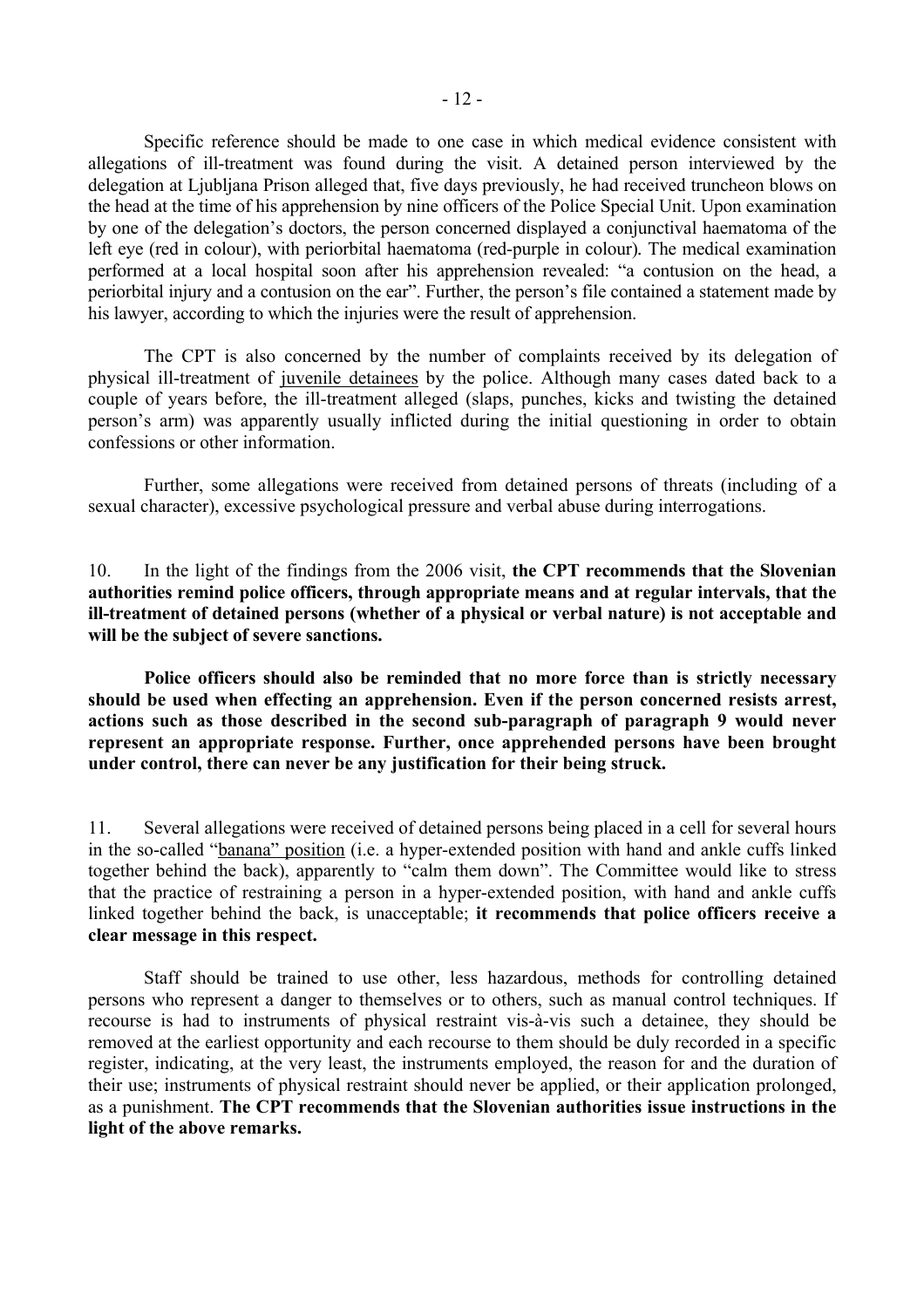12. Adequate professional training for police officers is an essential component of any strategy for the prevention of ill-treatment. In its report on the 2001 visit, the CPT noted that the training curriculum for police recruits sought to link theoretical courses on human rights with practical training in the handling of high-risk situations (such as the apprehension and interrogation of suspects). **The Committee invites the Slovenian authorities to ensure that police officers already in service benefit from systematic ongoing training based on this approach.** 

In this context, the CPT was informed during the visit that a handbook on police interrogations had been prepared and made available to police staff through the Ministry of the Interior's intranet site. However, hardly any police officers interviewed by the delegation were aware of the new guidelines. **The Committee recommends that the Slovenian authorities take the necessary steps to integrate the handbook on police interrogations into ongoing training programmes.** 

13. In the course of the visit, a few police officers met by the delegation indicated that in cases where they might have information indicative of ill-treatment, they would not report it as they did not consider such steps to be part of their duties. In this context, the CPT considers that an atmosphere must be created, within the police, in which the right thing to do is to report illtreatment by colleagues; there must be a clear understanding that culpability for ill-treatment extends beyond the actual perpetrators to anyone who knows, or should know, that ill-treatment is occurring and fails to act to prevent or report it. **The CPT invites that the Slovenian authorities establish, within the police, a reporting line for information indicative of ill-treatment (which implies the obligation for staff to immediately forward such information to the competent authorities and services), in the light of the above remarks.** 

14. During the 2006 visit, the delegation met a few detained persons (including juveniles) who alleged that their complaints of ill-treatment had not been taken seriously or had been ignored by judges before whom they had been brought shortly after apprehension.

**The CPT reiterates its recommendation that whenever a detained person brought before a judge alleges ill-treatment by police officers, these allegations be recorded in writing, a forensic medical examination immediately ordered, and the necessary steps taken to ensure that the allegations are properly investigated. Such an approach should be followed whether or not the person concerned bears visible external injuries. Moreover, even in the absence of an express allegation of ill-treatment, a forensic medical examination should be requested whenever there are other grounds to believe that a detained person could have been the victim of ill-treatment.**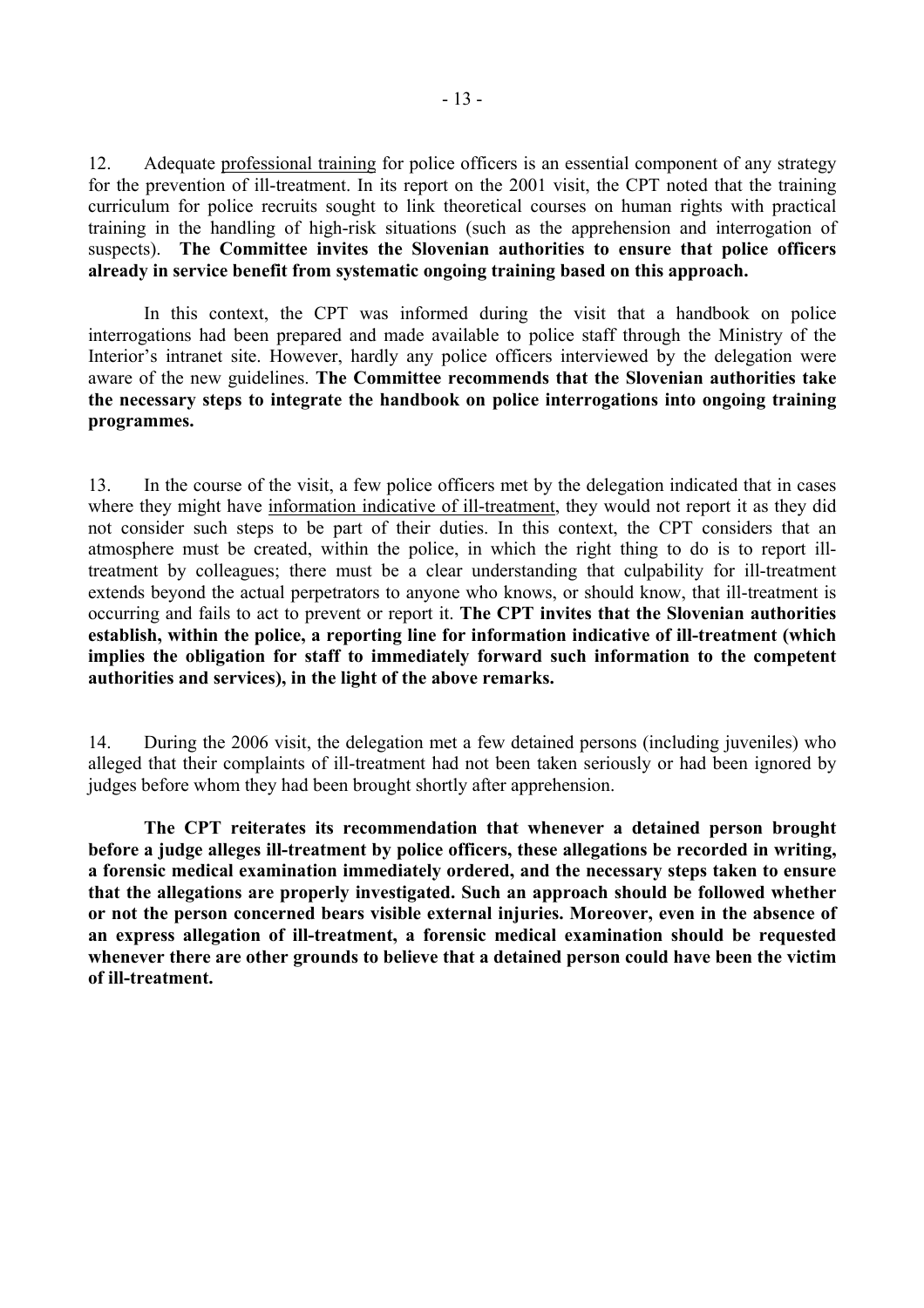<span id="page-13-0"></span>15. In its 2001 report, the CPT indicated that, in order for a complaints procedure to be fully effective, it must be, and be seen to be, independent and impartial. During the 2006 visit, the Slovenian authorities informed the Committee that the police complaints mechanism had been revised in July 200[3](#page-13-1)<sup>3</sup>. In this context, a specific Complaints Section had been set up at the Ministry of the Interior's Police and Security Directorate. Complaints are subjected to a two-stage review: (i) the head of the police unit in which the officer who is complained of is working establishes the facts pertaining to the complaint, and (ii) in cases where the complainant does not agree with the findings, the complaint is forwarded to the Ministry of the Interior's Complaints Section. A representative is appointed by the Minister of the Interior to review the case and the complaint is subsequently examined by a special panel (chaired by a person appointed by the Minister and including two members of the public<sup>4</sup>).

In the CPT's view, it is important to ensure that the persons responsible for investigating complaints against the police are not from the same service as those who are the subject of the investigation. Ideally, those entrusted with the operational conduct of the investigation should be completely independent of the agency implicated. **The Committee recommends that the Slovenian authorities adopt measures consistent with the above remarks.**

16. In order to obtain a full view of the situation concerning the treatment of persons detained by the police, **the CPT would like to receive the following information for 2005 and 2006:** 

- **the number and type of complaints of ill-treatment lodged against police officers;**
- **the outcome of the investigations into those complaints.**

## **3. Safeguards against ill-treatment of persons detained by the police**

17. In previous visit reports, the CPT examined in detail the formal safeguards against illtreatment which are offered to persons detained by the police and their operation in practice. The Committee has placed particular emphasis on three fundamental rights, namely the right of detained persons to inform a close relative or another third party of their situation, to have access to a lawyer, and to have access to a doctor of their own choice. It should be underlined that these rights should be enjoyed by all categories of persons<sup>[5](#page-13-3)</sup> from the very outset of their deprivation of liberty (i.e. from the moment the persons concerned are obliged to remain with the police). It is equally fundamental that persons detained by the police be informed without delay of their rights, including those mentioned above, in a language they understand.

18. As regards the right of notification of deprivation of liberty, the overwhelming majority of detained persons interviewed during the 2006 visit confirmed that they had been informed of this right and placed in a position to exercise it soon after apprehension. However, a few detainees (including juveniles) complained that their relatives had been informed of the fact of their detention only after some delay (up to one day).

 3 Cf. Section 28 of the Police Act, as amended.

<span id="page-13-2"></span><span id="page-13-1"></span><sup>4</sup> For example, an NGO representative and a representative of a police trade union.

<span id="page-13-3"></span>Cf. paragraph 7.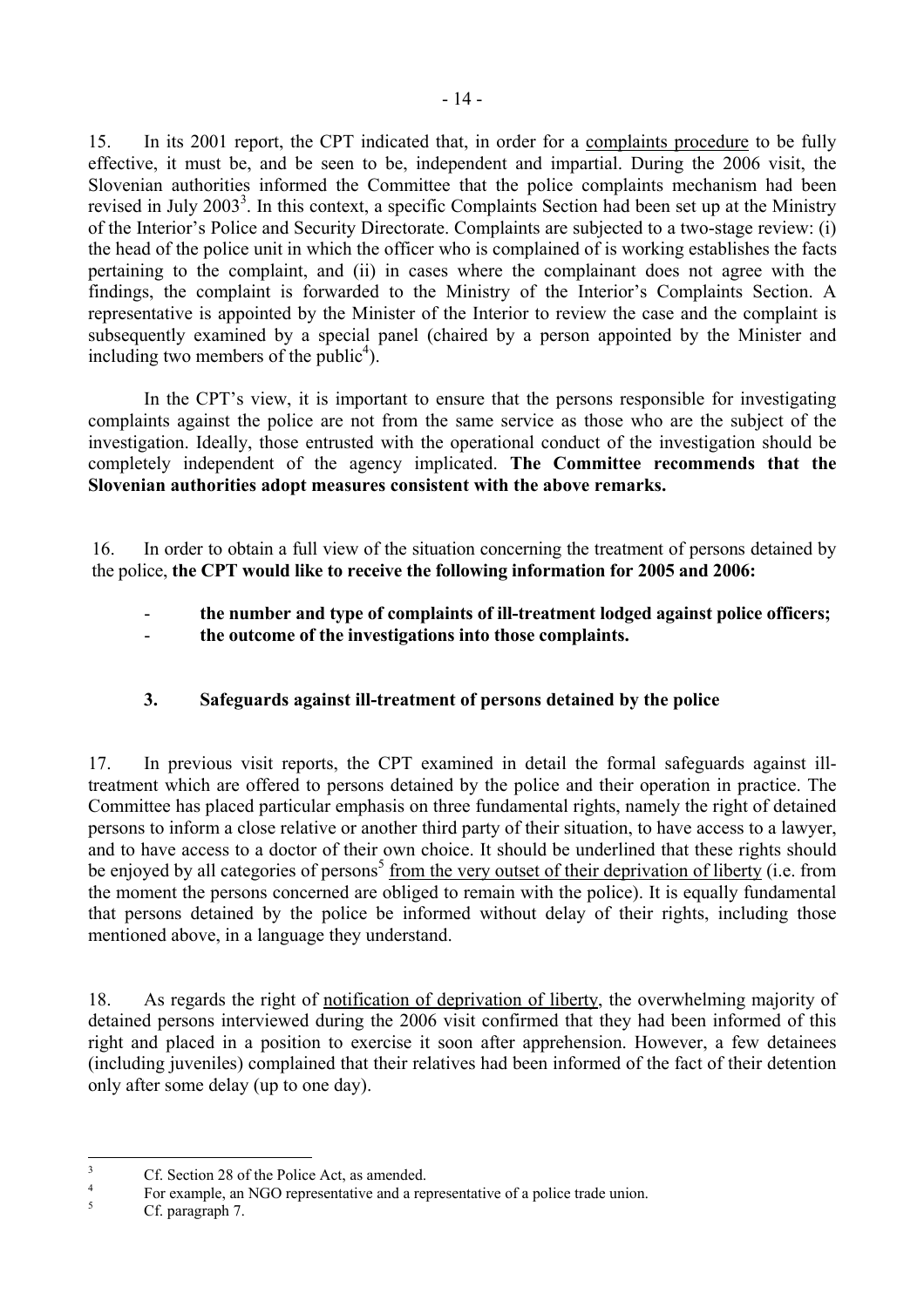In their response to the report on the 2001 visit, the Slovenian authorities indicated that there is no provision in law allowing exceptional delays in the exercise of the right of notification of custody. **The CPT recommends that appropriate steps be taken to ensure that, in practice, all detained persons effectively benefit from the right of notification of custody from the very outset of their deprivation of liberty.** 

19. Pursuant to Section 4 (1) and (2) of the Code of Criminal Procedure  $(CCP)^6$ , a person deprived of his liberty should be immediately informed of his right of access to a lawyer; this right applies as from the moment of apprehension. During the 2006 visit, most detained persons interviewed by the delegation indicated that they had been informed of their right of access to a lawyer. However, in many cases, this information had apparently been provided several hours after apprehension (e.g. up to eight hours) or after the first questioning. In this regard, the CPT recalls that in its experience, it is during the period immediately following the deprivation of liberty that the risk of intimidation and illtreatment is at its greatest. **The CPT recommends that steps be taken to ensure that information on the right of access to a lawyer for persons detained by the police, as guaranteed by law, is provided in practice as from the very outset of deprivation of liberty.**

20. According to Section 4 (4) of the CCP, when a suspect is not able to pay for a lawyer, the police should ensure, if the person so requests, that an *ex officio* lawyer is appointed "if this is in the interests of justice". It appeared in the course of the 2006 visit that indigent persons in police custody generally did not benefit from access to a lawyer before being brought to a judge. The CPT would like to stress that, for as long as there is not an effective system of free legal aid for indigent persons at the stage of police custody, any right of access to a lawyer will remain, in most cases, purely theoretical. **The CPT recommends that a fully-fledged and properly funded system of legal aid for persons in police custody who are not in a position to pay for a lawyer be developed as a matter of urgency, and be applicable from the very outset of police custody. If necessary, the relevant legislation should be amended.** 

21. The CPT is pleased to note that, on 26 October 2005, the Slovenian authorities introduced a formal provision guaranteeing access to a doctor (as recommended in the 2001 visit report). Pursuant to the new Section 44.a of the Police Act, emergency medical assistance should be provided to detained persons when required; further, they have the right of access to a doctor of their own choice at their own expense. However, a number of detained persons claimed that they were unaware of this particular safeguard. In this regard, **the CPT refers to its recommendation in paragraph 22.**

According to the above-mentioned provision, medical examinations should be carried out without the presence of police officers, unless the doctor requests otherwise. This is a significant step towards ensuring medical confidentiality. Nevertheless, in the course of the 2006 visit, the delegation observed that the results of medical examination were attached to the personal file of the detained person and were thus accessible to police officers.

<span id="page-14-0"></span>6

As concerns persons detained under the Police Act in particular (as mentioned in footnote 2), cf. paragraph 22 of the present report.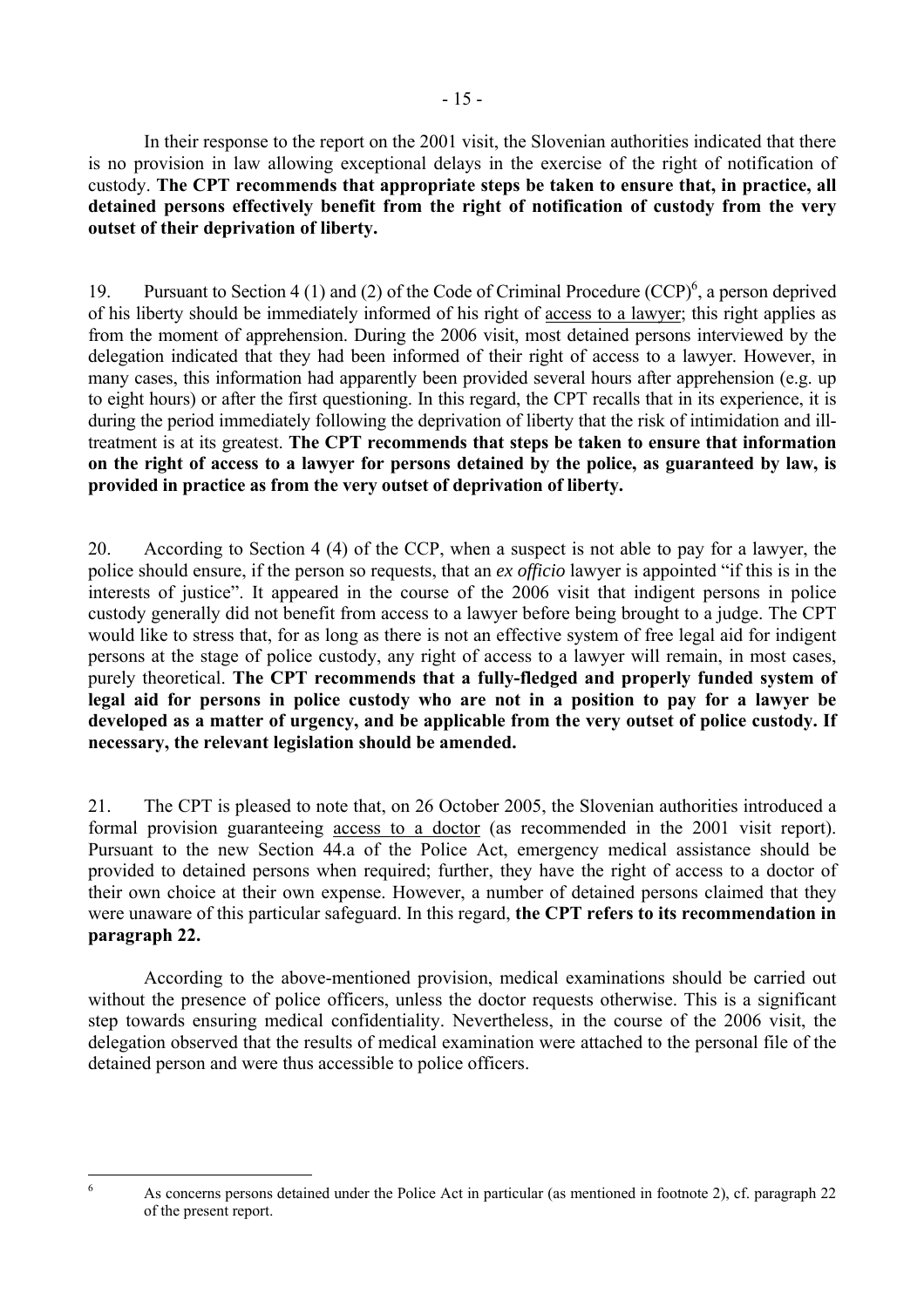As regards the content of the certificate prepared after medical examination, it should be noted that no conclusion was drawn by the doctor as to the consistency between objective medical findings and allegations made by the person concerned.

**The CPT recommends that the Slovenian authorities take appropriate steps to ensure that:** 

- **(i) the confidentiality of medical data is strictly respected;**
- **(ii) the certificate drawn up by doctors concerning injuries observed on persons**  in police custody contain the doctor's conclusions as to the degree of **consistency between any allegations made by the detained person concerned and the objective medical findings.**

22. As for information on rights, an amendment made to Section 44 of the Police Act stipulates that a person should be informed of his rights from the moment he is considered to be in police custody<sup>7</sup>.

The findings from the 2006 visit suggest that persons deprived of their liberty by the police were most often informed of their rights when the official detention form was being drawn up (which could happen up to six hours after apprehension). **The CPT recommends that steps be taken to ensure that information on rights is systematically given to persons held by the police as from the very outset of their deprivation of liberty.**

The delegation observed that the new detention forms  $-$  issued after the CPT's 2001 visit  $$ made reference to the detained person's rights of notification of custody, access to a lawyer and access to a doctor. This is a welcome development. However, the information sheets given to detainees or displayed inside detention areas did not make specific reference to the last right; **the CPT recommends that this omission be rectified.** 

23. As regards specific issues related to young persons, a matter of concern for the Committee was that a number of juveniles – sometimes as young as  $14$  – were allegedly interrogated by the police and made to sign legal documents without benefiting from the presence of either a trusted person or a lawyer. The CPT must stress that juveniles detained by the police constitute a particularly vulnerable group of detainees due to their age; in this context, they should be provided with adult support so that they do not have to make decisions with important legal implications on their own. **The CPT therefore recommends that steps be taken to ensure that juveniles do not make any statement or sign any document related to the offence of which they are suspected without the benefit of a lawyer and/or a trusted person being present and assisting them. Further, access to**  *ex officio* **legal aid should be secured as from the very outset of deprivation of liberty.** 

<span id="page-15-0"></span>By an amendment of 12 August 2003, the words "apprehended person" were replaced by "detained person".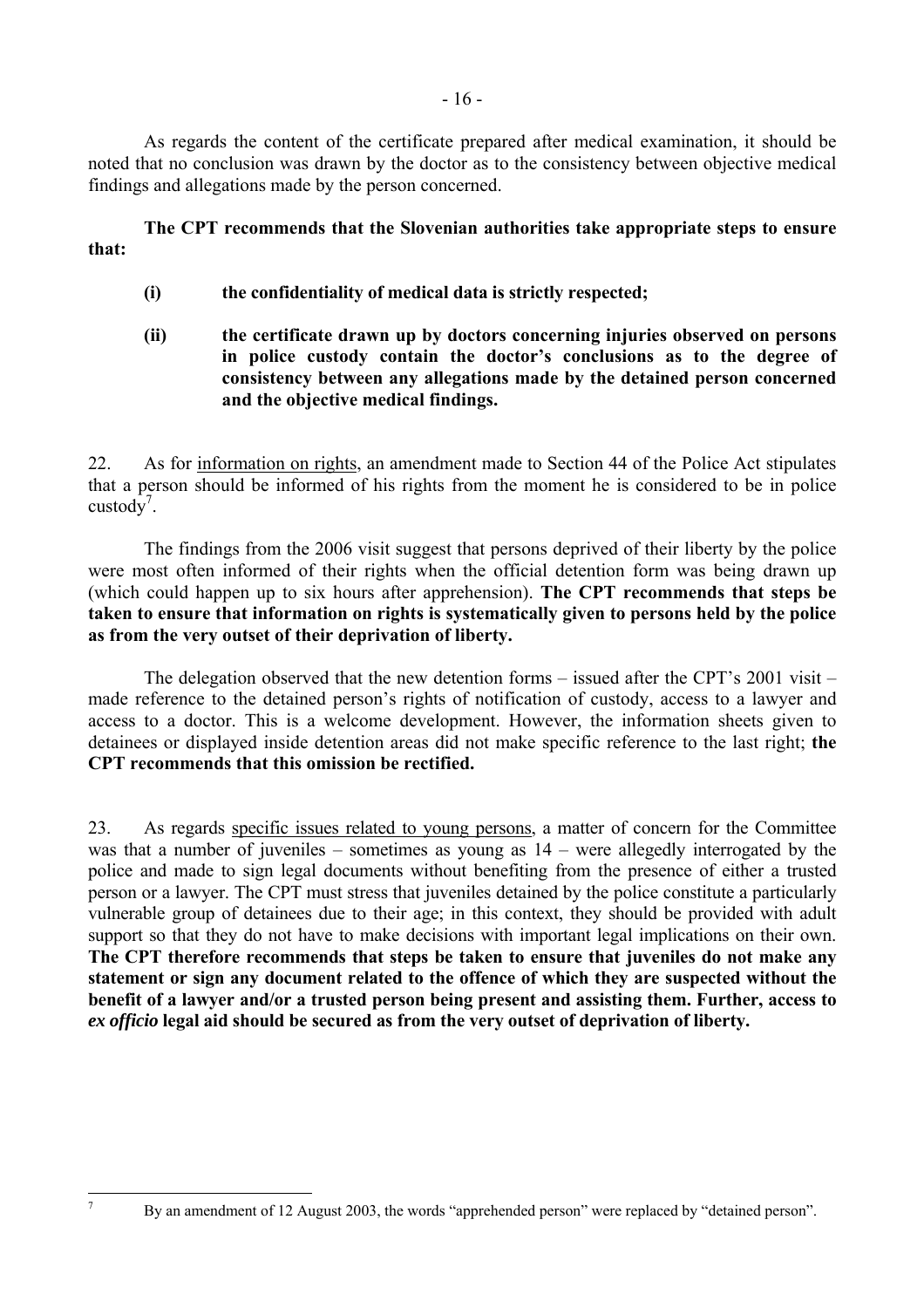It also appeared during the 2006 visit that juvenile detainees were not properly informed of their rights during police custody. **The CPT recommends that a specific version of the information sheet, setting out the particular position of detained juveniles and young persons, be developed and given to all such persons taken into custody**. **For this age group especially, the information sheet should be made easier to understand. Special care should also be taken to explain the information carefully to ensure it is fully understood. In this respect, the Slovenian authorities should take into account Recommendation Rec (2003) 20 of the Council**  of Europe's Committee of Ministers concerning new ways of dealing with juvenile **delinquency and the role of juvenile justice.** 

24. The electronic (i.e. audio and/or video) recording of police interviews represents an important additional safeguard against the ill-treatment of detainees, which can provide a complete and authentic record of the interview process, thereby greatly facilitating the investigation of any allegations of ill-treatment. This is in the interest both of persons who have been ill-treated by the police and of police officers confronted with unfounded allegations that they have engaged in physical ill-treatment or psychological pressure. Electronic recording of police interviews also reduces the opportunity for defendants to later falsely deny that they have made certain statements.

 In this respect, the delegation noted that many police rooms used for questioning had audio/video recording equipment. However, police officers indicated that this equipment was generally not used, apparently because there was no special requirement in law to do so. In the rare cases when it was used, the objective was to record the final statement of the detained person and not the questioning itself. **The CPT invites the Slovenian authorities to take measures to ensure that electronic equipment for recording police interviews is used on a regular basis. Further, police officers should receive specific training for conducting electronically recorded interviews.**

25. As regards custody registers, in the year preceding the CPT's 2006 visit, the Slovenian authorities introduced a computerised system for recording information related to detention by the police. The delegation observed that certain aspects of the detainee's custody were recorded in this system (e.g. time of and reason(s) for the arrest; when informed of rights; signs of injury), while other information (e.g. time of arrival at a police station, placement in a cell, time of transfer to another police establishment) was missing. As a result, in several instances, police officers could not ascertain whether certain persons had been physically brought to the police station (e.g. at Ljubljana-Vič or Ljubljana-Centre police stations). **The CPT recommends that the new computerised system for recording detention by the police be expanded in order to cover all**  relevant aspects of detained persons' custody (in this context, cf. paragraph 41 of CPT/Inf (96) 18).

Further, at Brnik Airport police station, staff indicated that the detention of persons awaiting deportation was not recorded at all. **The Committee recommends that this be rectified without delay.**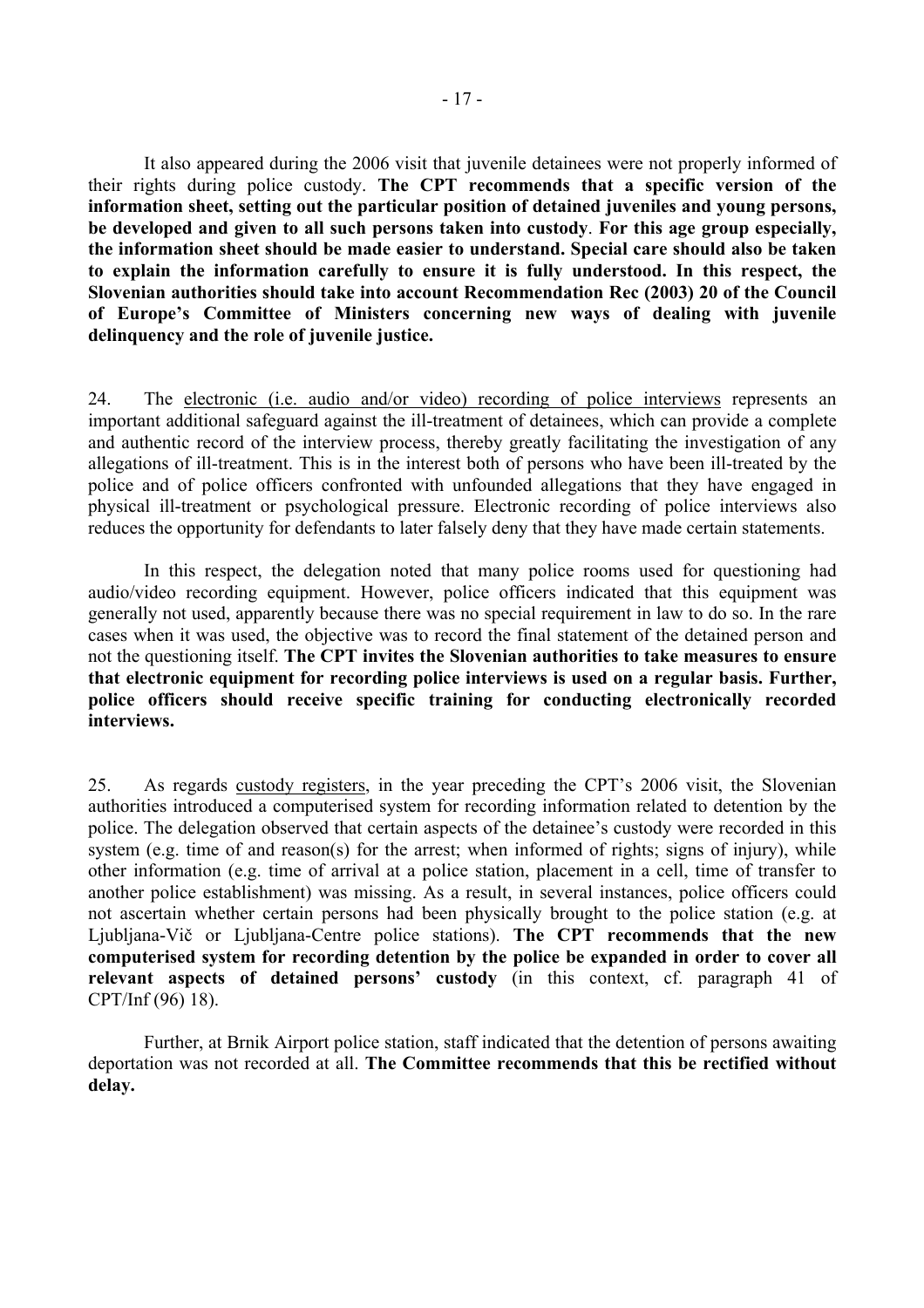### <span id="page-17-0"></span>**4. Conditions of detention**

### a. police stations and holding facilities

26. The CPT's delegation found that the cells in some police establishments visited had been refurbished in the previous two years. Further, a new holding facility had opened at Ljubljana-Moste police station in January 2006, replacing the police holding facility in Povšetova street. The CPT welcomes these positive developments.

27. Most of the police establishments visited were equipped with two types of cells: "soberingupî cells, designed for detention of up to 12 hours, and cells for police custody of up to 48 hours.

 The best conditions of detention were observed at Ljubljana-Moste police holding facility. It had ten double-occupancy cells (measuring some 14 m<sup>2</sup>) for custody of up to 48 hours and ten single cells (measuring 7 m<sup>2</sup>) for custody of up to 12 hours. The equipment consisted of beds with full bedding, a partially partitioned toilet, washbasin and call system. In-cell lighting and ventilation were of a good standard. Further, suitable arrangements were made for the provision of food and outdoor exercise.

28. In the other police establishments visited, single cells designed for police custody of up to 48 hours measured at least 6 m², and cells intended for double occupancy measured some 8-9 m². However, at Ljubljana-Centre police station, a cell measuring some 8 m² could accommodate up to five persons. **Such a cell should not accommodate more than two persons**. In the various police establishments visited, the size of the cells for 12-hour detention was adequate.

The cell equipment generally consisted of beds with full bedding (or wooden platforms in the "sobering-up" cells, with mattresses and blankets given to detainees when needed), a partially screened toilet and call system. Many cells were also equipped with closed-circuit television monitoring systems (which did not cover the toilet areas). Ventilation was, on the whole, acceptable. However, access to natural light was deficient at Celje, Ljubljana-Centre, Ljubljanaäiöka, Ljubljana-Vič, Piran and Rogaöka Slatina police stations, and artificial lighting was dim in Piran police station and almost non-existent at Ljubljana-äiöka police station.

29. **The CPT trusts that the Slovenian authorities will pursue their efforts to improve conditions of detention in police cells; the objective should be to provide in all police cells conditions equivalent to those observed at the new Ljubljana-Moste holding facility.** 

Further, **the Committee recommends that access to natural light in the cells at Celje, Ljubljana-Centre, Ljubljana-äiöka, Ljubljana-Vič, Piran and Rogaöka Slatina police stations be provided and that artificial lighting in the cells at Piran and Ljubljana-äiöka police stations be improved.**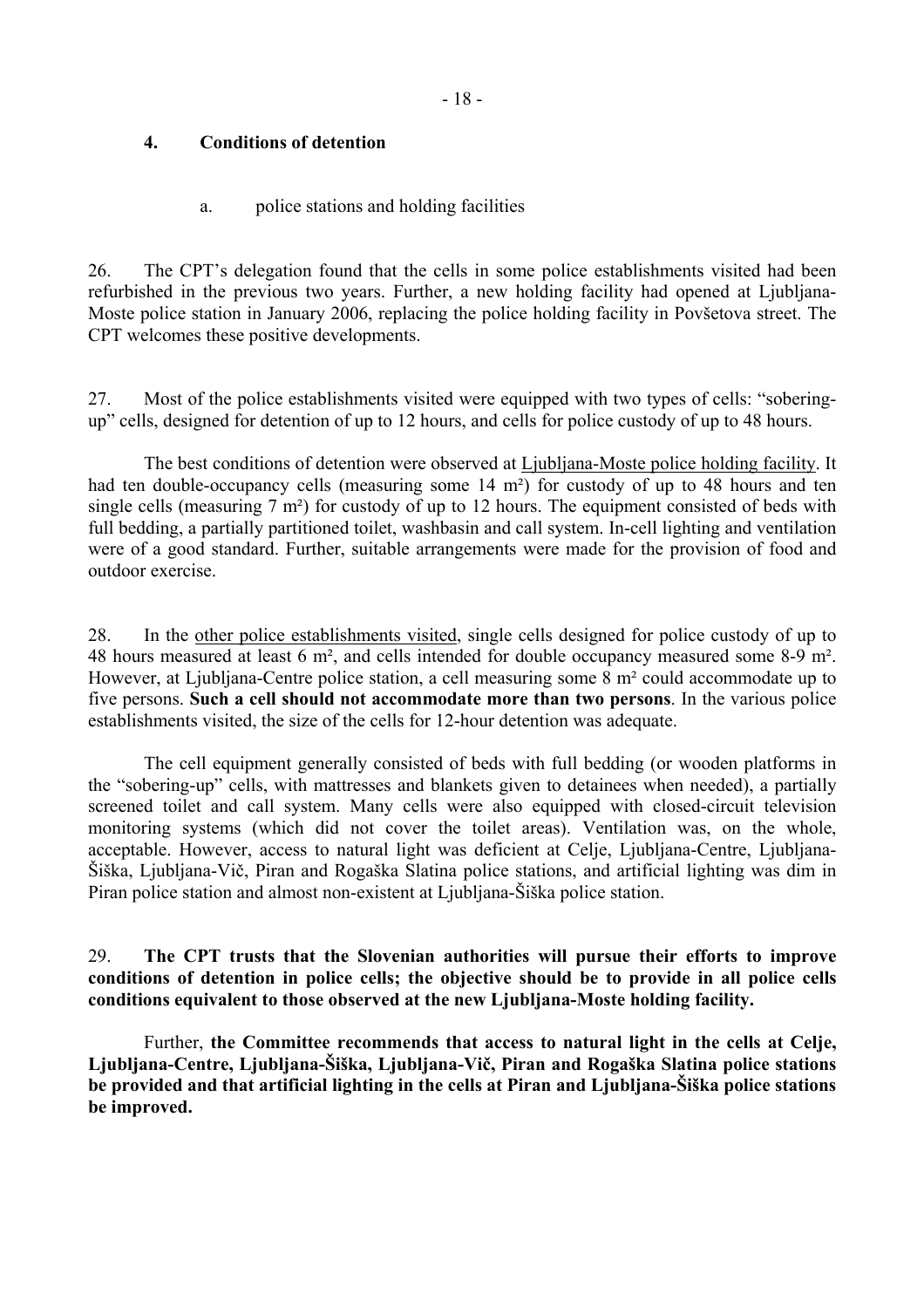#### b. holding facilities for aliens

<span id="page-18-0"></span>30. The CPT's delegation visited three police establishments which served for the detention of different categories of foreign nationals, namely the Postojna Centre for aliens**,** the Closed section of the Ljubljana Home for asylum seekers and Brnik Airport holding premises for aliens.

**The Postojna Centre,** which was first visited by the CPT in 2001<sup>8</sup>, accommodates foreign nationals illegally present in Slovenia. As already indicated (cf. paragraph 7 above), such persons may be placed for a maximum of six months in a detention centre for aliens<sup>9</sup>, a period which may be prolonged by another six months. With an official capacity of 220 places, the establishment was accommodating 71 foreign nationals at the time of the visit. It had four distinct parts: a unit for ìvulnerable personsî (mainly families), accommodating 38 persons at the time of the visit; a unit for single men, with 20 persons present; a unit for unaccompanied juveniles, holding no one at the time of the visit; and a unit for foreign nationals subject to "strict police supervision" (cf. paragraph 7). Since mid-2005, the last unit has been used for the accommodation of asylum seekers (there were 13 of them at the time of the visit)<sup>10</sup>.

The newly-built **Ljubljana Home for asylum seekers**<sup>11</sup>, located on the outskirts of the city, provides accommodation for asylum seekers. The vast majority of the persons held at the centre were free to leave the premises. However, a small number of asylum seekers were placed in the closed section; their freedom of movement was limited in order to establish their identity, prevent the spread of contagious disease, filter abusive or fraudulent claims and/or if they posed danger to themselves or others<sup>12</sup>. Such a restriction could last up to three months, with a possible extension of one month<sup>13</sup>. With an official capacity of 20 places, the closed section was accommodating four foreign nationals at the time of the visit.

**Brnik Airport holding premises for aliens**, located in the vicinity of the main airport terminal, was used to accommodate foreign nationals whose entry into Slovenia had been refused and who were to be expelled with the next available flight. No one was detained there at the time of the visit (in this connection, cf. paragraph 32).

31. The CPT's delegation noted with satisfaction the improvement of the living conditions for foreign nationals at the **Postojna Centre**. With the exception of the unit for strict supervision, the establishment had benefited from extensive refurbishment since the 2001 visit and offered a high standard of accommodation (e.g. very good access to natural light and artificial lighting, proper heating and ventilation).

However, the strict supervision unit was in a rather neglected condition, as illustrated by its dilapidated state of repair. **The CPT recommends that this unit be refurbished in the near future.**

 8 Cf. paragraphs 25-37, CPT/Inf (2002)36.

<span id="page-18-2"></span><span id="page-18-1"></span><sup>9</sup> There was another centre of this kind, in Prosenjakovci, with a capacity of 45 places.<br>
Their applications were being examined by the Slovenian authorities.

<span id="page-18-3"></span>

<span id="page-18-4"></span><sup>&</sup>lt;sup>11</sup> The construction of the establishment was co-funded under the EU Phare project.<br> **Cf.** Article 27 of the Asylum Act.

<span id="page-18-5"></span>

<span id="page-18-6"></span>Such a decision might be appealed to the Administrative Court within three days of being served; the appeal does not have a suspensive effect.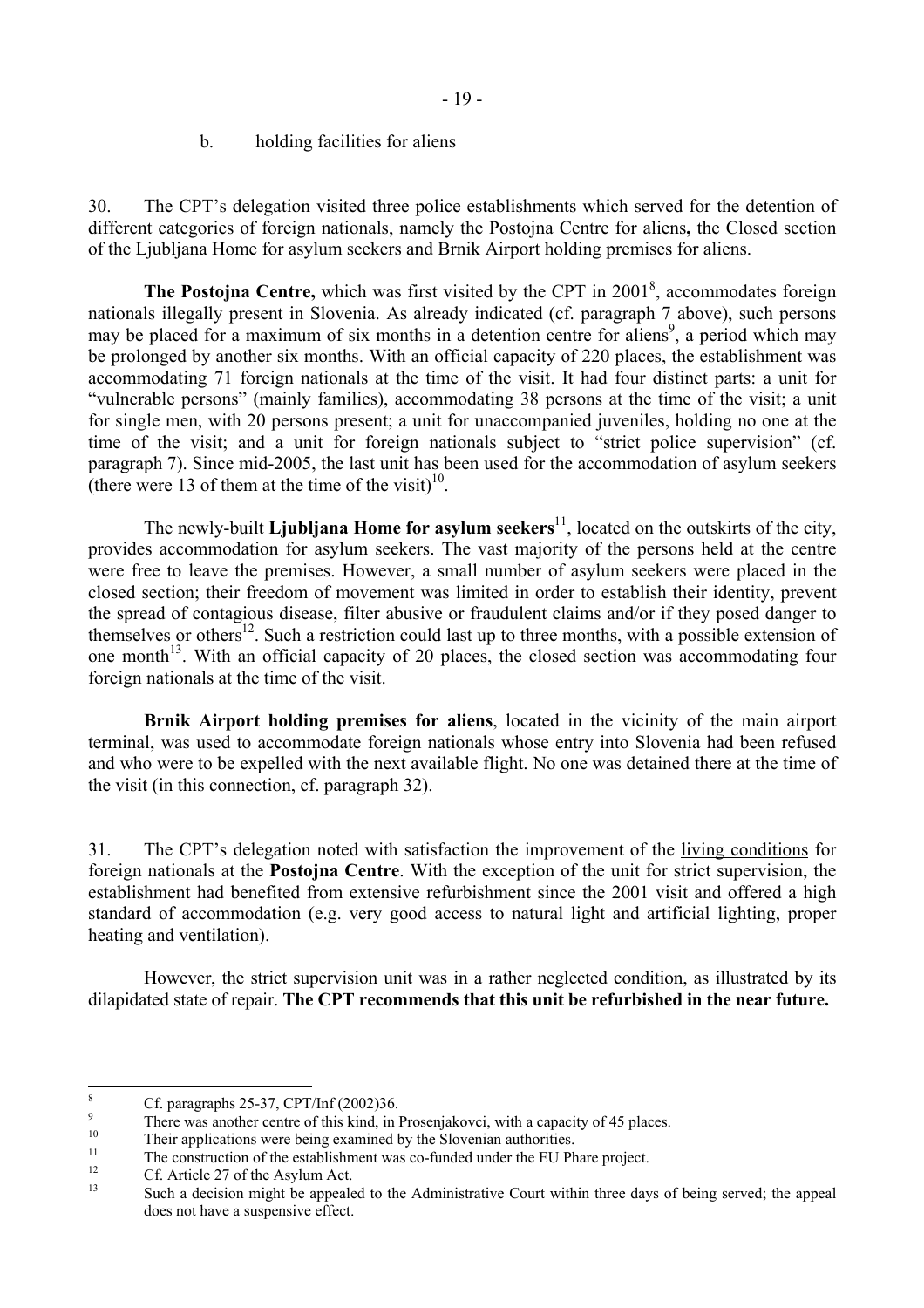32. The **Brnik Airport holding premises for aliens** occupied a two-storey building. The ground floor contained toilets, a shower room and a common room equipped with a TV set. On the first floor, there was a dormitory for men, measuring 24 m² and equipped with 6 bunk beds, and a room for women which measured 14.5 m² and contained 6 beds. The two rooms were well lit and heated. The CPT's delegation was informed that foreign nationals were detained at the establishment for up to 48 hours. Further, it appeared from the registers that the maximum number of foreign nationals held at this establishment at any given moment rarely exceeded five. Nevertheless, **the CPT recommends that the Slovenian authorities review the official capacities of the rooms and apply the standard of at least 4m² of living space per person.** 

33. The four rooms in the closed section of the **Ljubljana Home for asylum seekers** were well equipped (with tables, bunk beds, chairs, cupboards and a shelf), and were adequately heated, lit and ventilated. Each room had its own sanitary annexe, with a toilet and shower. Although living space per person was rather limited, the establishment's population spent most of the day out of their rooms. The CPT's recommendation from paragraph 32 applies with equal force here.

34. In respect of food, the delegation's findings from the visit suggest that it was provided in sufficient quantity and the foreign nationals' specific dietary requirements were fully taken into account at all the establishments visited. The delegation was pleased to note that, contrary to what had been observed during the 2001 visit, the Postojna Centre was providing vegetarian food and that, during Ramadan, the food for Muslims was delivered in the evening.

35. The CPT is concerned by the fact that all foreign nationals detained at the Postojna Centre (except for children) were obliged to wear prison-like uniforms. This created a certain amount of tension, and many foreign nationals met by the delegation indicated that they found the practice to be degrading. A number of them claimed that they had clean and appropriate clothing among their personal belongings. **The CPT recommends that the current practice concerning clothing of foreign nationals held at the Postojna Centre for Aliens be revised; all persons arriving at the establishment with clean clothes should be entitled to wear them during their stay and, when necessary, to have them cleaned and repaired.**

36. The closed section of the Ljubljana Home for asylum seekers and Postojna Centre had adequate outdoor facilities; however, complaints were heard to the effect that outdoor exercise was not always granted on a daily basis. **The CPT recommends that steps be taken to ensure that all persons detained at the Ljubljana Home for asylum seekers and the Postojna Centre are offered at least one hour of outdoor exercise every day.** 

37. The CPT is also concerned by the shortage of activities offered to foreign nationals at both the Postojna Centre and the closed section of the Ljubljana Home for asylum seekers. In their letter of 8 November 2005, addressed to the President of the CPT, the Slovenian authorities indicated that foreign nationals at Postojna were offered "...activities such as painting, pottery, etc. Foreigners have access to the news through television and internet".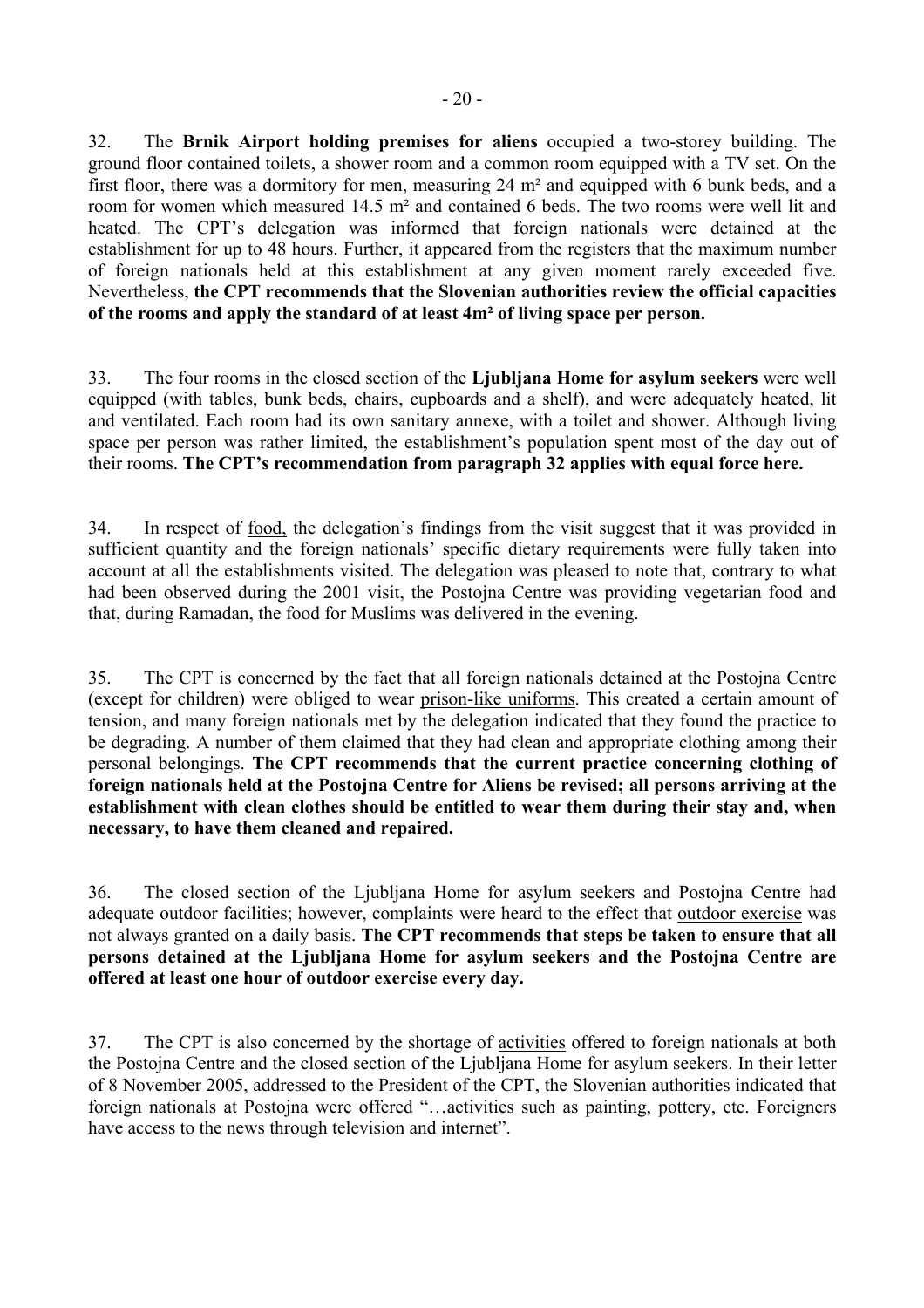However, at the time of the visit, the CPT's delegation did not observe any of the abovementioned activities, apart from watching television in the communal room<sup>14</sup>. However, juveniles were offered nothing which remotely resembled a regime of activities. Similarly, at the closed section of the Ljubljana Home for asylum seekers, apart from having ample opportunities for sports (basketball, table tennis), foreign nationals had no organised activities. **The CPT recommends that concerted efforts be made to provide a proper programme of activities, including organised recreation, leisure and sports, for foreign nationals held at both the Postojna Centre and the closed section of the Ljubljana Home for asylum seekers. The longer the period for which persons are detained, the more developed should be the activities offered to them. Children of school age should be provided with suitable educational activities.** 

38. The detention of unaccompanied juveniles at the Postojna Centre is a matter of concern to the CPT. The Slovenian authorities informed the delegation that minors were placed at Postojna mainly due to the absence of appropriate foster facilities. The CPT considers that it is preferable for this category of persons to be placed in residential homes and/or foster care. **The Committee would like to receive the comments of the Slovenian authorities on this issue.** 

39. The CPT welcomes the fact that the Slovenian authorities have filled a number of vacant posts at the Postojna Centre and have taken steps to develop staff training. However, it would appear that the training of police officers carrying out custodial duties is limited to tasks involved in forcible removals. **The CPT recommends that the Slovenian authorities pursue their efforts to further develop staff training, particularly in respect of all staff working in direct contact with foreign nationals.** 

40. Health care had improved at the Postojna Centre; it was provided by four general practitioners who attended the establishment in turns. Medical screening on admission was carried out within 24 hours of arrival. Further, in accordance with the CPT's previous recommendation, foreign nationals had access to a psychiatrist. It is noteworthy that the establishment reported a much lower incidence of hunger strikes, suicide attempts and acts of self-harm than in 2001. In addition, the establishment had been equipped with a small, but well-appointed health-care facility.

 Medical care at the Ljubljana Home for asylum seekers was provided by three part-time physicians (two general practitioners and an epidemiologist), who were present five days a week. A full-time nurse was also employed and foreign nationals had access to a psychiatrist and a dentist.

 $14$ 

<span id="page-20-0"></span>Some activities were sporadically organised by certain NGOs.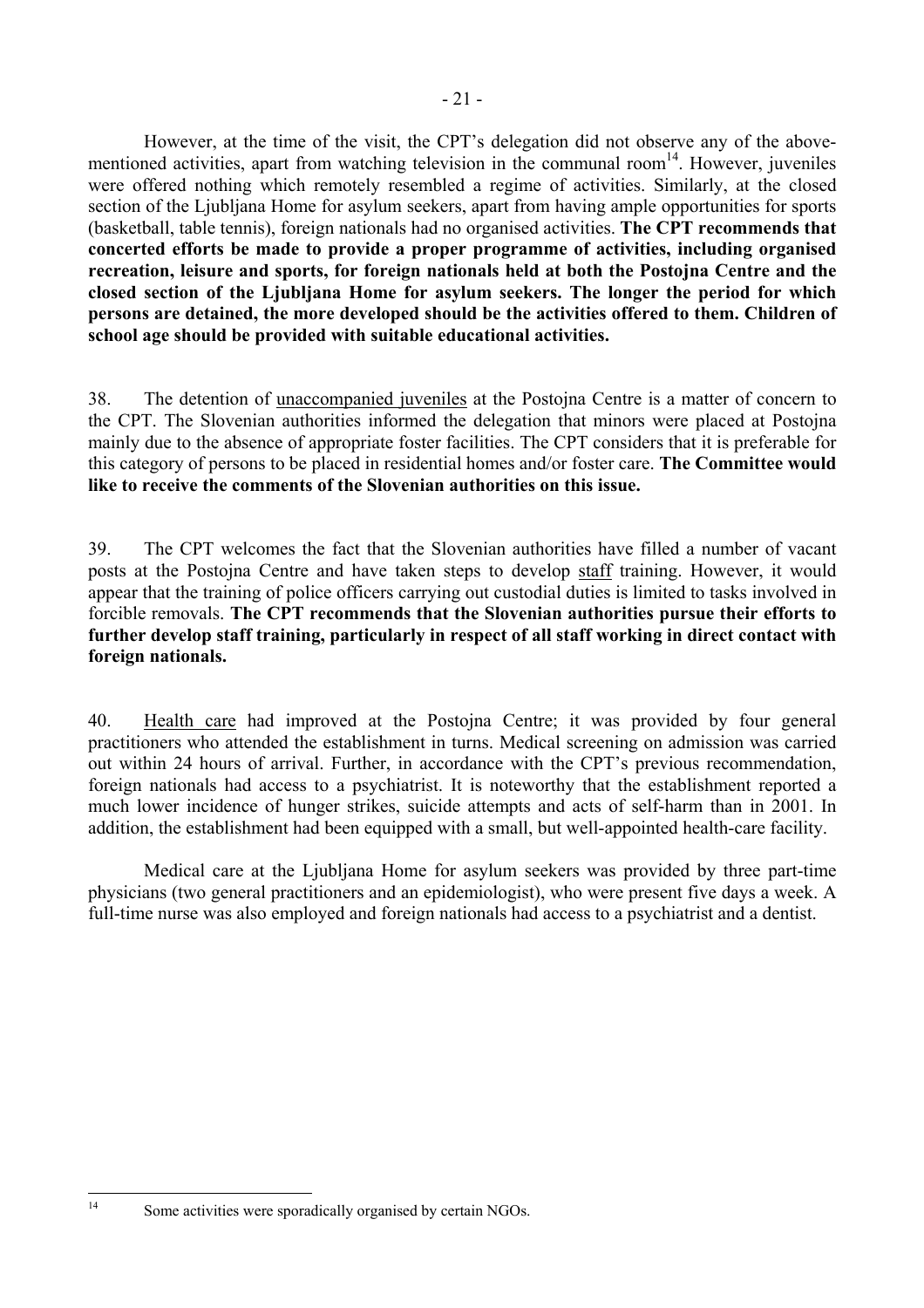41. In respect of contact with the outside world, foreign nationals held at the Postojna Centre were allowed to receive letters. **The CPT would like to receive confirmation that foreign nationals can also send correspondence.**

Visits were possible every working day from 2.30 to 5 pm and could last for half an hour.

Foreign nationals at Postojna were also entitled to make one free-of-charge phone call upon admission and could subsequently use a pay phone. However, there was only one pay phone, which inevitably led to long queues. **The CPT invites the Slovenian authorities to install additional pay phones and explore the possibility of offering assistance to detainees who do not have the means to purchase a phone card.** 

42. At both the Postojna Centre and the Ljubljana Home for asylum seekers, the delegation heard complaints from foreign nationals that mobile phones were systematically confiscated upon admission. In this context, the CPT wishes to recall that the foreign nationals concerned are neither convicted nor suspected of a criminal offence. Bearing this in mind, as well as the above-mentioned difficulties in making phone calls, **the Committee invites the Slovenian authorities to reconsider**  their policy of systematically confiscating foreign nationals' mobile phones.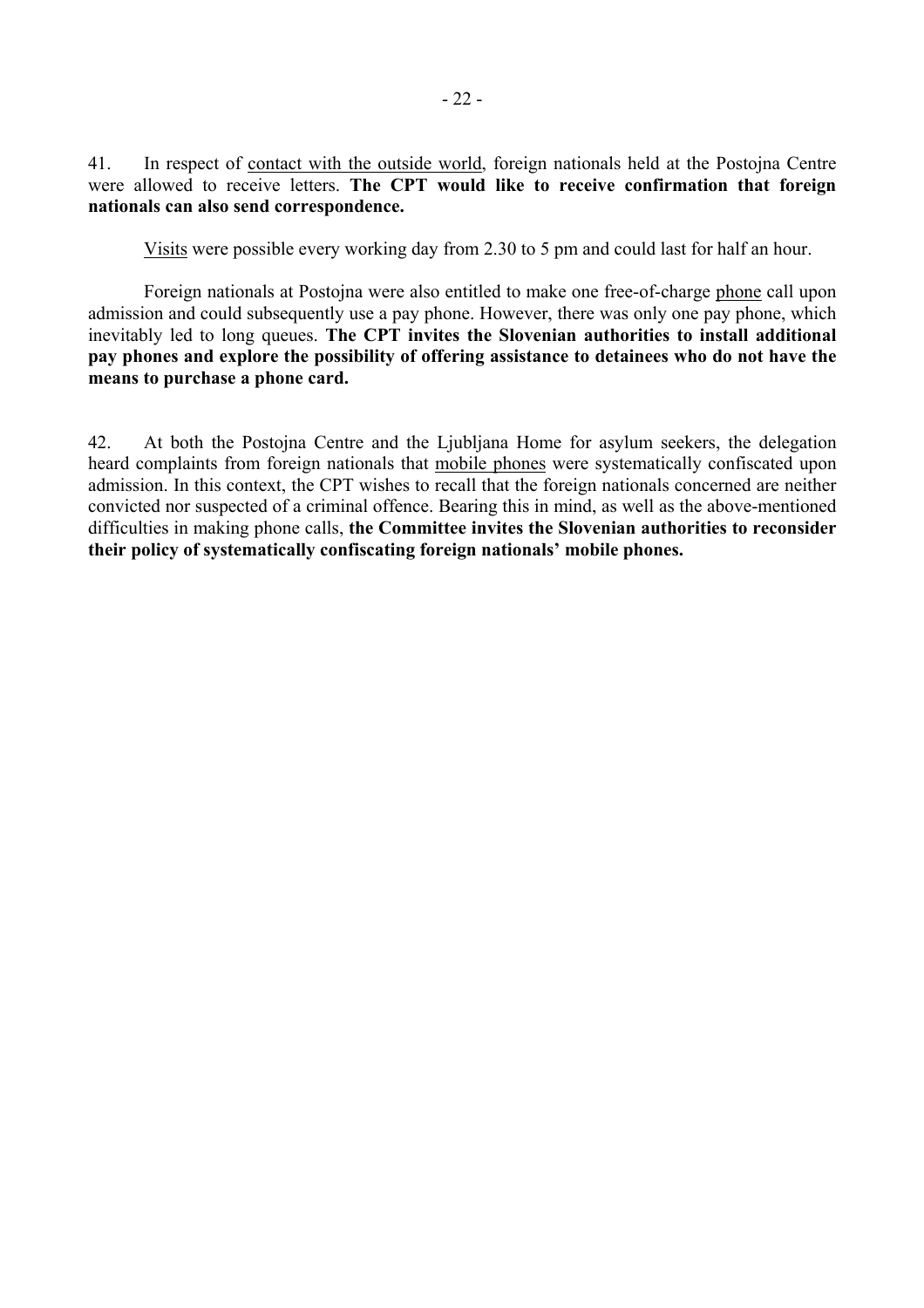### <span id="page-22-0"></span>**B. Establishments under the authority of the Ministry of Justice**

### **1. Preliminary remarks**

43. In the course of the third periodic visit to Slovenia, the CPT's delegation carried out a targeted follow-up visit to the remand section of Ljubljana  $Prison<sup>15</sup>$ , and visited for the first time Ig Prison for women and Koper Prison. The delegation also returned to Radeče Re-education Centre for young persons, which had been briefly visited in 1995.<sup>[16](#page-22-2)</sup>

44. In its 2001 visit report, the CPT commented that the introduction of a new legal and regulatory framework<sup>17</sup> for the Slovenian penitentiary system was an important move towards complying with international standards. At the time of the 2006 visit, the delegation was informed that the use of alternatives to imprisonment by the courts and the increased use of the probation system have had a positive effect, and the prison population has remained static since the previous visit. At the same time, the Slovenian authorities have taken steps to increase the capacity of the prison estate, including the construction of a new prison in Koper and the reconstruction of existing establishments. Nevertheless, overcrowding continues to be an issue in some prison establishments, in particular at the remand section of the Ljubljana Prison, where virtually none of the recommendations made in the context of previous visits have been implemented.

**The CPT trusts that the Slovenian authorities will continue to implement a range of measures to combat prison overcrowding and, in so doing, will be guided by Recommendation Rec(99)22 of the Committee of Ministers of the Council of Europe concerning prison overcrowding and prison population inflation, as well as Recommendation Rec(2003)22 on conditional release (parole).** 

### **2. Ill-treatment**

45. Most prisoners interviewed during the 2006 visit considered that prison staff treated them humanely. Further, no allegations of ill-treatment of young persons by staff were received at the Radeče Re-education Centre.

However, the CPT's delegation heard several allegations of physical ill-treatment of prisoners by staff at Koper and Ljubljana prisons (e.g. punches, kicks). In addition, allegations were received at Koper Prison to the effect that prisoners had on occasion been placed in the so-called ìbananaî position (cf. paragraph 11). Prison officers confirmed that this method of restraint was being used. The delegation found that in one such case in October 2005, the inmate's arm had been broken. The judicial authorities had started an investigation of this case, at the instigation of the prisoner concerned.

<span id="page-22-1"></span> $15$ 15 Ljubljana Prison was previously visited in 1995 and 2001 (cf. paragraphs 48 and 65-71 of CPT/Inf (96) 18 and paragraphs 47 and 59-60 of CPT/Inf (2002) 36).<br>
The 1995 visit to the Radeče Re-education Centre aimed at following up information received relating to a

<span id="page-22-2"></span>very serious incident which had taken place there a few weeks earlier (cf. paragraphs 49, 52-56 and 60 of CPT/Inf (96) 18). 17 Cf. paragraph 48 of CPT/Inf (2002) 36.

<span id="page-22-3"></span>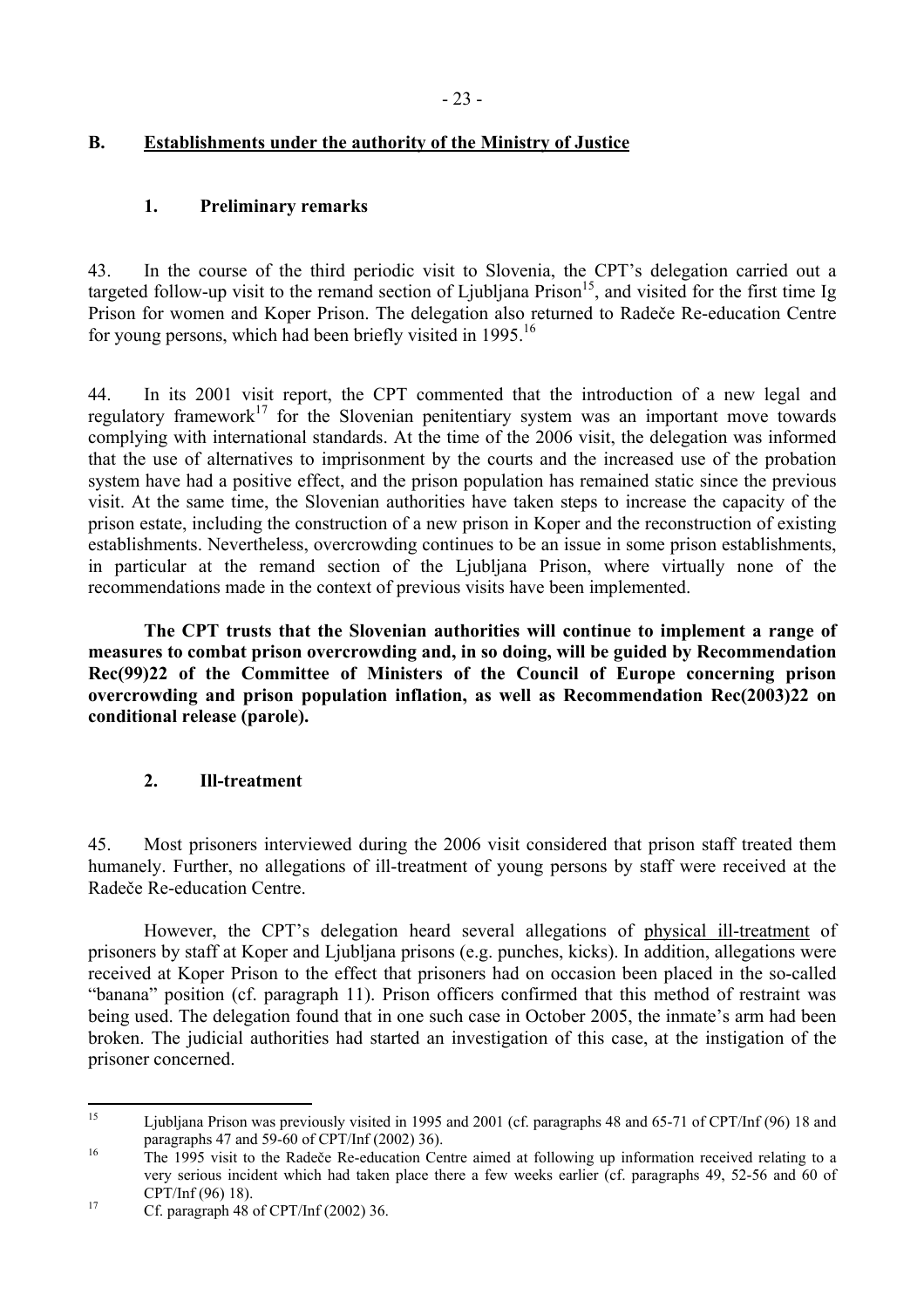Further, at Ljubljana Prison, a number of prisoners drew the delegation's attention to the case of an inmate with psychiatric disorders who had apparently attempted several times to commit suicide. Following an attempt to hang himself in March 2005, he reportedly died in hospital six days later. Several prisoners interviewed by the delegation stated that, approximately a week before his last suicide attempt, the prisoner concerned had requested to be transferred to a psychiatric hospital, had become agitated and had been placed in an empty cell. The following day, he reportedly displayed physical injuries and alleged to other inmates that he had been kicked by staff after being placed in the empty cell. The delegation was told that an investigation had been carried out into this case.

46. A few instances of inter-prisoner violence were found in Koper and Ljubljana prisons. In the latter establishment, several prisoners met by the delegation refused to take outdoor exercise apparently because they had received threats from other prisoners. One case deserves particular attention. At Ljubljana Prison, an inmate alleged that, a few days before the CPT's visit, his four cellmates had repeatedly struck him with metal objects on the knees and the back, poured cologne water on him and burnt him with cigarettes. The prisoner concerned was subsequently brought by staff to the prison doctor, taken to hospital and transferred to another cell. An examination by a medical member of the delegation of the person concerned revealed various bruises (ranging approximately 2 x 2 cm to 6 x 3 cm, yellow-purple in colour) and burns (size of a cigarette), more specifically: a bruise on the right side of the chest and two burn traces on the right iliac area; bruises and burns on both elbows; one burn on the first phalange of the fifth finger of the left hand; two bruises on the anterior aspects of both knees; to the back, one bruise with burn traces in the centre; one burn trace covered by scab in the lumbar area. The delegation was informed that an investigation into this case was under way.

47. In the light of the above findings, **the CPT recommends that the management of Koper and Ljubljana prisons remind custodial staff at regular intervals that the physical illtreatment of prisoners is not acceptable and will be dealt with severely. Staff should also receive a clear reminder that force should only be used as a last resort and that when force is required to control violent and/or agitated prisoners, such force must not be more than strictly necessary. In this connection, the recommendations made in paragraph 11 also apply here. In addition, prison staff should call in a medical doctor whenever it is found necessary to**  restrain a violent and/or agitated prisoner, and act in accordance with the doctor's opinion.

 Further, **the management of Koper and Ljubljana prisons should exercise continued vigilance and make use of all the means at their disposal to prevent inter-prisoner violence and intimidation. In addition to effectively investigating complaints made by prisoners, this will involve the regular presence of prison managers in the detention areas, their direct contact with prisoners, and the improvement of prison staff training.**

In this context, **the CPT would like to receive the results of the investigations referred to in paragraphs 45 and 46.**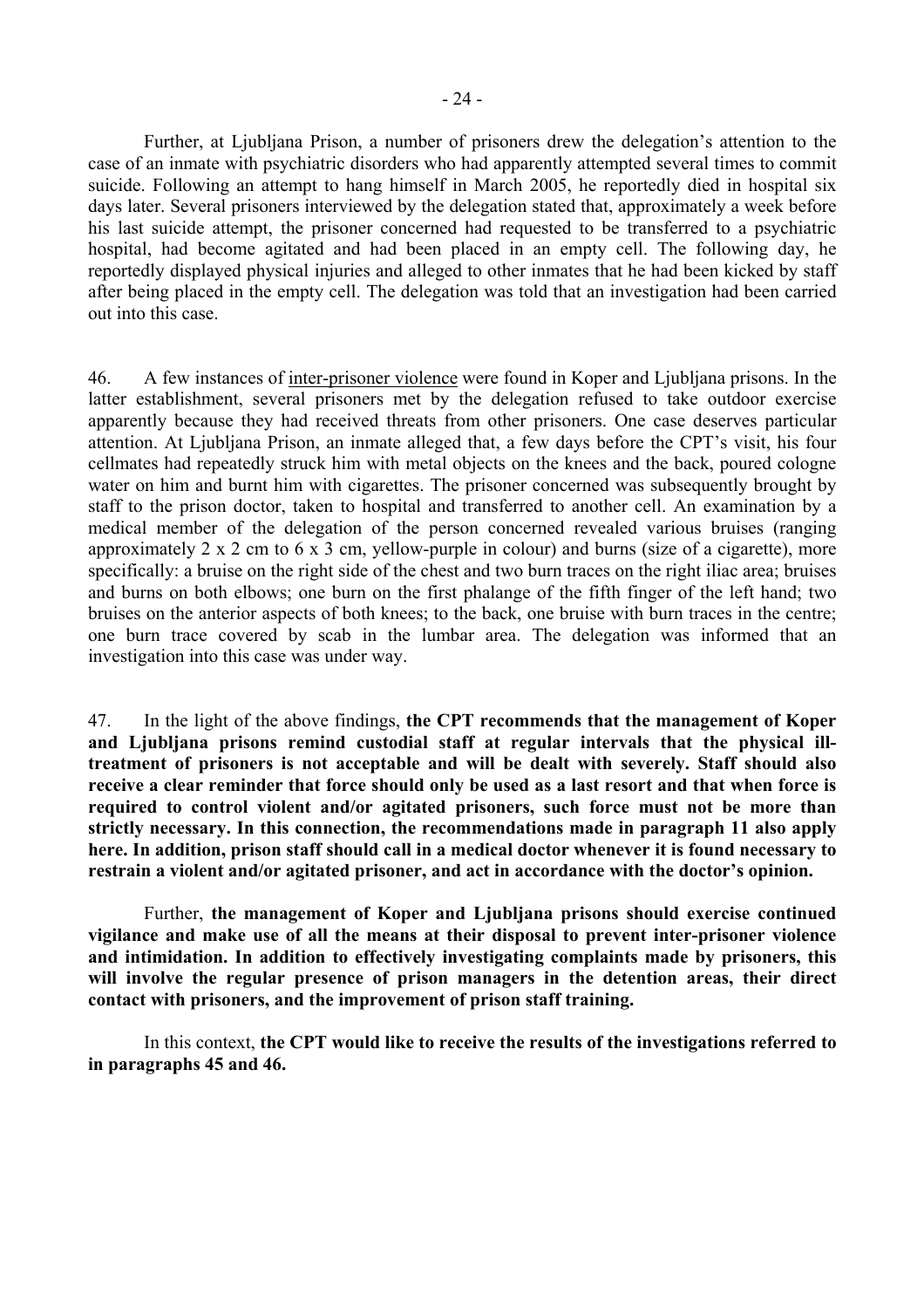## <span id="page-24-0"></span>**3. Conditions of detention in the establishments visited**

## a. follow-up visit to Ljubljana Prison (remand section)

48. The objective of the 2006 follow-up visit to the Ljubljana Prison was to examine measures taken by the Slovenian authorities aimed to implement the CPT's recommendations with respect to remand prisoners. It should be stated from the outset that the CPT is concerned by the lack of progress as regards remand prisoners' conditions of detention.

49. With an official capacity of 73, the remand section of the Ljubljana Prison was accommodating 123 persons (including three juveniles) at the time of the visit<sup>18</sup>. Prisoners continued to be accommodated under cramped conditions, with generally five persons in 18 m² cells and two persons in cells measuring 8 m² (including the sanitary annexe). Naturally, this situation had negative repercussions for all aspects of life, both for prisoners and staff. **The CPT calls upon the Slovenian authorities to implement its long-standing recommendation to reduce cell occupancy rates at Ljubljana Prison. Cells measuring 18 m² should not accommodate more than four prisoners, and the 8 m² cells should preferably not accommodate more than one prisoner.** 

The delegation also received a number of complaints in respect of food; it was alleged that official norms and announced menus were not observed for remand prisoners. **The Committee invites the Slovenian authorities to verify the quality and quantity of the food actually served to remand prisoners.** 

50. At the time of the 1995 and 2001 visits, Ljubljana Prison was not in a position to offer remand prisoners anything which remotely resembled a programme of activities. Apart from two hours of daily outdoor exercise and access to a fitness room twice a week, the vast majority of those prisoners spent up to 22 hours a day confined to cramped cells, their only distraction being watching television, listening to the radio or reading books or newspapers. Regrettably, the situation observed in 2006 was hardly any different. The only positive developments concerned increased access to the fitness room (one-hour sessions three times a week) and the installation of a table tennis table in the exercise yard. Only five prisoners were provided with work and two had access to education. **The CPT reiterates its recommendation that the Slovenian authorities intensify their efforts to develop a programme of activities for remand prisoners at Ljubljana Prison. As stressed by the Committee in previous visit reports, the aim should be to ensure that those prisoners are able to spend a reasonable part of the day outside their cells engaged in purposeful activities of a varied nature (work; education; sport; recreation/association). In this context, juvenile prisoners require particular attention and should be offered regimes tailored to their needs.** 

<span id="page-24-1"></span><sup>18</sup> The whole establishment was accommodating 238 prisoners (with an official capacity of 128).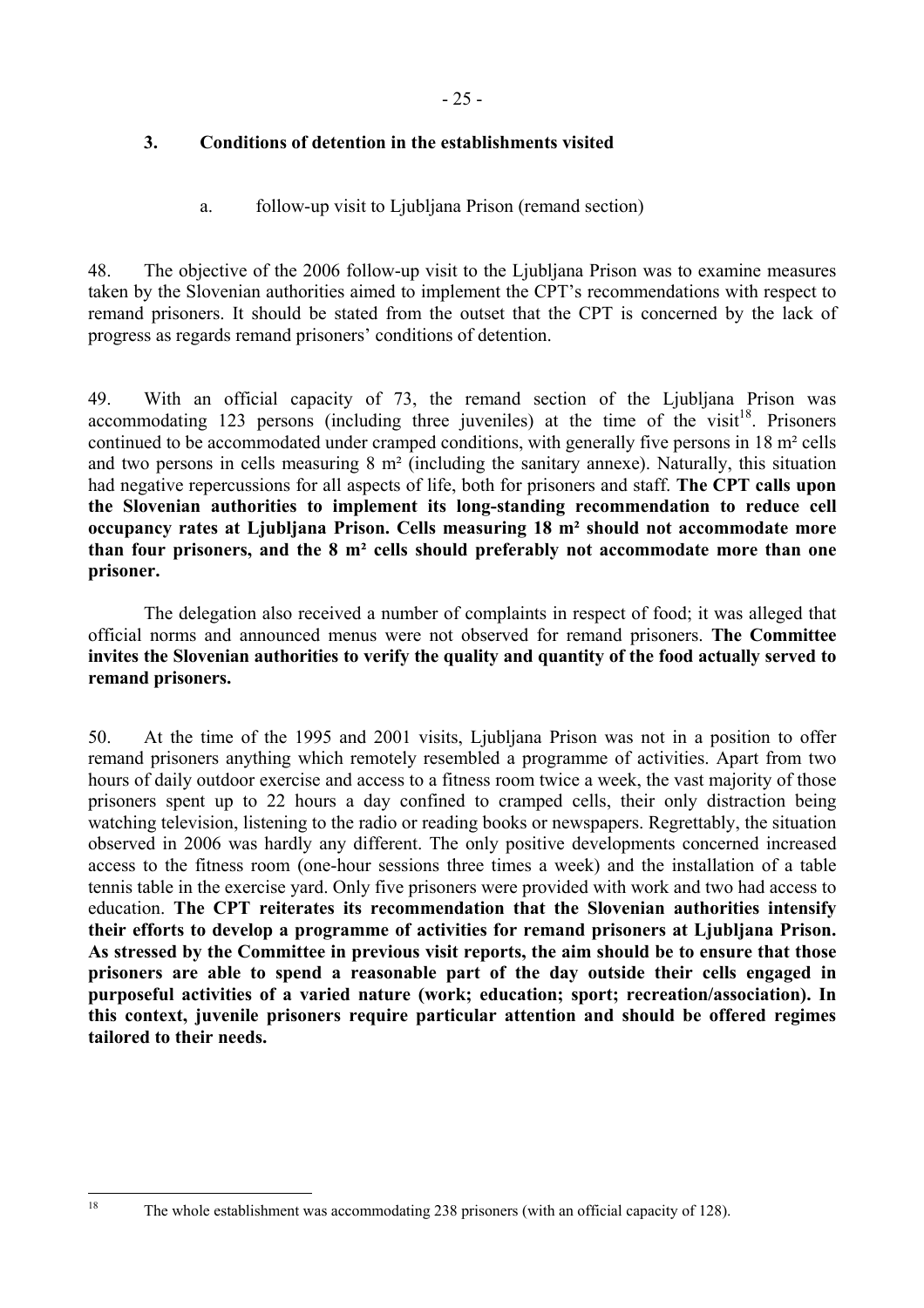### b. Ig Prison for women

<span id="page-25-0"></span>51. Ig Prison is the main establishment for sentenced women in Slovenia<sup>19</sup>. Located in the town of Ig, near Ljubljana, it occupies an old castle, which was transformed into a prison establishment in 1956. With an official capacity of 79, Ig Prison was accommodating 44 women on the first day of the visit: 11 on remand (including three juveniles) and 33 serving sentences (including one juvenile).<sup>[20](#page-25-2)</sup> Four of the prisoners were foreign nationals.

### *i. material conditions*

52. The material conditions observed at Ig Prison were, on the whole, satisfactory. Prisoners benefited from an adequate amount of living space in the dormitories, which were well equipped (beds, lockers, cupboards, tables, chairs, fully partitioned toilet, washbasin). Access to natural light, artificial lighting and ventilation were generally of a good standard.

However, the CPT has reservations about the practice of accommodating prisoners in largecapacity dormitories (e.g. a dormitory measuring 54 m² and equipped with eight beds; a 108 m² dormitory equipped with twelve beds). Such accommodation facilities inevitably imply a lack of privacy for prisoners in their everyday lives. In addition, the risk of internal conflicts or tensions is high, and proper staff control is rendered more difficult, if not impossible. In this context, the delegation observed that one dormitory had been divided into three double-occupancy rooms measuring approximately 20 m² each, and was informed that the management had plans to divide another dormitory into smaller structures.

It should also be noted that the section for remand prisoners and the reception section were in a poor state of repair and cleanliness, and access to natural light in the reception section left much to be desired.

53. Prisoners enjoyed daily access to a shower room, which was equipped with six shower cubicles. A few prisoners indicated that the supply of hot water had not always been guaranteed in the past due to problems with the boiler. However, the issue had apparently been resolved following the September 2005 visit of the Ombudsman. **The CPT trusts that hot water supply problems will not be encountered in the future at Ig Prison.** 

54. Food was served in a spacious dining room and the delegation did not receive any complaints about its quality or quantity.

### 55. **The CPT recommends that efforts be made to refurbish the remand and reception sections. Further, the Committee invites the Slovenian authorities to pursue their plans to divide large-occupancy dormitories into smaller living units.**

<span id="page-25-1"></span> $19$ Women serving short prison sentences (i.e. up to three months) may also be accommodated in other

<span id="page-25-2"></span>establishments (e.g. Koper Prison).<br><sup>20</sup> Among the sentenced prisoners, 7 were under closed regime, 10 under semi-open regime, 12 under open regime and 4 were accommodated in the reception unit.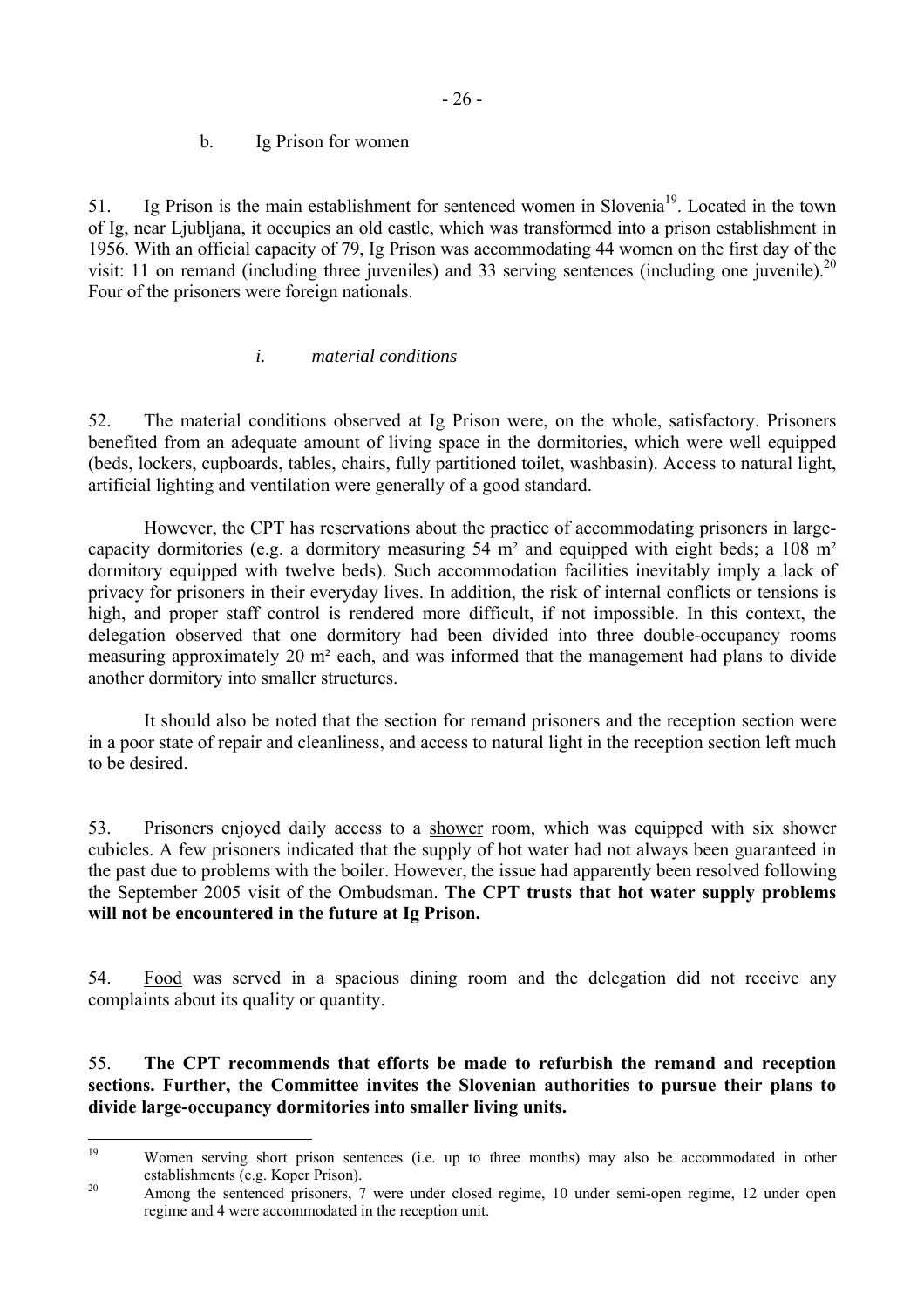### *ii. programme of activities*

<span id="page-26-0"></span>56. At the outset, the CPT would like to welcome the open door policy within the detention units for sentenced prisoners at Ig Prison. The degree of freedom of movement within the premises and during outdoor exercise varied according to the security regime under which the inmates had been placed (i.e. closed, semi-open and open regimes). Prisoners had access to two hours of outdoor exercise per day (three hours for the juveniles). Sentenced prisoners under closed regime (as well as remand prisoners) took exercise in the inner court yard, and other sentenced prisoners had access to a more spacious area outside the prison premises.

57. As regards sentenced prisoners, participation in work activities was essential for progressing towards a less restrictive security regime and benefiting from further privileges (e.g. extra visits, home leaves)<sup>21</sup>. The majority (20) of sentenced prisoners had work (twelve in the prison's workshops, the remainder in the kitchen, laundry and other services)<sup>22</sup>. A few of them had worked in a private company outside the prison before the visit; however, those prisoners indicated that they were frequently verbally abused by the company's managers, which prompted most of them to give up the job. **The CPT would like to receive the comments of the Slovenian authorities on this matter.**

Education and vocational activities were organised outside the prison (five prisoners had participated in such activities in 2005 and one was attending school at the time of the visit). Prisoners also had access to a sports room, equipped with a table tennis table and fitness equipment. In addition, the establishment had a library with some 4,000 books.

58. In addition to the two hours of daily outdoor exercise, remand prisoners were allowed periods of association in a common room (two hours and 15 minutes per day). However, they did not benefit from any organised activities. It is noteworthy that juveniles on remand were not given any particular care (apart from an extra hour of outdoor exercise) and did not benefit from any activities suitable for their age group.

59. In the light of the above, **the CPT invites the Slovenian authorities to pursue their efforts to offer a broader range of activities to sentenced prisoners at Ig Prison, in particular as regards opportunities for education and vocational training. As regards remand prisoners, the recommendation made in paragraph 50 above applies equally here.**

<span id="page-26-1"></span> $21$ Except for foreign nationals, who were as a rule under closed regime because they were considered to

<span id="page-26-2"></span>represent a higher risk of escape.<br>Among the 13 non-working sentenced prisoners, five could not work for medical reasons and several others were over the retirement age.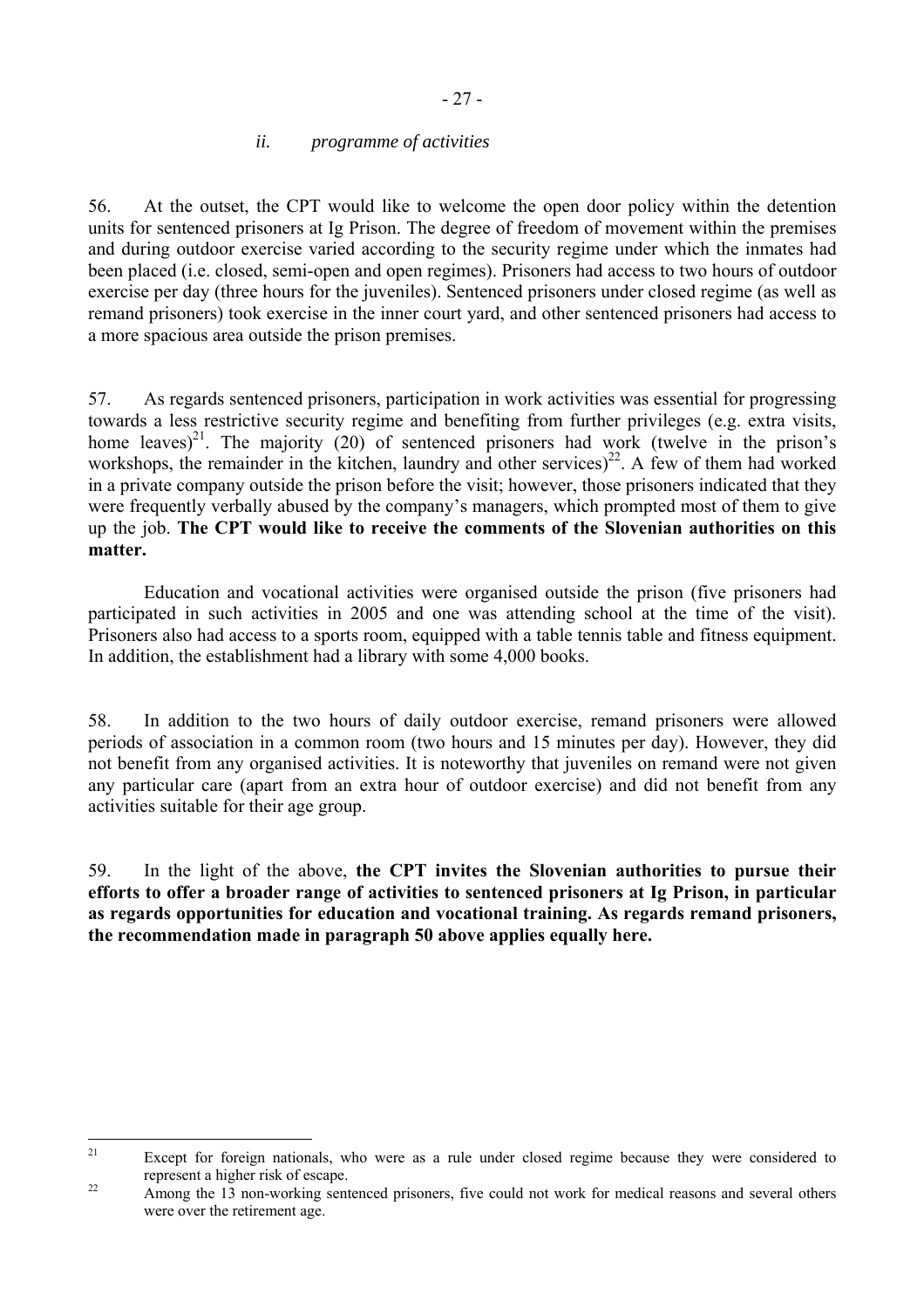<span id="page-27-0"></span>60. In service since January 2004, the newly-built Koper Prison has an official capacity of 110 places<sup>23</sup>. Located near the town centre, this three-storey establishment has replaced the nearby old prison which used to occupy a  $15<sup>th</sup>$  century monastery. The prison specialises in the holding of inmates serving sentences of up to a year (exceptionally longer) and may also accommodate misdemeanour offenders. On the first day of the visit, it was holding 116 inmates (68 sentenced men and 48 prisoners on remand<sup>24</sup>, five of whom were women).

## *i. material conditions*

61. Material conditions of detention were of a high standard. Inmates were accommodated in 30 single cells (measuring 9 m<sup>2</sup>) and 40 double cells (measuring 14 m<sup>2</sup>). All cells had their own sanitary annexes (with a lavatory, washbasin and shower) and were well-furnished (bed, cupboard, desk, stool, shelf and a TV set). They were also equipped with call and temperature control systems. Further, cells enjoyed good access to natural light (with some limitations described below) and had sufficient artificial lighting.

However, the establishment's design had certain deficiencies. In particular, all inmates' cells were facing the inner yard and other inmates' cells. In order to ensure some privacy, most of the inmates covered their windows with blankets and towels, thus severely limiting access to natural light in the cells.<sup>25</sup> Inmates in the female section were particularly exposed in this respect. The CPT **invites the Slovenian authorities to seek ways to rectify this situation; one possibility might be to install blinds which can be controlled by prisoners.** 

In addition, complaints were heard that ventilation did not always function properly in the summer. **The CPT trusts that any deficiency in this regard will be remedied**.

62. The establishment's kitchen was well-appointed and in an impeccable state of hygiene. Further, there were a number of well-equipped communal rooms, a room for religious services, as well as rooms for education, group work and leisure activities. As for the premises for outdoor exercise and sports, they were of an ample size and good quality.

<span id="page-27-1"></span> $23$ In addition, the establishment has a department for remand prisoners in Nova Gorica, with 24 places, which was not visited by the CPT's delegation.<br>
<sup>24</sup> Sentenced prisoners were classified under closed, semi-open and open regimes (24, 35 and 9 prisoners

<span id="page-27-2"></span>respectively). The establishment could also hold female prisoners sentenced to up to three months.<br>A number of inmates had their lighting switched on during the day.

<span id="page-27-3"></span>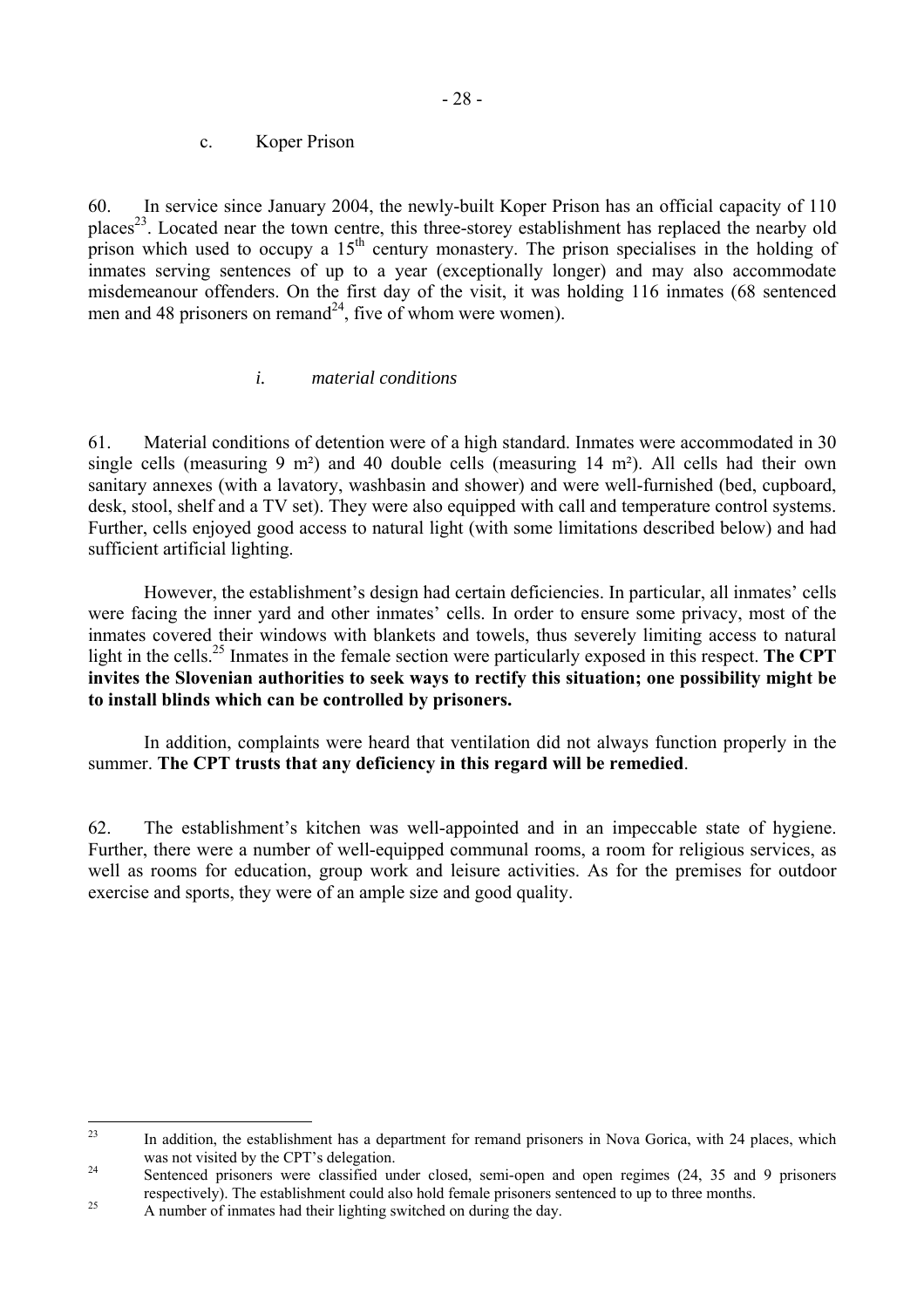### *ii. programme of activities*

<span id="page-28-0"></span>63. As in the case of Ig Prison, the CPT welcomes the open door policy within the detention areas for sentenced prisoners at Koper Prison.

 Outdoor exercise took place in three yards, accessible from 6 a.m. to 10 p.m. Further, sports activities were organised in a big sports hall which could be used three times a week by working prisoners and twice a week by those who did not work. In addition, each floor had a fitness room. However, the fitness room within the closed section had inadequate ventilation. **The CPT trusts that this shortcoming will be rectified.** 

64. The delegation was informed that every sentenced prisoner who wanted to work (and who had negative urine tests) was offered a job. At the time of the visit, some 29 sentenced prisoners were employed by a commercial company reprocessing plastic products. Employment brought a number of benefits: apart from wages, an extra snack in the morning, additional time in the sports hall, as well as more visits. In addition, only workers could progress into the semi-open and open regime and be considered for early release. It should be mentioned in this regard that the regime under which prisoners were held, and the possibility of early release, were determined by administrative decisions which were not fully transparent. **Steps should be taken to rectify this situation.** 

 The establishment had a well-stocked library. However, no education or vocational training was provided to prisoners.

### **The CPT invites the Slovenian authorities to develop the range of activities provided to prisoners at Koper Prison, in particular as regards education and vocational training**.

65. As regards remand prisoners, 12 of them had a job. The remainder could spend up to four hours a day outside their cells (from 8 to noon), using the fitness rooms, taking outside exercise or associating with other remand prisoners. The CPT welcomes this approach and **hopes that efforts will continue to be made to develop the regime of activities for remand prisoners at Koper Prison.**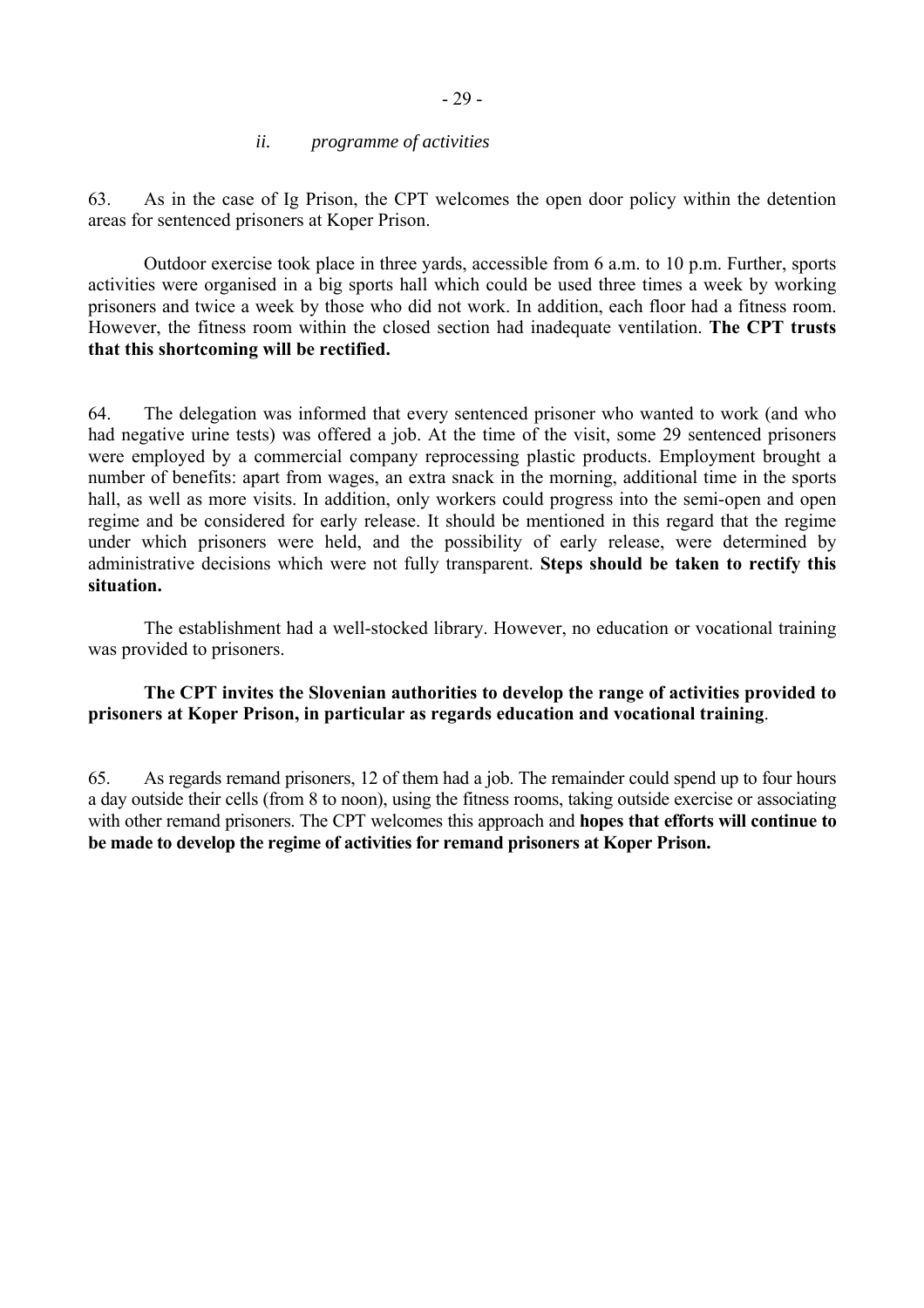### d. Radeče Re-education Centre for young persons

<span id="page-29-0"></span>66. The Radeče Re-education Centre for young persons is located on the outskirts of the small town of Radeče. Its buildings had previously served as a hunting lodge, subsequently transformed into a monastery and finally assuming their current function in the early 1950s. Radeče is the only establishment under the authority of the Ministry of Justice which accommodates young persons aged between 14 and 21 years (exceptionally up to 23) who have been subjected to an "educational measure" by a court. They have either committed a criminal offence or presented challenging behaviour in a social care home, and have been placed at the institution for one to three years. Release is decided by the court on the basis of reports received from the institution about the individual's response to treatment and educational programmes.

 The establishment has an official capacity of 68 and was accommodating 28 persons on the first day of the visit (including one girl). The management explained to the delegation that the low occupancy level partly constituted a response to the 1995 incident (cf. footnote 16).

## *i. material conditions*

67. Young male persons were held in different types of accommodation, which corresponded to different stages of the treatment and educational process: living units of the three Educational Groups, a drug-free unit and an open unit. Further, there was a female unit located, together with the open unit, in a separate building next to the main premises. The drug-free unit was also in a separate wing, connected to the main building.

Young persons who were "unable to adjust to work and life under the programme of the Educational Group<sup> $26$ </sup> were placed in the cells of the Special Educational Group ( $\rm PVS$ <sup>\*</sup>), which were close to the disciplinary cells.

68. Material conditions were, on the whole, of a good standard and gradually got better as one moved from the units of the Educational Groups to other units. The single cells of the Special Educational Group were of a satisfactory size (i.e. 10 m² each) and adequately equipped. However, they were identical to the establishment's disciplinary cells. The windows were very narrow and did not offer adequate access to natural light and ventilation. Further, the young persons detained there did not have access to artificial lighting during the night, including in the in-cell sanitary facilities.

The three Educational Groups were accommodated in apartments equipped with two bedrooms (measuring some 20-25 m² each and furnished with two to three beds, as well as cupboards, desks and chairs), a day room, kitchen and sanitary facilities. One such apartment served as a "reception" unit where young persons were placed pending their (re-)integration into an educational group, for periods of up to 20 days.

<span id="page-29-1"></span> $26$ 

Cf. Section 195 of the Penal Sanctions Enforcement Act.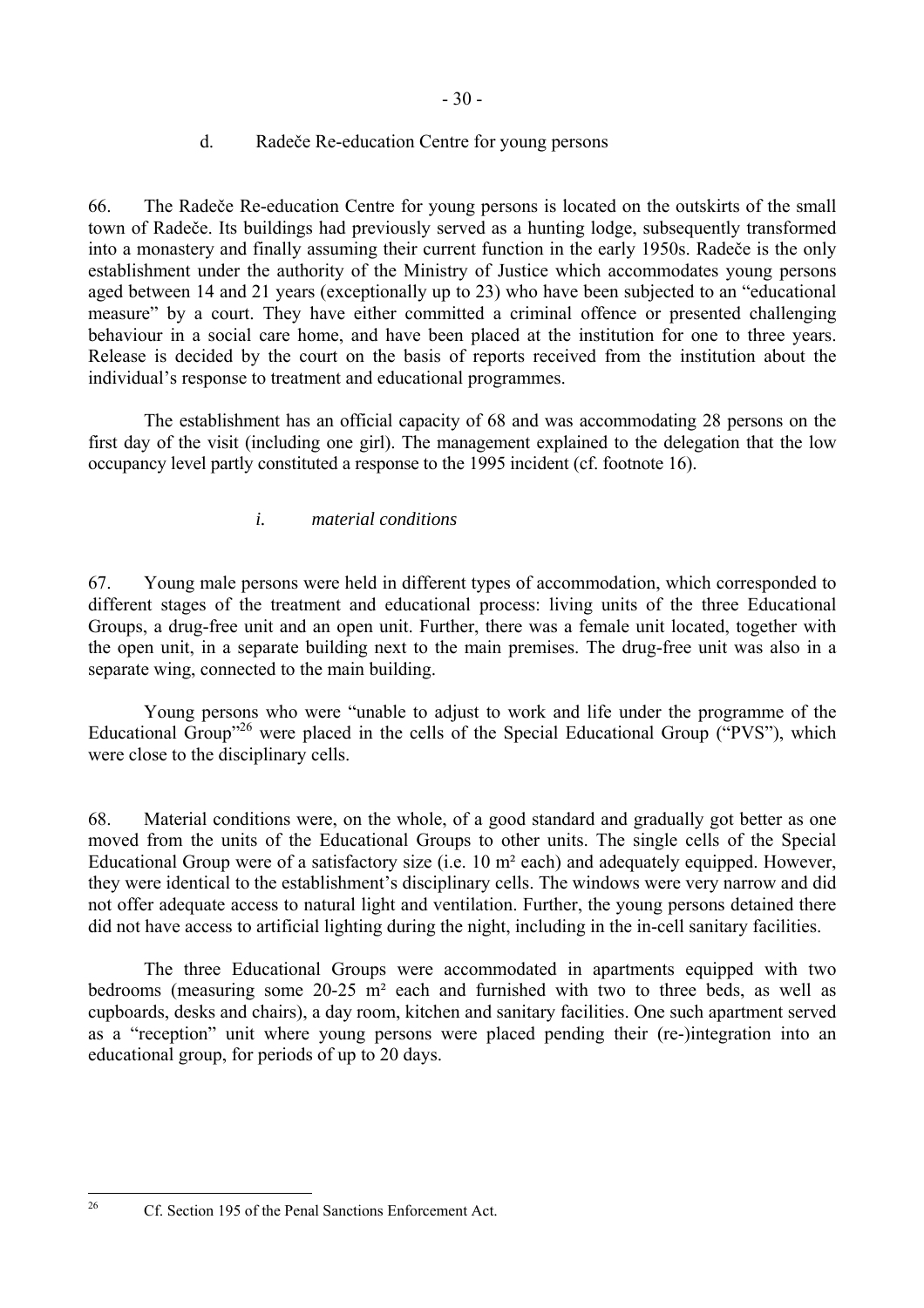<span id="page-30-0"></span> The female, drug-free and open units had a similar layout and were generally more spacious and better furnished (with the exception of the open unit) than the Educational Groups units. However, they were not equipped with a call system and their location posed a significant challenge for the young persons concerned to attract staff's attention (generally by shouting through the window or banging on the door). This situation creates obvious risks for the safety of the persons in question and may generate a feeling of isolation when assistance is needed (cf. paragraph 80).

69. The delegation heard hardly any complaints about food. The latter was served in a spacious dining room, except for those undergoing the early regime of the Special Educational Group, who received their meals in their cells.

70. In the light of the above, **the CPT recommends that the Slovenian authorities take immediate steps to install a call system in the female, drug-free and open units.** 

 Moreover, **the Committee recommends that measures be taken to ensure that all the cells of the Special Educational Group enjoy adequate access to natural light and ventilation. Appropriate arrangements should also be made to provide access to artificial lighting at night.** 

 More generally, **the CPT recommends that the cells of the Special Educational Group only be used for short-term administrative segregation purposes.** 

### *ii. programme of activities*

71. Participation in activities was used as an incentive to make progress between the different regimes and eventually to obtain release. Young persons placed in the Educational Groups and the female, drug-free and open units could have access to outdoor exercise at any time during the day and were offered a number of activities. Work (e.g. metal or wood work, cooking) or vocational training constituted the major part of the daily activities (6 hours 45 minutes per day). The delegation was informed that primary education was also provided. However, a few young persons, including ones apparently experiencing problems with reading, claimed that they were strongly encouraged to favour work activities or vocational training to the detriment of educational activities.

After working hours, the young persons could associate in a club and participate in a therapy' group with a pedagogue. They also had access to a gym and other sports activities (e.g. football, table tennis).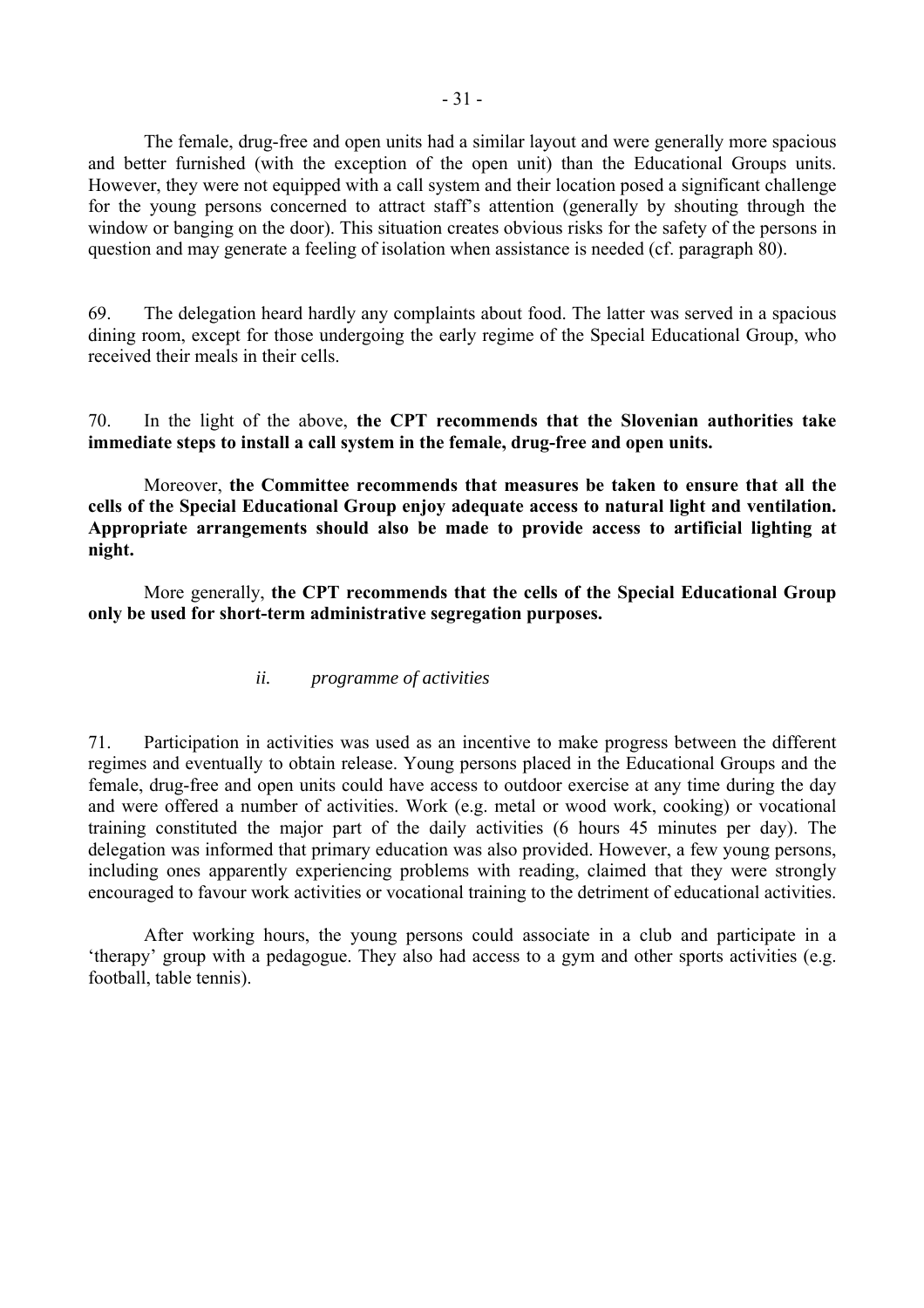<span id="page-31-0"></span>72. Persons placed in the Special Educational Group were offered a "more intensive programme<sup> $27$ </sup>, according to which the range of activities was increased if they actively participated in the initial regime proposed (in the second week, drawing or similar activities as well as three hours of outdoor exercise per day, followed by access to television and later to the club, 'therapy' group and finally the gym). However, the delegation's findings during the visit suggest that the activities offered were generally limited in value and any educational or therapeutic effect would be minimal.

Progress was assessed by a pedagogue who regularly met the persons in question and who reported to the Expert Group which decided on additional activities and eventual re-integration into the Educational Groups. Records of the decisions were well maintained, but **the level of accountability left something to be desired.** 

73. In the light of the above remarks, **the CPT invites the Slovenian authorities to review the programme of activities offered to young persons at the Radeče Re-education Centre.** 

### **4. Health-care services**

74. The health-care staff resources at Ljubljana Prison were practically unchanged compared to the situation observed at the time of the 2001 visit<sup>28</sup>. In their response to the report on that visit, the Slovenian authorities indicated that the presence of a doctor would be extended to at least 30 hours a week, as recommended by the CPT, at the earliest opportunity. However, during the 2006 visit, the attendance time of the general practitioner was only 15 hours per week.

 At Koper Prison, the health-care team consisted of one part-time general practitioner (who was present at the establishment twice a week, each time for several hours), a part-time psychiatrist (carrying out a weekly visit) and two full-time nurses.

The doctor responsible for the health-care services at Ig Prison was a general practitioner who was present once a week. There was also a full-time nurse. A gynaecologist was visiting the establishment once a month, and a psychiatrist and a dentist once every two weeks.

The Radeče Re-education Centre was visited twice a week by a medical doctor and twice a month by a dentist. Further, a nurse attended the establishment twice a week and could be called in case of need.

At all of the above-mentioned establishments, no health-care staff were present at night and at weekends. This resulted in medication being distributed by custodial staff during these periods.

75. The health-care staff resources at Ig Prison and the Radeče Re-education Centre can be considered sufficient, in particular bearing in mind the number of inmates actually being held in these establishments. However, the attendance hours of doctors at Ljubljana and Koper prisons were not adequate to meet the needs of the respective populations. It is not surprising that the Committee's delegation received some complaints concerning access to a doctor at both establishments during the 2006 visit.

<span id="page-31-1"></span> $27$ <sup>27</sup> Cf. Section 195 of the Penal Sanctions Enforcement Act.

<span id="page-31-2"></span>Cf. paragraph 67 of CPT/Inf  $(2002)$  36.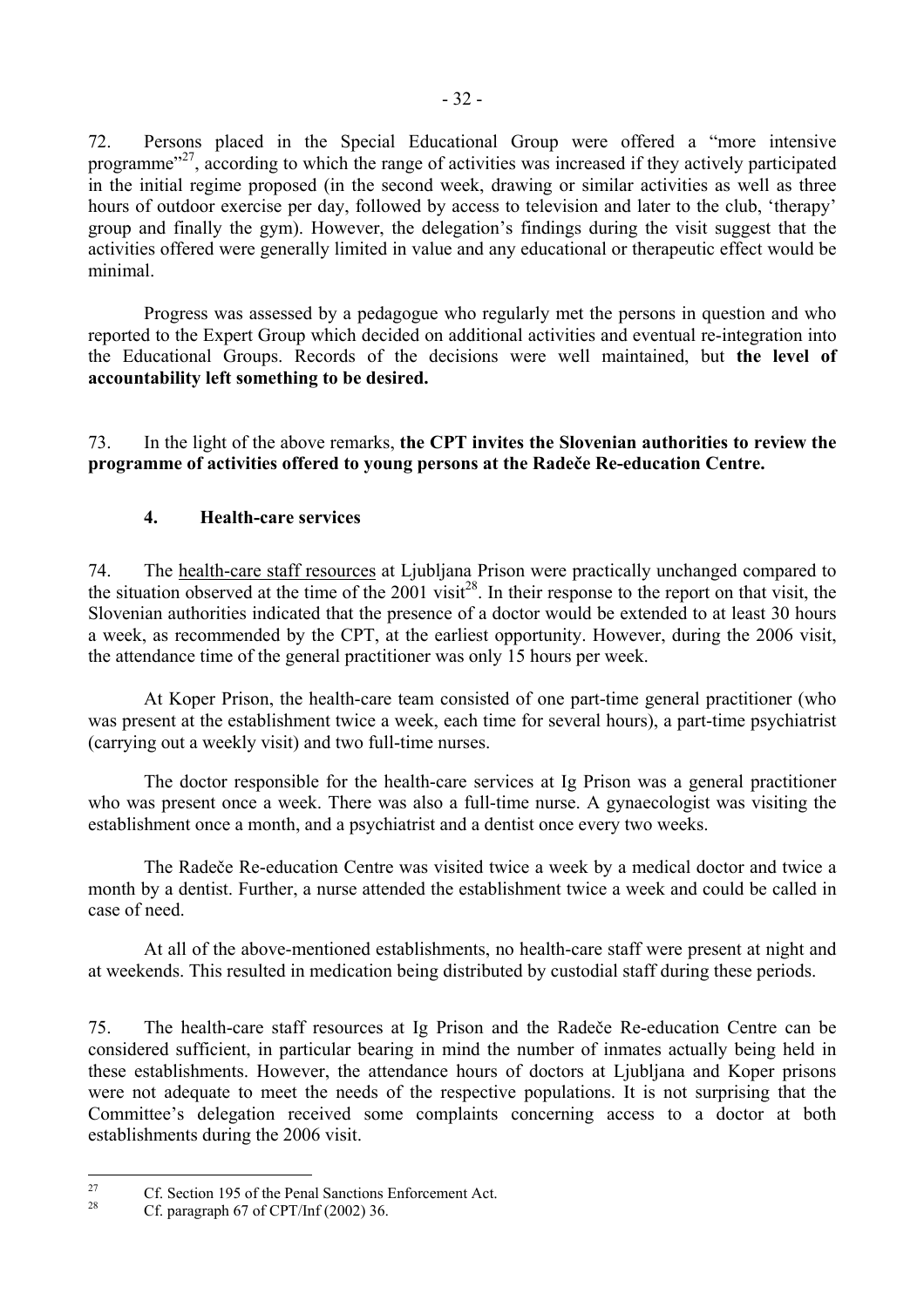**The CPT reiterates its recommendation that steps be taken to provide for the presence of a general practitioner for at least 30 hours per week at Ljubljana Prison. Further, it recommends that:** 

- **the hours of attendance of a general practitioner at Koper Prison be increased; preferably, there should be the equivalent of a half-time post;**
- measures be taken to ensure that someone qualified to provide first aid, **preferably with a recognised nursing qualification, is always present on the premises at night and weekends, in particular at Ljubljana and Koper prisons.**

76. The level of psychiatric and/or psychological care offered to inmates remains a cause for concern to the CPT. At Ljubljana Prison, the situation observed by the delegation was identical to the one described in the  $2001$  visit report<sup>29</sup>. At Koper Prison, the high demand for consultations with the psychiatrist and the lack of a psychologist were problematic.

At Ig Prison, some prisoners felt that they could not fully trust the psychologist due to his involvement with various decision-making processes (e.g. allocation of prisoners to different security regimes, granting of privileges, etc.). **The CPT would like to receive the comments of**  the Slovenian authorities on the potential conflict of interest between the psychologist's **therapeutic activities and his involvement in decision-making processes.**

Further, although a full-time psychologist was said to work at the Radeče Re-education Centre, hardly any of the young persons interviewed had actually met her.

**The CPT reiterates its previous recommendation that the Slovenian authorities strengthen psychiatric/psychological care at Ljubljana Prison. The same recommendation applies to Koper Prison. In this context, the hours of attendance of a psychiatrist at both establishments should be increased. Further, the CPT recommends that steps be taken to provide effective and regular access to psychological care for persons detained at the Radeče Re-education Centre.** 

77. As concerns medical screening of newly-arrived prisoners, the information gathered during the visit confirmed that prisoners were generally examined by a doctor or a nurse reporting to a doctor within a few hours of arrival or, at the latest, on the following day.

78. It appeared during the 2006 visit that the recording of medical data had improved. However, as regards the recording of injuries (be it on admission or later in the course of imprisonment), the observations made by the CPT's delegation suggest that doctors, as a rule, did not draw a conclusion as to the degree of consistency between the descriptions of injuries observed and any allegations of illtreatment made by the person concerned. **The CPT recommends that this shortcoming be remedied.**

<span id="page-32-0"></span> $29$ 

Cf. paragraph 69 of CPT/Inf  $(2002)$  36.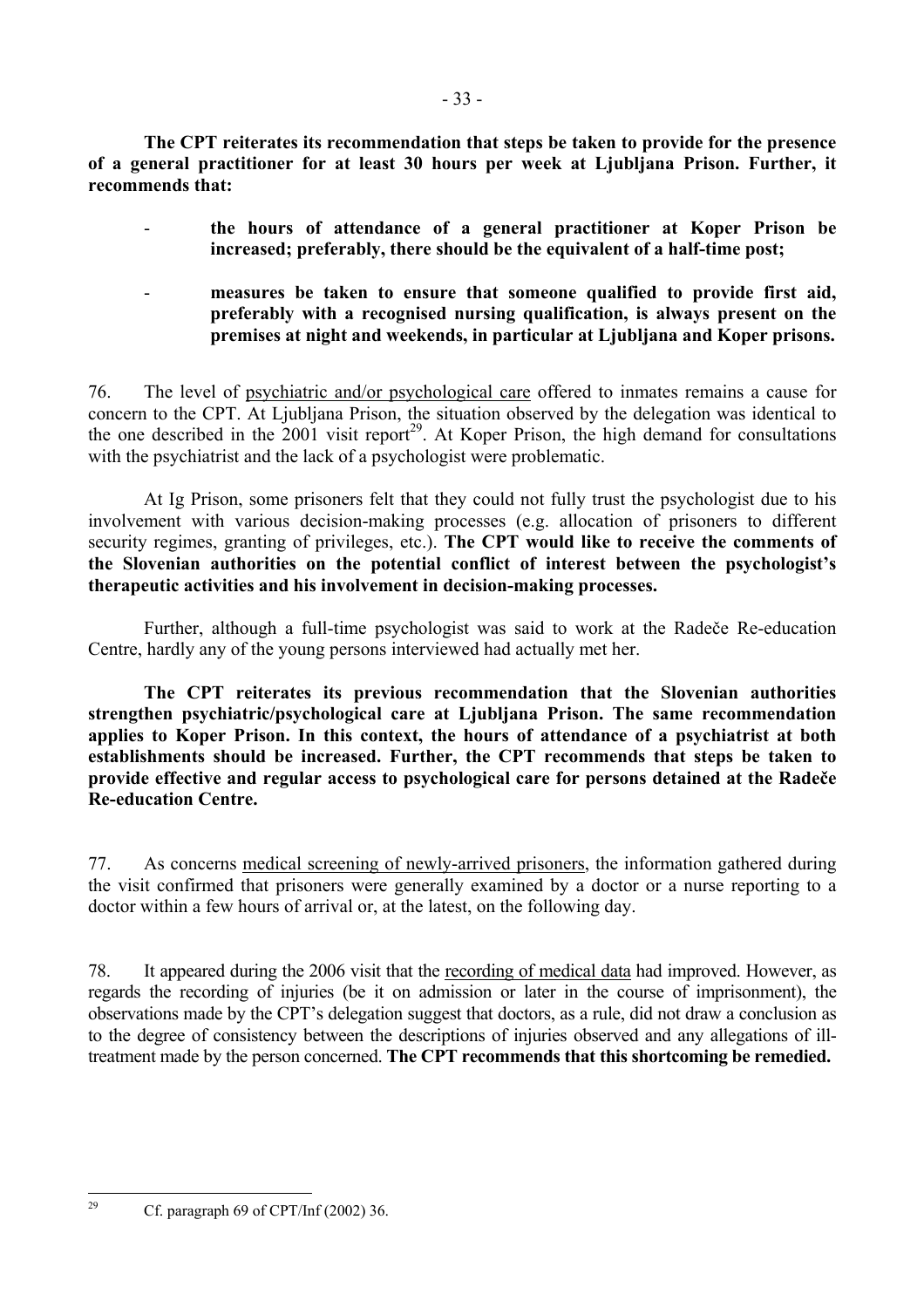<span id="page-33-0"></span>79. With respect to transmissible diseases, it is noteworthy that the previous recommendation of the CPT that more information be provided to prisoners and staff on tuberculosis had been implemented: an information leaflet on tuberculosis was available at the establishments visited. However, certain inmates at Ig Prison had hepatitis C and it was clear from the delegation's interviews with prisoners that this was a source of concern to them, in particular as regards possible transmission. **The Committee trusts that the Slovenian authorities will pursue their efforts to provide both prisoners and staff with information on transmissible diseases (including hepatitis C), especially as regards methods of transmission and means of protection.** 

### **5. Other issues**

a. prison staff

80. At the time of the visit, there were very few vacant posts in the establishments visited. However, at Koper Prison only three custodial staff were present at night, which is clearly insufficient. It would appear that the number of staff had remained the same as in the old prison, while the number of inmates was almost twice as high. A shortage of staff was also observed at Radeče, where, in addition, no call system was available in the female, drug-free and open units (cf. paragraph 68).

**The CPT recommends that the Slovenian authorities take steps to improve staffing levels at Koper Prison and the Radeče Re-education Centre. This may to some extent be achieved by redeploying existing staff within the establishments.** 

81. Further, the CPT's delegation observed that the number of female custodial staff was insufficient in Koper Prison and the Radeče Re-education Centre. By way of example, there were only three female custodial staff at Koper (as two had recently left), which meant that female staff cover could not be ensured at all times. Despite the proclaimed goal of having a female prison officer always accompanying male officers when they entered the female section, this was not possible. Similarly, at Radeče there was a marked shortage of female custodial staff (only one staff member), which was particularly problematic in the female unit, which meant that female staff cover could not be ensured.

 In this context, the CPT wishes to stress that the presence of both male and female staff can have a beneficial effect in terms of both the custodial ethos and in fostering a degree of normality in a place of detention. Mixed-gender staffing also allows for appropriate staff deployment when carrying out gender-sensitive tasks, such as searches. However, in units for female inmates, there should always be a preponderance of female staff. **The CPT invites the Slovenian authorities to increase the number of female staff deployed in detention areas at Koper Prison and the Radeče Re-education Centre.**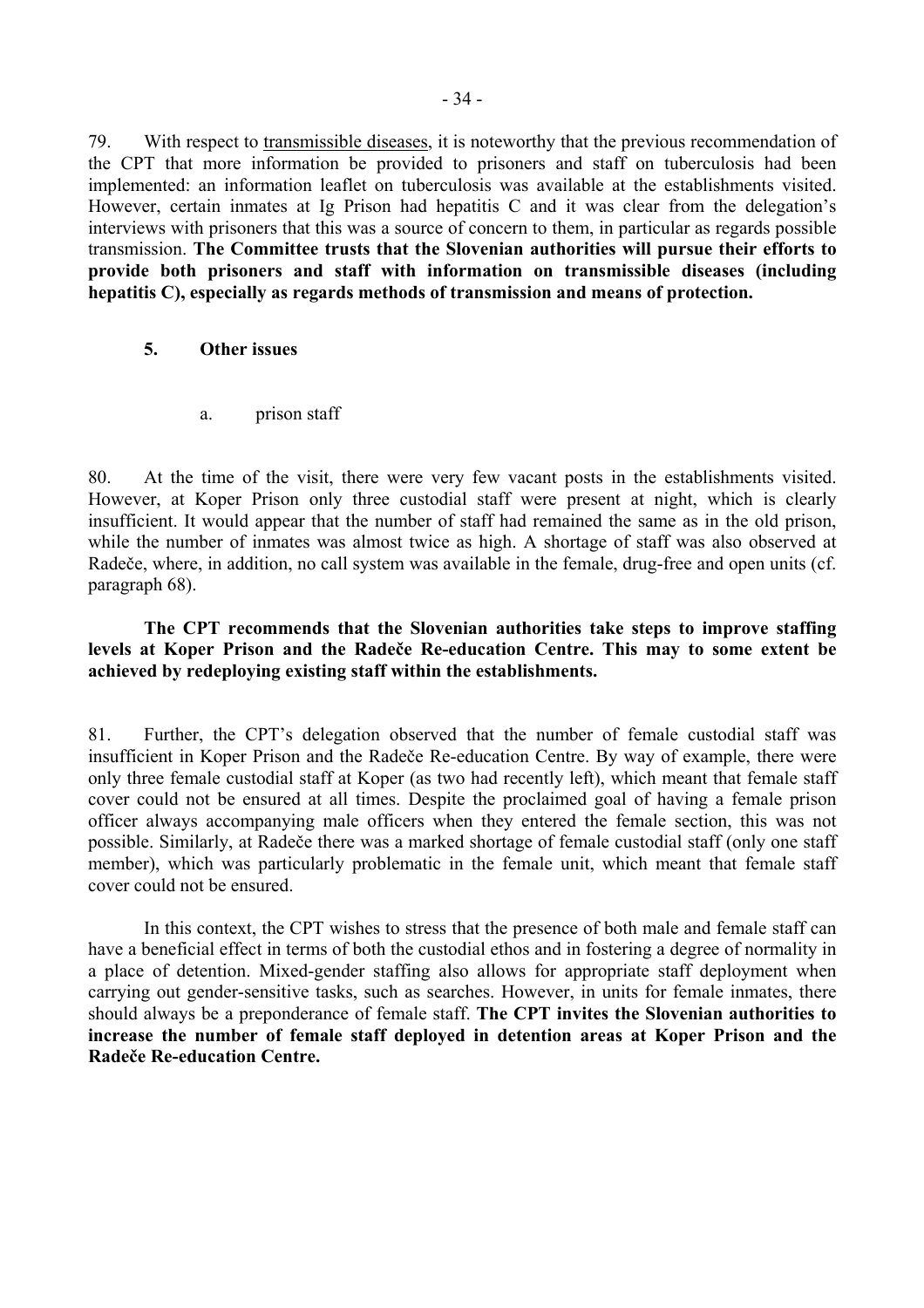#### b. discipline and segregation

<span id="page-34-0"></span>82. The 2006 visit did not reveal an excessive recourse to disciplinary sanctions. In fact, it appeared that very little use was made of the formal disciplinary procedures  $30$ .

However, the CPT is concerned by the situation observed at the Radeče Re-education Centre, where young persons who failed to comply with the regime in the Educational Groups were moved to cells in the Special Educational Group ("PVS"). Because of the cells' location (close to the disciplinary cells), material conditions (i.e. the same as in the disciplinary cells), and a more restrictive regime, placement in the Special Educational Group was perceived by juveniles as a punishment for violations of internal regulations. However, no formal disciplinary proceedings were initiated against juveniles placed in that group and the persons concerned could not benefit from the safeguards offered to those who received a formal disciplinary punishment.

 Another matter of concern was the practice observed at Koper Prison of preliminary segregation of prisoners pending the outcome of disciplinary proceedings. This involved placing inmates in the so-called "specially protected department" (also known as Unit 250) for up to one month. Some cells in that department had windows on the ceiling with no view to the outside. The regime was stricter than in the closed section, with less frequent access to telephones, visits and the gym; however, the cell doors were unlocked from 8 a.m. to 6.30 p.m.

At both establishments, an Expert Group was responsible for deciding whether or not to apply this measure. Nevertheless, the delegation received the impression that placement in these special units often replaced the formal disciplinary procedures altogether.

83. In the CPT's view, it is in the interest of both inmates and staff that clear disciplinary procedures be formally established and applied in practice: any grey zones involve the risk of an unofficial (and uncontrolled) system developing. There should be a clear distinction between administrative segregation and the disciplinary sanction of isolation. Administrative segregation should not be used to replace or completely circumvent the formal disciplinary procedures. **The CPT recommends that the Slovenian authorities ensure that formal disciplinary procedures are adhered to systematically whenever a disciplinary offence is alleged and that strict deadlines for holding disciplinary hearings are introduced.** 

In addition, **the Committee recommends that remand prisoners in Slovenia be offered the same safeguards as sentenced prisoners during disciplinary procedures, including the right to be heard in person by the deciding authority.**

84. Before a prisoner is placed in disciplinary confinement, doctors are still required to certify that the inmate concerned is able to sustain it. In the report on the 2001 visit, the CPT recommended that the Slovenian authorities re-examine the existing legal arrangements and practice regarding such a role for doctors. From the response of the Slovenian authorities, it would appear that the issue being raised by the CPT has not been fully grasped.

<span id="page-34-1"></span> $30<sup>2</sup>$ 

<sup>30</sup> At the Radeče Re-education Centre, there had been 42 disciplinary proceedings in 2005; none of the punishments imposed concerned placement in a disciplinary cell. At Koper Prison, resort to formal disciplinary proceedings was even less frequent (one to five cases per year). There had been no disciplinary proceedings initiated at Ig Prison in 2005.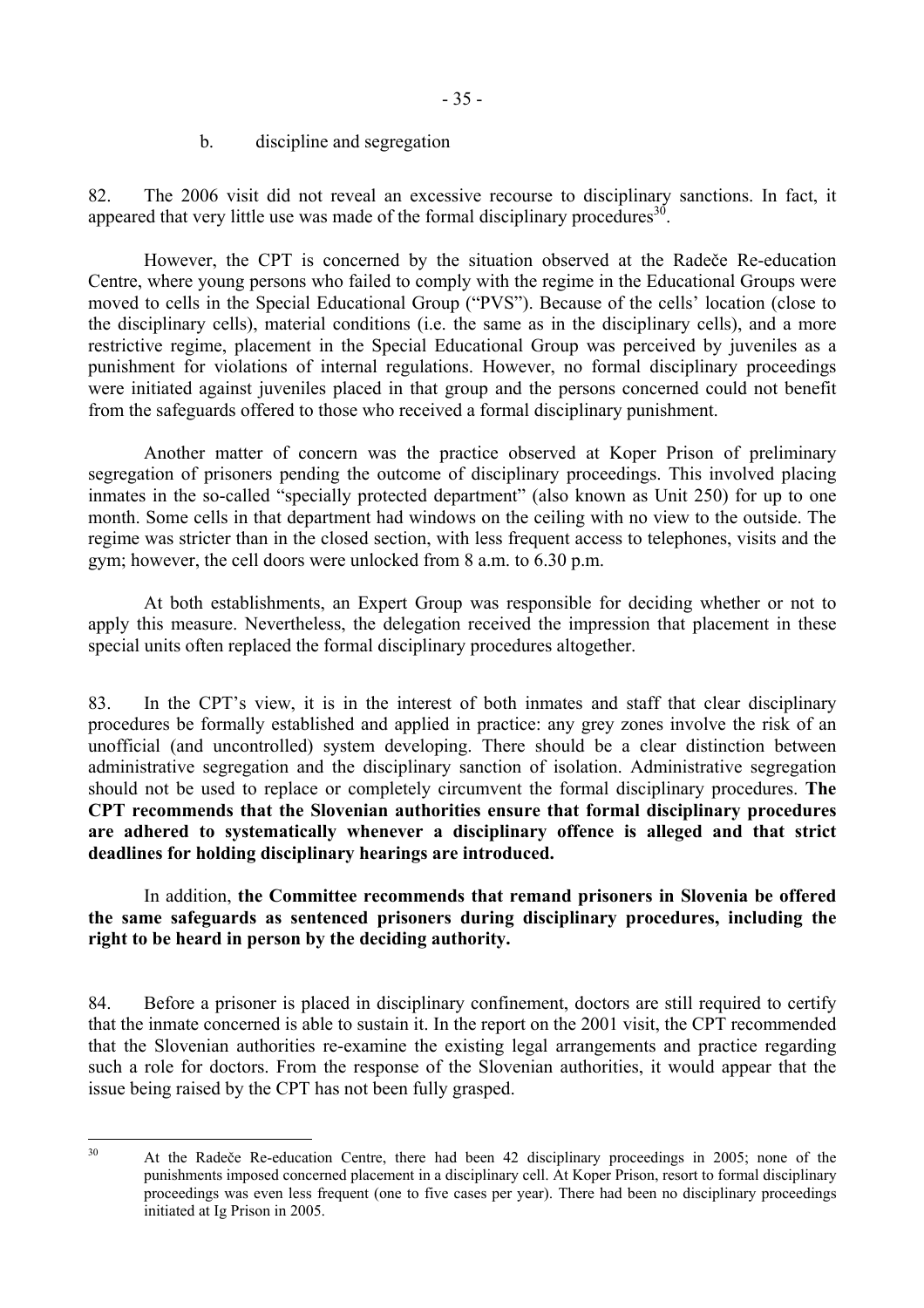<span id="page-35-0"></span> Medical practitioners working in prisons act as the personal doctors of prisoners, and ensuring that there is a positive doctor-patient relationship between them is a major factor in safeguarding the health and well-being of prisoners. Obliging prison doctors to certify that prisoners are fit to undergo punishment is scarcely likely to promote that relationship. This point was recognised in the recently adopted Committee of Ministers' Recommendation Rec (2006) 2 on the European Prison Rules; indeed, the rule in the previous version of the Rules, stipulating that prison doctors must certify that a prisoner is fit to sustain the punishment of disciplinary confinement, has now been removed.

**The CPT must therefore reiterate its recommendation that existing legal arrangements and practice concerning the role of prison doctors in relation to disciplinary matters be reviewed. In so doing, regard should be had to the new version of the European Prison Rules and the**  comments made by the CPT in paragraph 53 of its 15<sup>th</sup> Annual Report (CPT/Inf (2005) 17).

c. contact with the outside world

85. The information gathered during the 2006 visit confirmed that sentenced prisoners have satisfactory possibilities for maintaining and developing their contacts with the outside world through visits and arrangements for leave from the establishments.

86. In respect of remand prisoners, the CPT is pleased that the Slovenian authorities have implemented its recommendation made in the 2001 visit report, enabling remand prisoners to receive "open" visits from their relatives (e.g. without a glass partition). However, material conditions in the visiting facilities at Ljubljana Prison remained unsatisfactory; especially, they offered little privacy to inmates and visitors and were insufficient for the number of prisoners held. Further, the visiting facilities at Koper Prison were rather austere, in particular when compared with the rest of the establishment. **The CPT reiterates its recommendation that the Slovenian authorities take steps to increase the capacity and improve the layout of the visiting facilities at Ljubljana Prison. The Committee also invites the Slovenian authorities to create more congenial surroundings in the visiting facilities at Koper Prison.** 

87. The delegation was informed that Dob Prison could provide male sentenced prisoners with possibilities for conjugal visits. The possibilities for such visits were not offered to male prisoners at the other establishments visited or to female prisoners at Ig Prison (as well as other establishments holding female prisoners). **The CPT invites the Slovenian authorities to offer the possibility of conjugal visits to a larger number of inmates; female prisoners should be offered the possibility of such visits on an equal footing**.

88. At all the establishments visited, sentenced prisoners had adequate access to telephones. The situation was less favourable in respect of remand prisoners. Although entitled to a 10-minute conversation every week, a number of them complained that their calls were in practice shorter. **The CPT reiterates the recommendation made in the 2001 visit report (paragraph 93, CPT/Inf (2002) 36) that the Slovenian authorities seek ways of improving opportunities for telephone contact for remand prisoners.**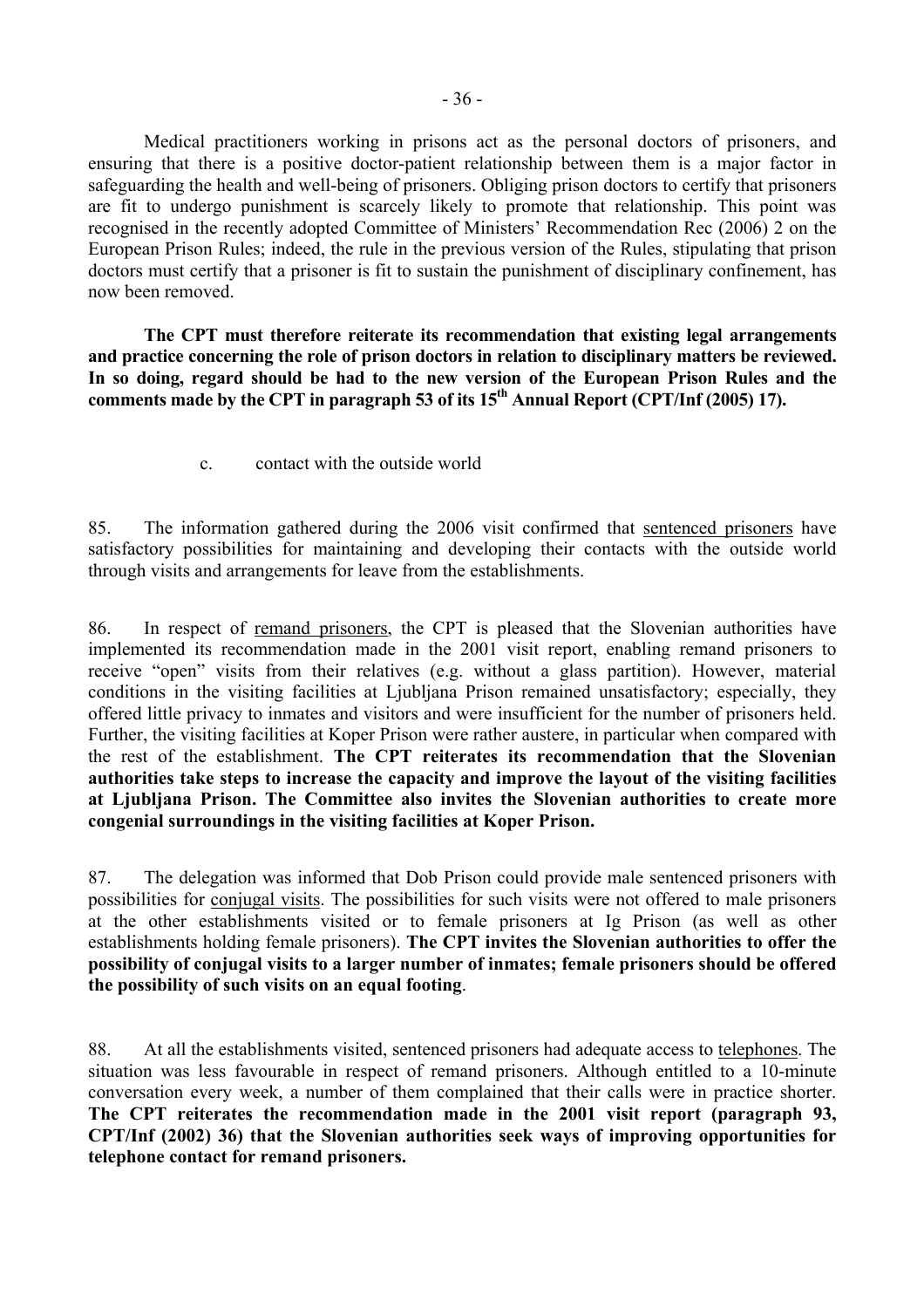d. complaints and inspection procedures

<span id="page-36-0"></span>89. As during previous visits, the complaints and inspection mechanisms appeared on the whole to be operating satisfactorily.

In Radeče, the main method of raising complaints was through an interview with the Director, which inmates could ask for at any time. All complaints were dealt with properly and expeditiously.

However, there were significant gaps in meeting inmates' requests to meet the Director of Ljubljana Prison<sup>31</sup>. **There should be strict time targets for answering prisoners' complaints/requests**.

At Ig Prison, each complaint received a prompt answer from the Director. However, it appeared that reactions to complaints addressed to the Central Prison Administration were not recorded in the register of complaints, which made it difficult to establish the follow-up given to them. **The CPT invites the Slovenian authorities to remedy this lacuna.** 

e. placement of juveniles in adult prisons

90. During the 2006 visit, the delegation met a few juvenile remand prisoners who had been placed in cells together with adults at Ljubljana and Ig prisons. A similar situation was observed by the CPT at the time of the 1995 visit to Ljubljana Prison; the Committee recommended in the report on that visit that the Slovenian authorities take appropriate measures to ensure that, unless it is in the interest of the young person concerned, a juvenile is not detained in cellular/dormitory accommodation which is also used by adult prisoners. In their response, the Slovenian authorities referred to Section 473 of the CCP. The latter stipulates that juveniles should be accommodated separately from adults; however, the judge may exceptionally decide that a juvenile remand prisoner be held together with adults if this is in his/her best interests, taking into account the juvenile's personality and other circumstances.

That being said, the CPT continues to entertain doubts as to whether the placement of juveniles together with adults is always effected in their interest. By way of illustration, one juvenile at Ig Prison was held in a cell together with four adults, most of whom were drug-addicts. The Committee accepts that there may be exceptional situations in which it is in the best interests of juveniles not to be separated from particular adults<sup>32</sup>. At the same time, to accommodate juveniles and unrelated adults together brings with it the possibility of domination and exploitation. Consequently, **in those exceptional cases where it is considered to be in the best interests of a juvenile remand prisoner to be accommodated together with adults, the CPT recommends that particular care be taken in selecting the adult prisoners in question.** 

<span id="page-36-1"></span> $31$ By way of example, one prisoner had submitted such a request on 4 January 2006 and had been released on 25

<span id="page-36-2"></span>January 2006, without being seen.<br>
<sup>32</sup> In this context, cf. also Rule 35.4 of Recommendation (2006) 2 of the Committee of Ministers to Member States on European Prison Rules, which provides that "where children are detained in a prison they shall be kept in a part of the prison that is separate from that used by adults unless it is considered that this is against the best interests of the child".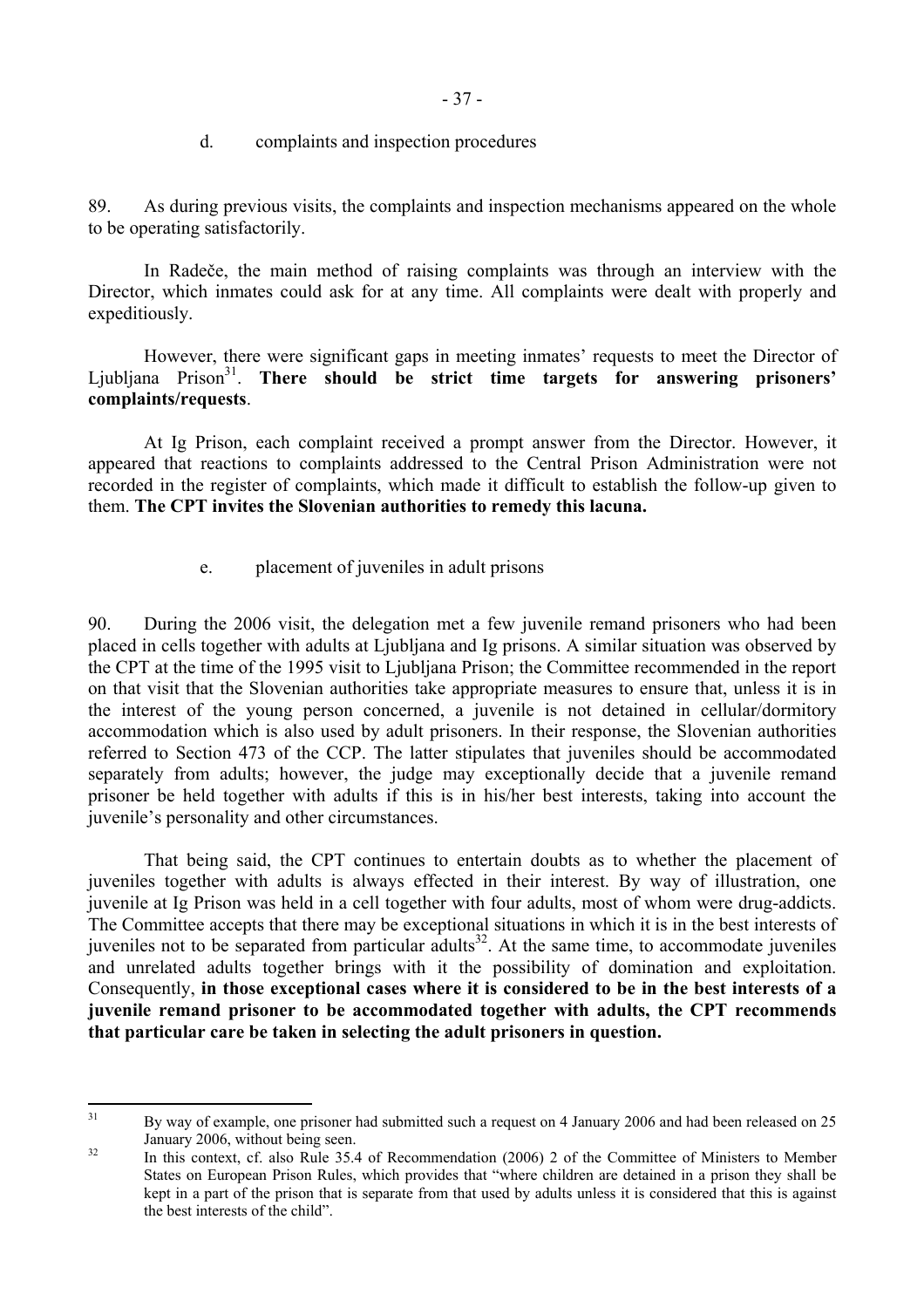### f. transport of prisoners/means of restraint

<span id="page-37-0"></span>91. In its 2001 visit report, the CPT recommended that the Slovenian authorities review the arrangements for the transport of prisoners (paragraph 95, CPT/Inf (2002) 36). In their response, the authorities informed the Committee that "the technical possibilities will also be studied for adapting the existing vehicles in line with the requirements (seat belts, armrests, ventilation, lighting, the possibility of communication between guard and prisoner)."

However, the vehicles used for prisoners' transport seen during the 2006 visit displayed the same shortcomings (no natural light, poor artificial lighting, almost no ventilation, no seatbelts, etc.). **The Committee calls upon the Slovenian authorities to improve arrangements for**  prisoners' transport.

92. In its 2001 visit report, the CPT welcomed the adoption of a general rule according to which prisoners "who are not considered likely to use an accompanied journey to make an escape should not be restricted". Further, in their response to that report, the Slovenian authorities indicated that ìArticle 63 of the new rules on prison officer duties provide that hands should not be handcuffed behind the back during transport of prisoners on long journeys outside the area of the main prison establishment" (pages  $49-50$ , CPT/Inf (2002) 37).

The delegation which carried out the 2006 visit encountered a variety of situations in this regard. At Ljubljana Prison, all remand prisoners were handcuffed whenever they were being transported outside the establishment. Some prisoners alleged that handcuffs were only removed in the courtroom. Depending on the security considerations, prisoners were handcuffed in front or behind the back. Further, three juveniles on remand were always subject to body belts when moving outside the prison. The situation was similar at Radeče, where young persons were even handcuffed on their way to the workshops outside the establishment's premises.

 Handcuffs were not applied at Ig Prison routinely, but on the basis of an individual risk assessment. However**,** it would appear that the use of handcuffs was not always proportionate to the risk which the prisoners concerned represented. For example, the delegation noted that the three female juveniles on remand were always handcuffed when they left the prison and, in addition, two of them wore a body belt. This measure was reportedly taken because the persons concerned had not complied with the restriction on leaving their homes in the context of house arrest at some time in the past.

 The CPT understands that it is necessary on occasion to resort to means of restraint in a prison setting or during transfers to other establishments. However, there can be no justification for routinely handcuffing detained persons outside their cells. **The CPT recommends that the Slovenian authorities carry out a further review of the use of means of restraint during the transport of prisoners, so as to ensure that they are applied in a proportionate way.** 

93. In Koper Prison, the delegation learned of a case when a prisoner suffered a broken arm while being restrained. Prison officers in that establishment used the "professional grip of strangulation", a technique which involves tackling the prisoner from behind and applying a baton across his throat. The CPT has serious misgivings about the use of this technique.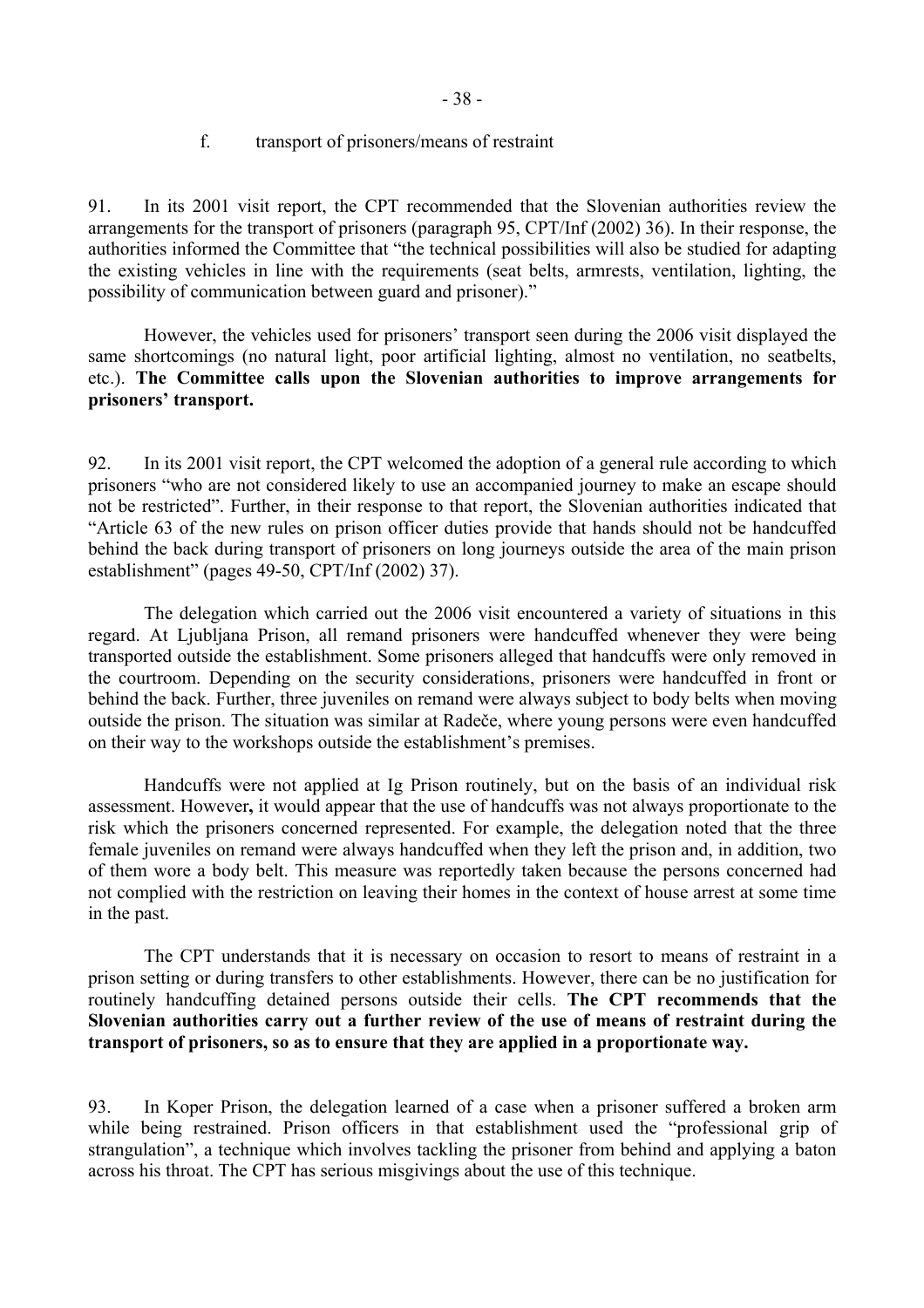<span id="page-38-0"></span> More generally, the information gathered during the 2006 visit indicates that prison staff throughout Slovenia might usefully benefit from a comprehensive course in control and restraint techniques. Such training should be organised on a nationwide level and should aim to reconcile legitimate security concerns with the well-being and human dignity of restrained persons. **The CPT invites the Slovenian authorities to organise such training courses.** 

g. agitated or violent prisoners

94. Apart from Ig Prison, each of the establishments visited had padded cells in which agitated or violent inmates could be placed for a maximum of 12 hours. Placements in such cells were welldocumented. Prisoners or young persons placed in the padded cells were seen by a nurse or doctor as soon as possible.

The padded cell at Koper Prison was used 14 times in 2005; in contrast, the two padded cells at Radeče were used much more frequently (6 times in the first five weeks of 2006). Given the small population of this establishment, this appears at first sight to be excessive. More generally, the CPT has reservations as concerns the use of padded cells in juvenile correctional institutions. In this context, **the Slovenian authorities are invited to review the recourse to padded cells at the Radeče Re-education Centre.** 

95. During the 2001 visit, the CPT recommended that the deficiencies of the padded cell in Ljubljana Prison be remedied (i.e. poor lighting and ventilation, absence of a call system). Despite the firm assurances of the Slovenian authorities in their response (page 45, CPT/Inf (2002) 37), this cell continued to offer unsatisfactory conditions. Consequently, **the CPT reiterates the recommendation made in paragraph 83 of its 2001 visit report.** 

The padded cell at Koper Prison calls for no particular comments.

h. drug-related issues

96. The increasing proportion of prisoners with drug-related problems has prompted the Slovenian authorities to adopt measures to prevent the entry of drugs into prisons. During the visit, the CPT's delegation was informed that the Slovenian authorities were preparing different pilot projects in this area. **The Committee would like to be informed of these projects.** 

97. Slovenian legislation is quite detailed in respect of urine testing of prisoners for drugs. It stipulates that a prisoner shall be tested in a suitable room and in a manner that does not violate his personal dignity<sup>33</sup>. The use of such a test is only allowed when a prisoner has concluded a therapeutic agreement to treat his addiction or when he gives written consent for the test to be carried out. However, if the prisoner refuses the test, he is considered to be under the influence of illicit drugs or to have been in contact with them<sup>34</sup>.

In practice, the delegation observed that urine testing was systematically applied to all prisoners. Further, there was no record of prisoners' consent.

<span id="page-38-1"></span> $33$  $33$  Section 17 of the Regulations on the implementation of the tasks of prison officers of 5 September 2001.

<span id="page-38-2"></span>Section 55, ibid.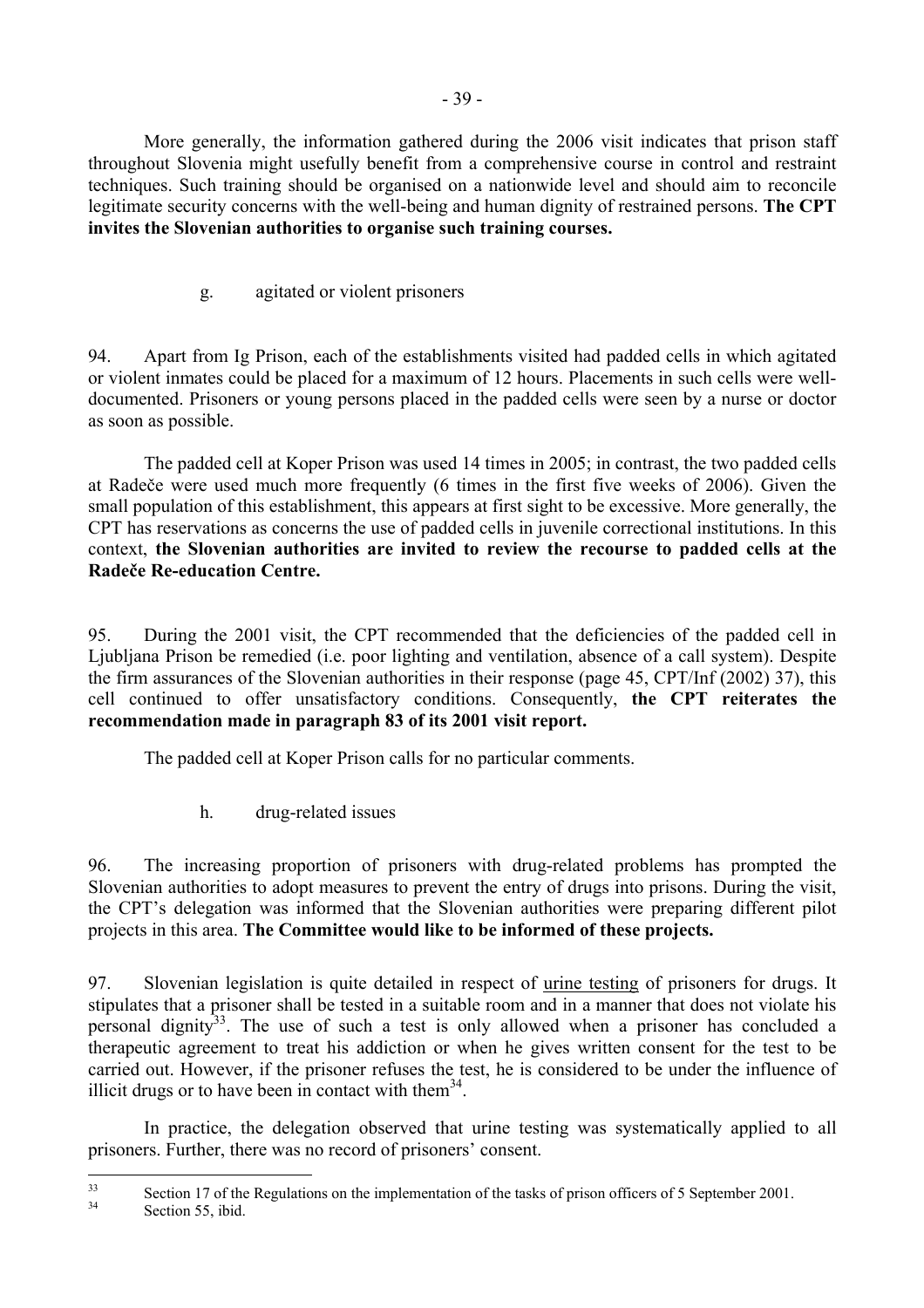98. At Koper Prison, the procedure (the aim of which was apparently to avoid the substitution of samples) took place in the dentist's toilet, in the presence of one or two male prison officers and a female nurse.<sup>35</sup> An inmate suspected of drug abuse would be obliged to lower his pants to his knees, lean forward, lift up his scrotum, turn around a full circle in front of the officer(s) and the nurse, and then urinate. Not surprisingly, many prisoners found such arrangements to be humiliating. Some inmates indicated that they had problems urinating in such conditions and certain of them preferred to refuse testing. Both categories were subsequently considered to be drug users and were placed in the closed section.

 At Radeče, urine tests were carried out on a regular basis. In the event of a refusal to give samples or positive tests, the inmate gradually regressed to the lowest level of regime (i.e. Special Educational Group). **As in Koper, urine testing at Radeče Re-education Centre had become an excessively dominant factor in determining access to a less restrictive security regime and in the granting of privileges.** 

99. The Committee is concerned about the existing arrangements for urine tests at Koper Prison and about the role played by health-care staff in respect of urine sample collection and testing. It is of the opinion that this essentially non-medical task can affect the therapeutic relationship between health-care staff and patients. Medical staff working at Koper Prison should therefore not be involved in the collection and testing of urine samples for repressive purposes (i.e. drug abuse).

**The CPT recommends that the existing arrangements for urine testing at Koper Prison be reviewed, in the light of the above remarks. Other means could and should be found to reconcile the legitimate aim of combating drug abuse with the inherent dignity of the persons concerned.** 

Further, **staff carrying out urine tests should receive appropriate training, and such tests should be carried out in a place which is distinctly different from the premises utilised by prison medical staff.** 

<span id="page-39-0"></span> $35$ 

 $-40-$ 

The rules concerning the enforcement of prison sentences of 24 December 2000 stipulate that a member of staff of the medical service or other suitably qualified member of staff shall perform such testing.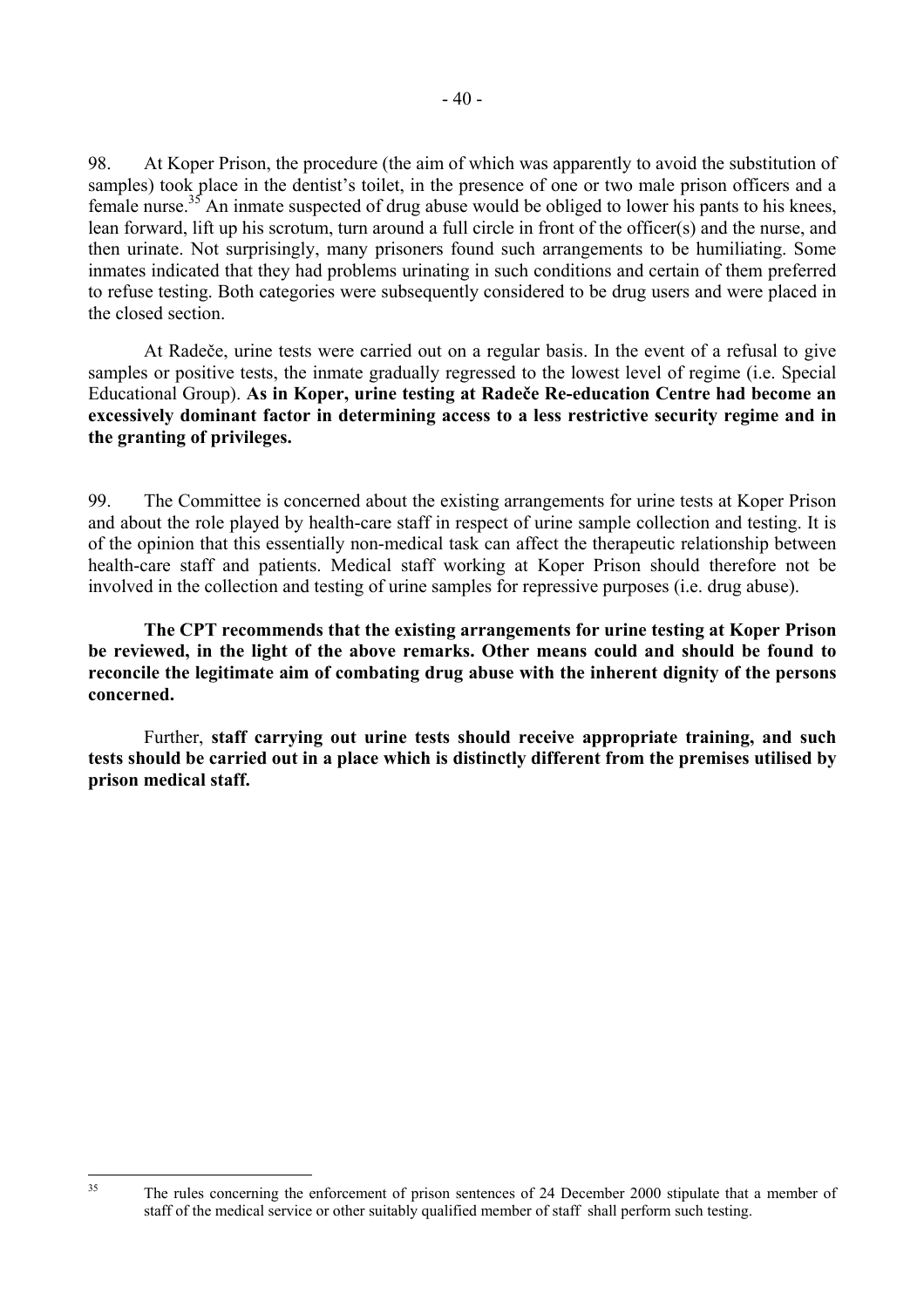## <span id="page-40-0"></span>**1. Preliminary remarks**

100. The CPT's delegation paid a visit to one establishment under the authority of the Ministry of Labour, Family and Social Affairs: the Fužine Home for Elderly Persons in Ljubliana.

At the time of the visit, this newly-opened establishment<sup>36</sup> was operating at its full official capacity (169 residents). Residents were suffering from a range of mental and physical disabilities and/or mental disorders. Some 80 of them were incontinent and 10 were bed-ridden. They were allocated to eight sections, each of them accommodating 21 or 22 residents. The delegation focused its attention on the two closed sections which were accommodating 42 residents in total, most of whom were suffering from dementia and/or impaired mobility and therefore required increased attention.

101. At the outset, it should be stated that the CPT's delegation did not receive any allegations of ill-treatment of residents by staff working at the establishment. On the contrary, it was impressed by the relaxed staff-resident relations and the commitment of staff to provide the best possible care.

## **2. Living conditions**

102. Throughout the establishment, living conditions were of a very high standard. Each section had the same layout and included a number of single, double and four-bed rooms, measuring 16, 25 and 38m² respectively. The rooms were personalised, well equipped (with beds, chairs, desk, armchairs, cupboards, lockers and TV sets) and had spacious balconies. Moreover, each room had its own partitioned toilet and bathroom. Access to natural light and artificial lighting were adequate. Further, the premises were well heated and ventilated.

The communal areas were also spacious and decorated with paintings and plants. In addition, each section had its own kitchenette and an inner courtyard used for outdoor exercise, which was equipped with a means of shelter from inclement weather.

The CPT's delegation was also impressed by the overall state of cleanliness and hygiene in the establishment, including in the sanitary facilities.

<span id="page-40-1"></span> $36$ 

The Fužine Home for Elderly Persons commenced its activities on 14 February 2005.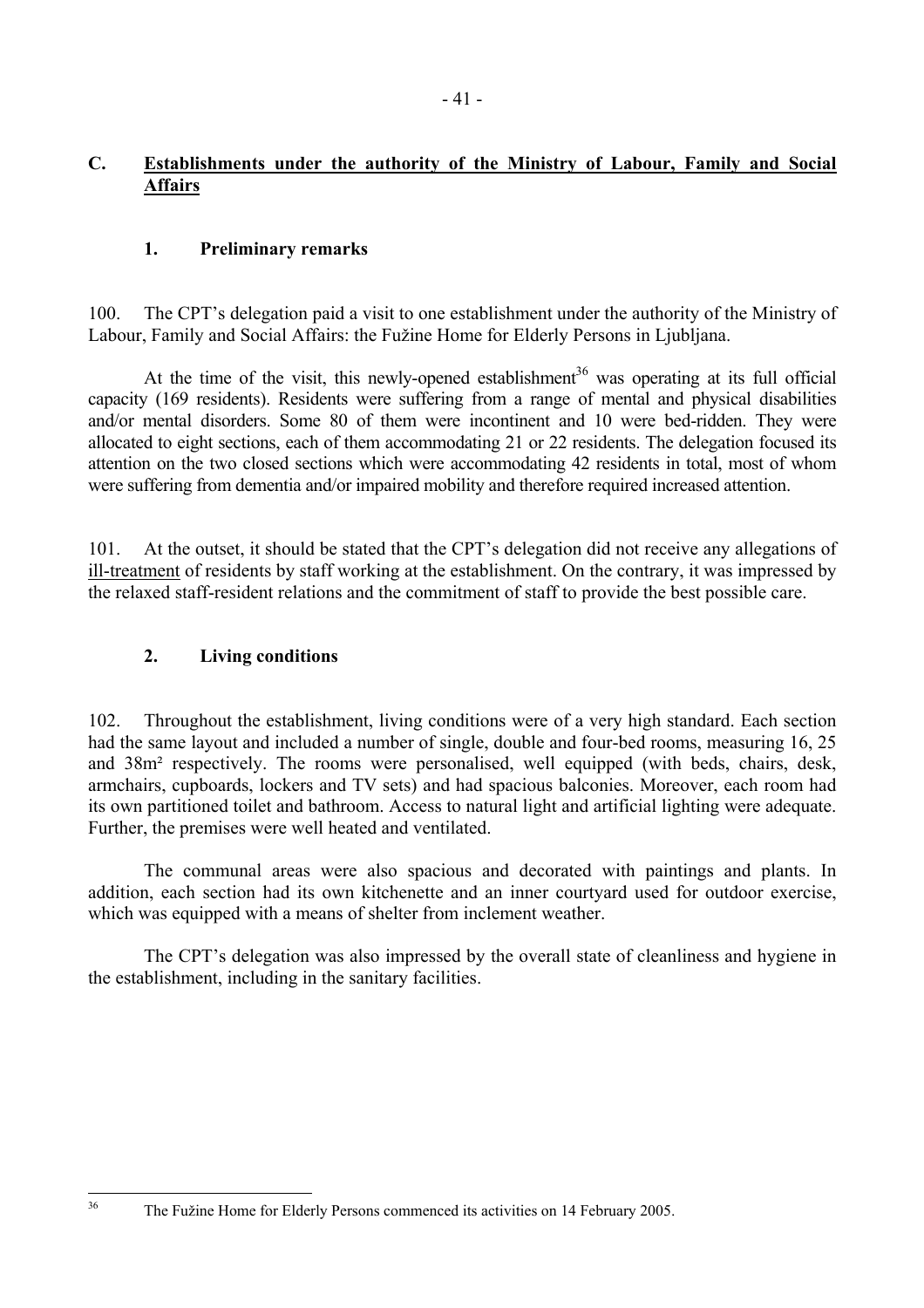## <span id="page-41-0"></span>**3. Treatment and care**

103. Genuine efforts were being made to involve as many residents as possible in a wide range of therapeutic and rehabilitative activities. These activities included occupational therapy (sewing, knitting, weaving), group therapy, reading and singing classes, creative workshops and outdoor activities, including walks in a well-kept park. Even the least mobile residents were often taken on half-day excursions. Moreover, patients had access to newspapers and books from the neighbouring well-stocked library. The communal room was open throughout the day and hosted various sociocultural events.

Each resident had an individual treatment plan. Residents' medication was reviewed on a regular basis by the visiting psychiatrist. Residents received the psycho-pharmacological medication required by their state of health and no indication of overmedication was found. Further, residents whose mental condition so required were transferred to the nearby psychiatric hospital.<sup>[37](#page-41-1)</sup> However, **the medical files kept for each resident were quite succinct and sometimes incomplete.** 

## **4. Staff**

104. The establishment had 73 employees, including a physiotherapist, an orthopaedist, two occupational therapists, a social worker, 14 full-time nurses, 3 intern nurses and 13 nursing assistants. A general practitioner was present five days a week (4 hours per day) and the establishment was visited by a psychiatrist once a week (for 4-5 hours). Having regard to both the number of residents and their mental health status (by way of example, some 120 residents were receiving psychoactive medication), **the CPT invites the Slovenian authorities to increase the**  attendance hours of a psychiatrist at the Fužine Home for Elderly Persons (preferably to the **equivalent of at least one half-time post).**

Further, given the importance of therapeutic and other activities for residents' **rehabilitation, the CPT invites the Slovenian authorities to increase the number of staff responsible for the provision of such activities.** 

105. Nursing staff levels appeared to be adequate during the day. However, they posed serious problems at night, when only one nurse and one nursing assistant were expected to care for all of the Home's 169 residents, some of whom presented a challenge due to their state of health. As stated in the CPT's report on the  $2001$  visit (paragraph 111, CPT/Inf  $200236$ ), low staffing levels tend to generate highly stressful work conditions and increase the risk of disproportionate reactions towards challenging residents. **The CPT recommends that the Slovenian authorities ensure, as a matter of priority, a higher nursing staff attendance during the night.** 

<span id="page-41-1"></span> $37$ 

There had been only two such transfers.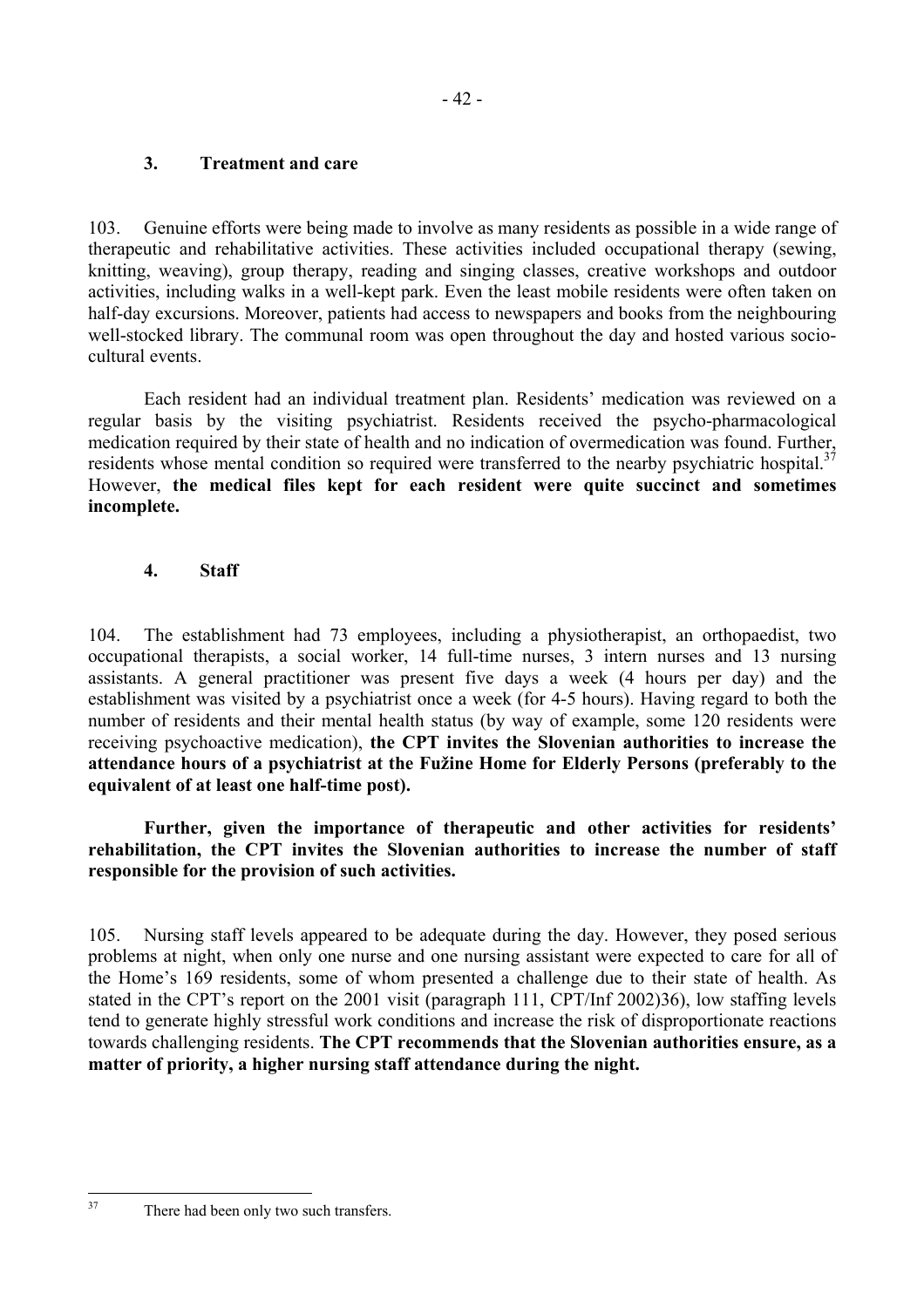### <span id="page-42-0"></span>**5. Seclusion and other means of restraint**

106. According to information provided by staff, the first response to an agitated or violent resident was dialogue and persuasion followed, if necessary, by manual control, on the order of a doctor. The CPT's delegation was informed that there had been no cases of fixation in the establishment since its creation. Further, no seclusion was used.

 Contrary to the situation observed at the Hrastovec-Trate Institution in 2001 (cf. paragraphs 130-131, CPT/Inf 2002)36), no net-beds were used at the Fuûine Home to manage agitated and/or violent residents. Residents at risk of falling from their beds had been provided with movable cot sides. In their response to the 2001 visit report, the Slovenian authorities indicated that the use of net-beds was gradually being abandoned. **The CPT would like to receive confirmation that netbeds have been taken out of use in social care homes and psychiatric establishments throughout Slovenia.**

107. One point of concern was that there was no register for recording the use of means of restraint. Irrespective of their infrequent use, **the CPT recommends that such a register be created, in accordance with the requirements set out in paragraph 125 of the report on the CPT's 2001 visit.** 

### **6. Safeguards**

108. The legal framework for placement in social care homes in Slovenia is provided by the Law on Social Assistance (1992, with subsequent amendments) and the Law on Non-Contentious Procedure (1986). Persons with physical disabilities, mental disorders and/or behavioural disorders can themselves apply for placement in such establishments. In the case of persons declared incompetent by a court, a guardian may initiate the placement procedure. The application process involves a medical opinion assessing the health condition and needs of the person concerned. The admission decision is taken by a commission composed of the home's Director, the head of the local social service, the head of the medical service and an additional expert. On admission, residents (or their legal guardians) sign an agreement stipulating the rights and responsibilities of all parties involved.

 Residents can be discharged at their request or that of their legal guardian if the initial reasons for placement have ceased to exist or in the case of a violation of the House Rules, drug abuse or breach of the agreement concluded with the institution. The delegation was informed that nobody had been discharged from the home since its opening and there were currently 700 candidates on the waiting list for admission.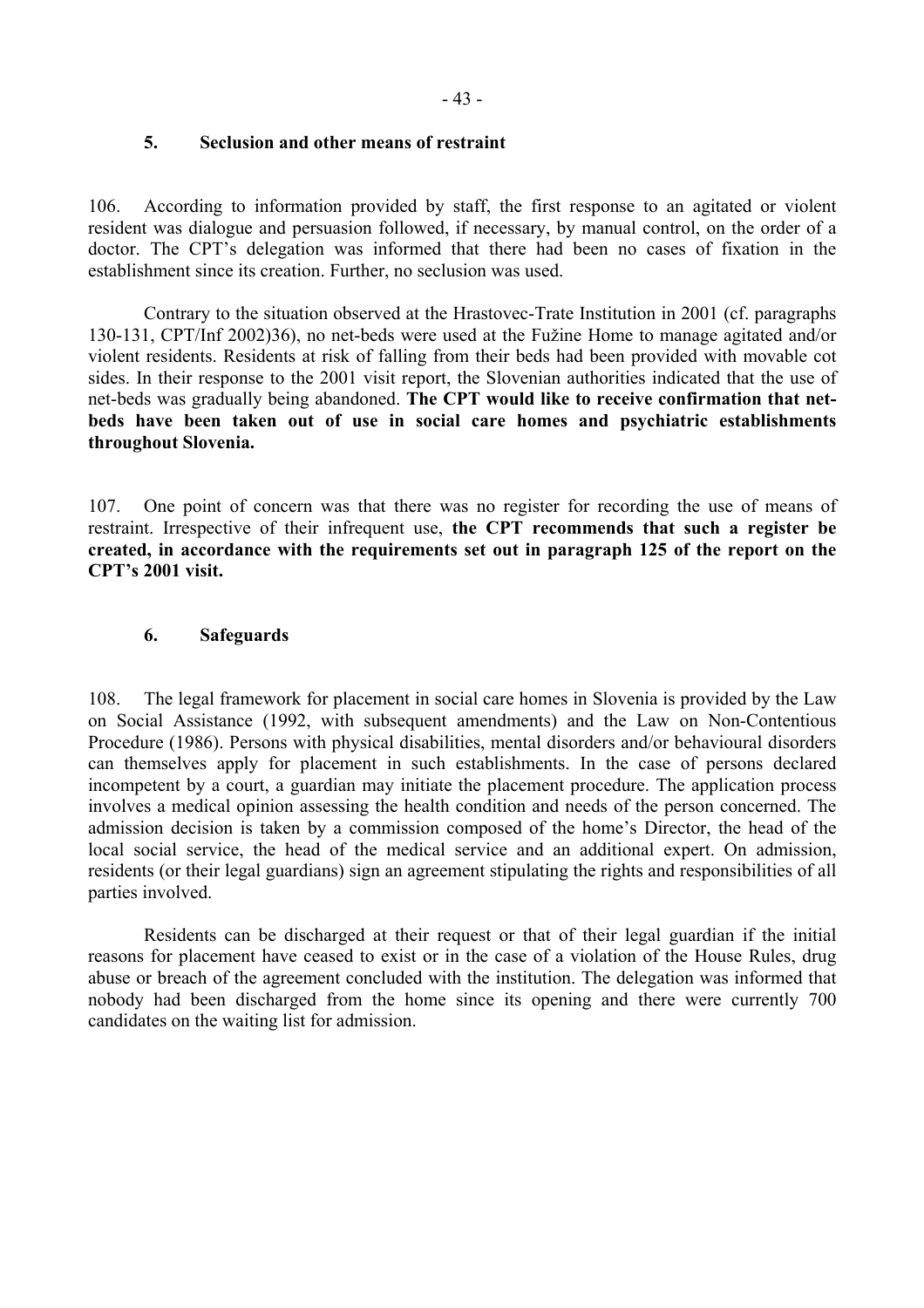109. Unlike the situation observed at the Hrastovec-Trate Institution in 2001, the placement of residents at the Fužine Home was not subject to court review. The home's Director informed the delegation that, at the beginning, admissions were systematically brought to the attention of the relevant court. However, the court's response invariably was that there were no grounds for judicial involvement as the home was not a psychiatric establishment and admission to it could not be considered as involuntary placement<sup>38</sup>.

110. As already noted (cf. paragraph 100), the residents accommodated in the two closed sections of the Fužine Home were suffering from dementia and had other health problems which required increased care and protection. Most of them had a legal guardian (a family member or third person appointed by the social work centre of the Ministry of Labour, Family and Social Affairs). These residents could exit the closed sections when escorted by a staff member or their guardians, or on their own, provided they could remember the four-digit door code (apparently, only nine residents were able to do that).

 From the facts found during the visit, it would seem that placement in the closed sections of the Fužine Home can in certain cases amount to *de facto deprivation of liberty*. It follows that the placement procedure must be surrounded by appropriate safeguards. In particular, such persons should have the right to bring proceedings by which the lawfulness of their placement could be decided speedily by a court. The delegation's observations from the visit indicated that at present such a right is not ensured in practice. **The Committee recommends that steps be taken to ensure that persons placed in closed sections of social care homes in Slovenia have an effective right to bring proceedings to have the lawfulness of their placement decided and regularly reviewed by a court.**

111. In the report on the 2001 visit (paragraph 139, CPT/Inf(2002)36), the CPT stressed that the exercise of residents' rights could be enhanced if provision were made for the designation of an independent adviser to assist them in legal matters. **The Committee would like to be informed**  whether residents at the Fužine Home have access to legal aid.

112. Contact with the outside world was adequate in all respects. Residents could correspond without limitation and a pay phone was available to all of them; in addition, many of them had direct phone lines in their rooms. Visits were also possible from 8 a.m. to 9 p.m. every day. The CPT welcomes this state of affairs.

113. The delegation noted the high quality of the information booklet provided to residents, which described in straightforward language the treatment offered, the house rules and the rights and duties of residents. **The CPT recommends that this booklet be also distributed to the residentsí legal guardians and families, and that it include information on the right referred to in paragraph 110. A similar booklet should be introduced in social care homes throughout Slovenia.**

<span id="page-43-0"></span> $38$ 

In the meaning of the Law on Non-Contentious Procedure.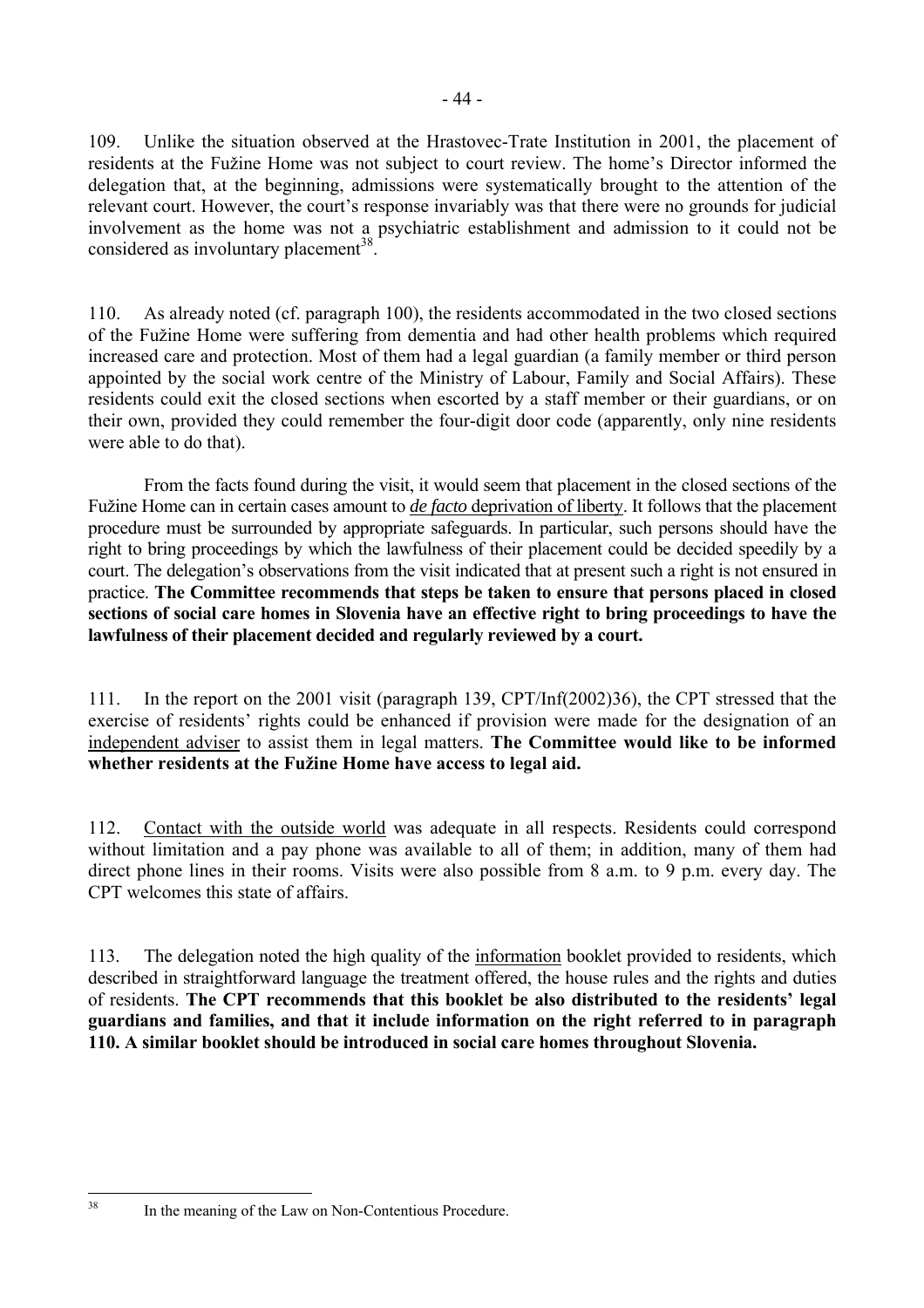114. The Fužine information booklet advised residents that they could lodge complaints internally (there was a register where such complaints were entered); however, no information was provided on avenues of complaint to outside bodies. **The CPT recommends that residents be informed of the possibility to lodge formal complaints, on a confidential basis, with clearly designated outside bodies.** 

115. The home received regular inspection visits from bodies responsible for ensuring compliance with the health, labour, financial and safety regulations. However, as far as the delegation could ascertain, there were no visits by independent outside bodies (e.g. Ombudsman, supervisory committee) responsible for the inspection of residents' care and authorised to talk privately with residents, receive complaints and make recommendations. **The CPT recommends that the Fuûine Home for Elderly Persons be visited by independent outside bodies on a regular basis.**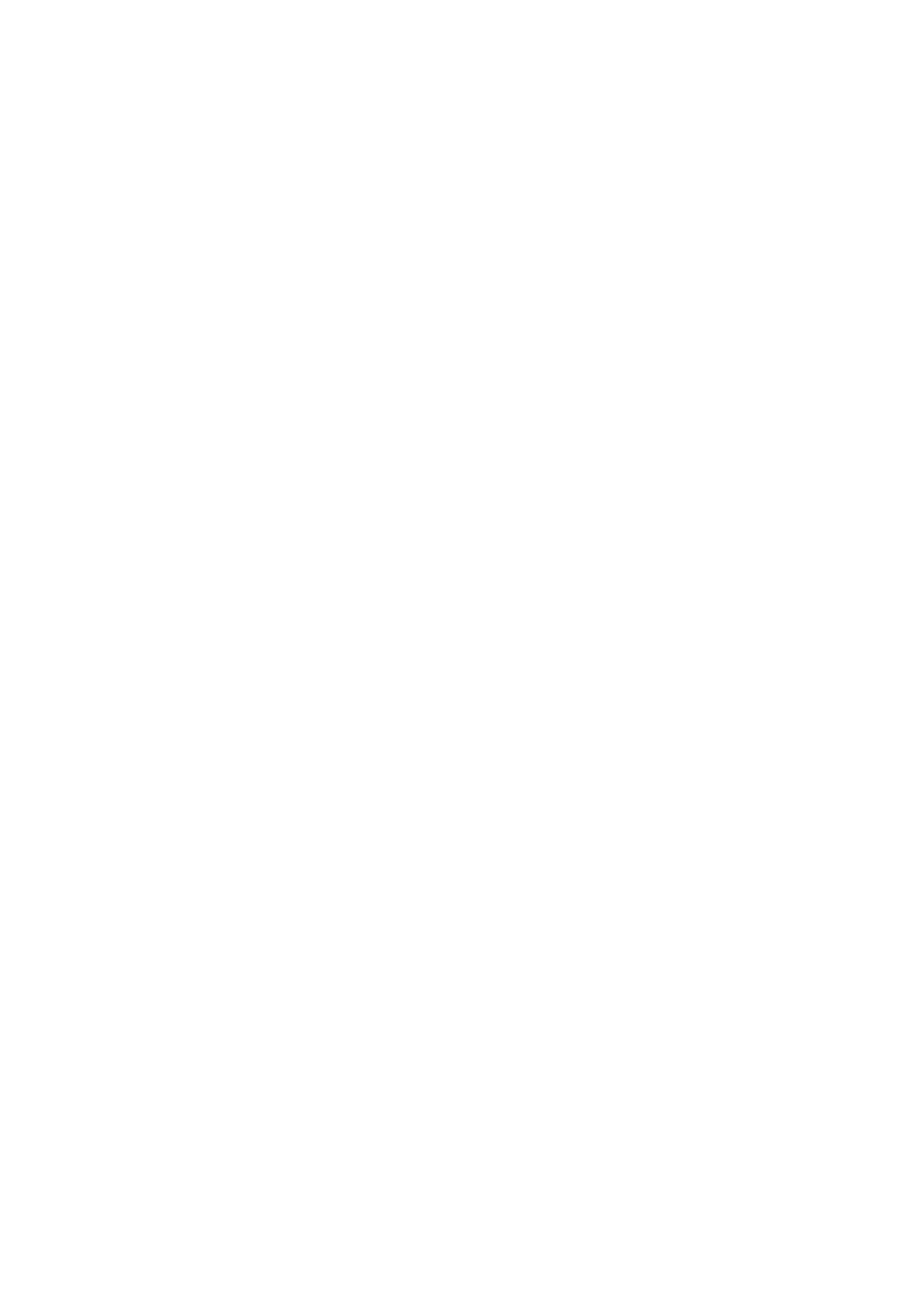## **APPENDIX I**

### **LIST OF THE CPT'S RECOMMENDATIONS, COMMENTS AND REQUESTS FOR INFORMATION**

### <span id="page-46-0"></span>**A. Establishments under the authority of the Ministry of the Interior**

### **Ill-treatment**

### recommendations

- police officers to be reminded, through appropriate means and at regular intervals, that the ill-treatment of detained persons (whether of a physical or verbal nature) is not acceptable and will be the subject of severe sanctions (paragraph 10);
- police officers to be reminded that no more force than is strictly necessary should be used when effecting an apprehension. Even if the person concerned resists arrest, actions such as those referred to in the second sub-paragraph of paragraph 9 would never represent an appropriate response. Further, once apprehended persons have been brought under control, there can never be any justification for their being struck (paragraph 10);
- police officers to receive a clear message that the practice of restraining a person in a hyperextended position, with hand and ankle cuffs linked together behind the back, is unacceptable (paragraph 11);
- instructions on the use of restraints to be issued, in the light of the remarks made in paragraph 11 (paragraph 11);
- the necessary steps to be taken to integrate the handbook on police interrogations into ongoing training programmes (paragraph 12);
- whenever a detained person brought before a judge alleges ill-treatment by police officers, these allegations to be recorded in writing, a forensic medical examination immediately ordered, and the necessary steps taken to ensure that the allegations are properly investigated. Such an approach should be followed whether or not the person concerned bears visible external injuries. Moreover, even in the absence of an express allegation of illtreatment, a forensic medical examination should be requested whenever there are other grounds to believe that a detained person could have been the victim of ill-treatment (paragraph 14);
- the Slovenian authorities to adopt measures consistent with the remarks made in paragraph 15 concerning the investigation of complaints against the police (paragraph 15).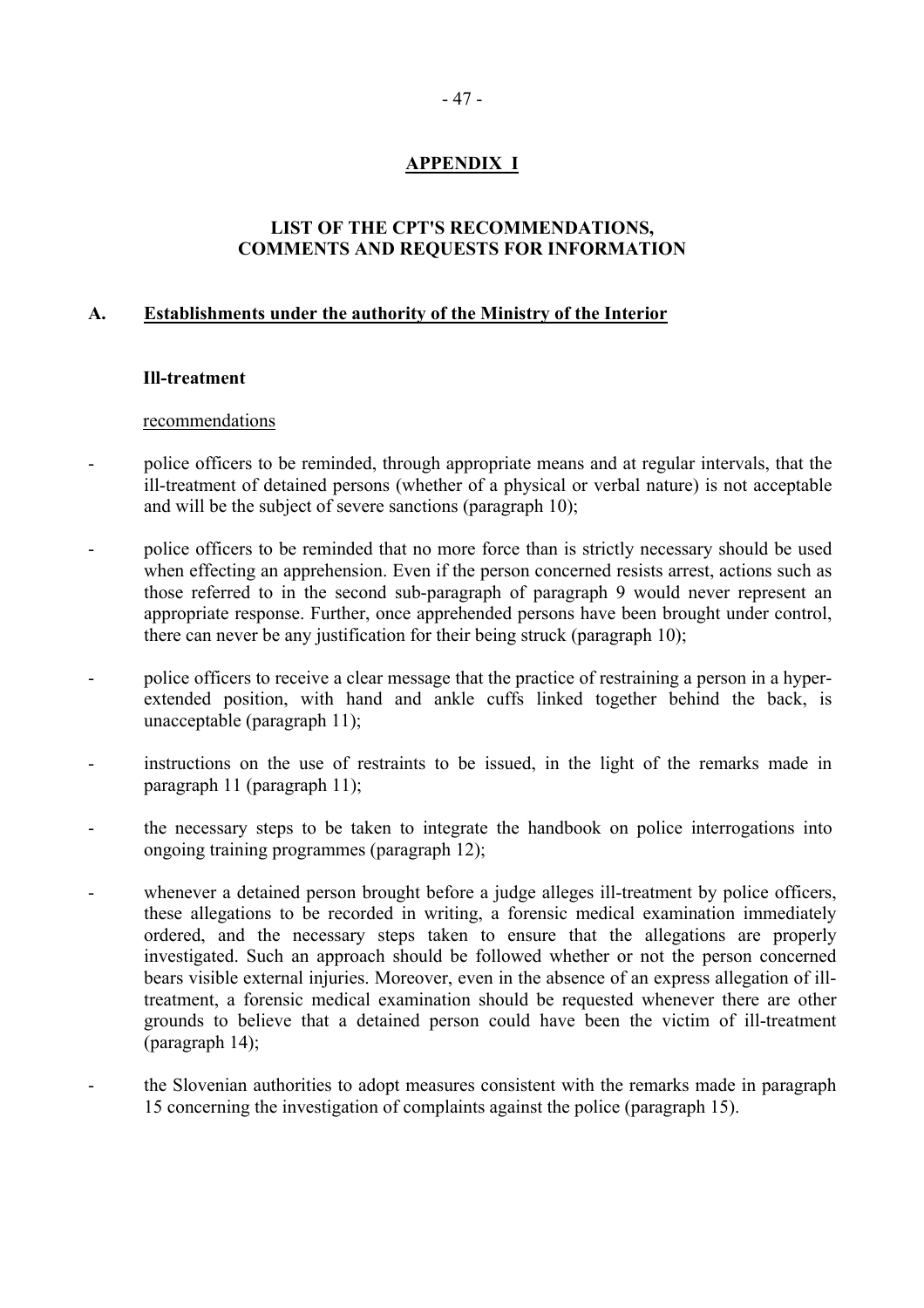- the Slovenian authorities are invited to ensure that police officers already in service benefit from systematic ongoing training based on the approach mentioned in paragraph 12 (paragraph 12);
- the Slovenian authorities are invited to establish, within the police, a reporting line for information indicative of ill-treatment (which implies the obligation for staff to immediately forward such information to the competent authorities and services), in the light of the remarks made in paragraph 13 (paragraph 13).

#### requests for information

- for 2005 and 2006:
	- the number and type of complaints of ill-treatment lodged against police officers;
	- the outcome of the investigations into those complaints (paragraph 16).

### **Safeguards against ill-treatment of persons detained by the police**

#### recommendations

- appropriate steps to be taken to ensure that, in practice, all detained persons effectively benefit from the right of notification of custody from the very outset of their deprivation of liberty (paragraph 18);
- steps to be taken to ensure that information on the right of access to a lawyer for persons detained by the police, as guaranteed by law, is provided in practice as from the very outset of deprivation of liberty (paragraph 19);
- a fully-fledged and properly funded system of legal aid for persons in police custody who are not in a position to pay for a lawyer to be developed as a matter of urgency, and to be applicable from the very outset of police custody. If necessary, the relevant legislation should be amended (paragraph 20);
- appropriate steps to be taken to ensure that:
	- (i) the confidentiality of medical data is strictly respected;
	- (ii) the certificate drawn up by doctors concerning injuries observed on persons in police custody contain the doctor's conclusions as to the degree of consistency between any allegations made by the detained person concerned and the objective medical findings

(paragraph 21);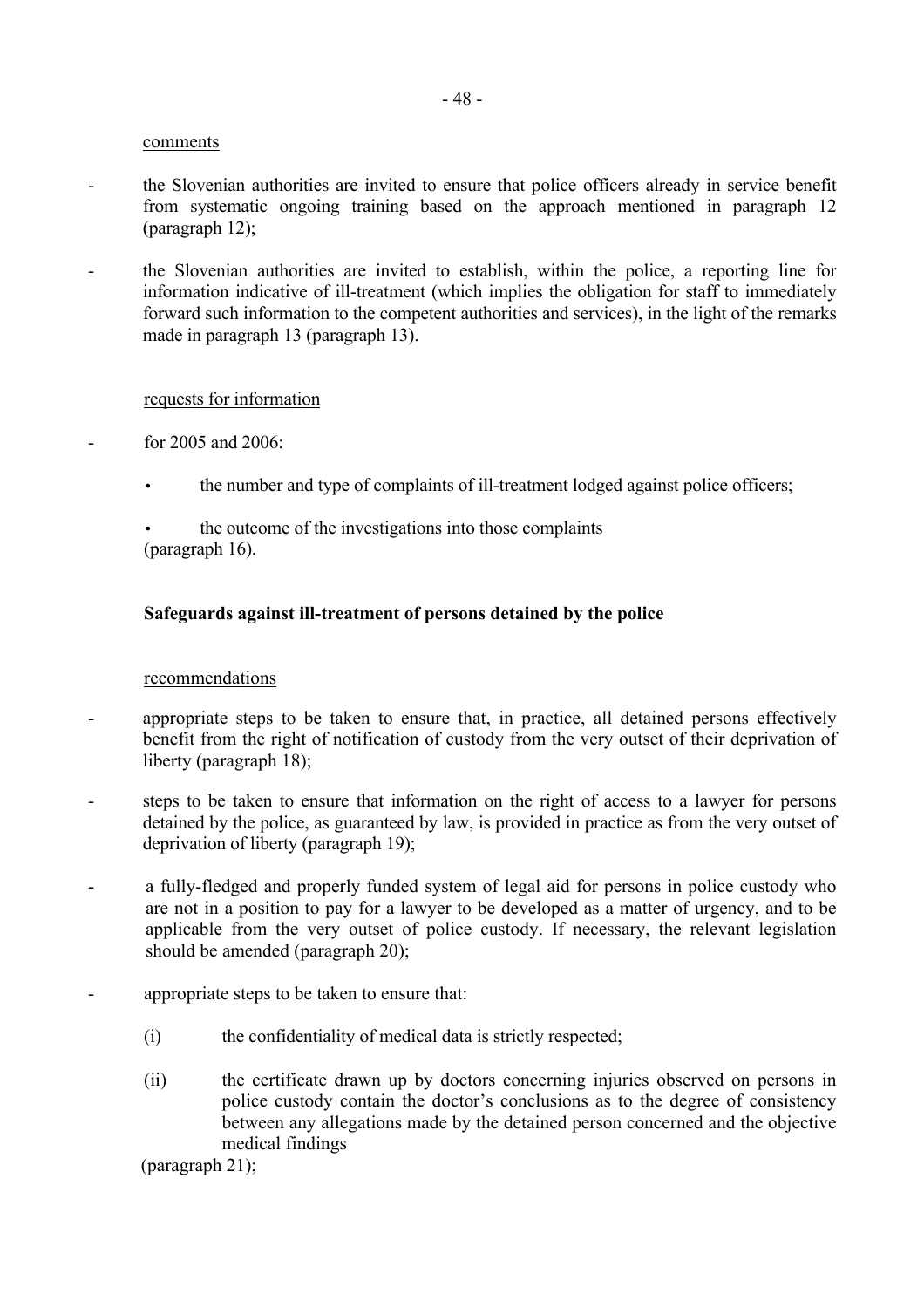- steps to be taken to ensure that information on rights is systematically given to persons detained by the police as from the very outset of their deprivation of liberty (paragraph 22);
- the information sheets given to detainees or displayed inside detention areas to make specific reference to the right of access to a doctor (paragraph 22);
- steps to be taken to ensure that juveniles do not make any statement or sign any document related to the offence of which they are suspected without the benefit of a lawyer and/or a trusted person being present and assisting them. Further, access to *ex officio* legal aid should be secured as from the very outset of deprivation of liberty (paragraph 23);
- a specific version of the information sheet, setting out the particular position of detained juveniles and young persons, to be developed and given to all such persons taken into custody. For this age group especially, the information sheet should be made easier to understand. Special care should also be taken to explain the information carefully to ensure it is fully understood. In this respect, the Slovenian authorities should take into account Recommendation Rec (2003) 20 of the Council of Europe's Committee of Ministers concerning new ways of dealing with juvenile delinquency and the role of juvenile justice (paragraph 23);
- the new computerised system for recording detention by the police to be extended in order to cover all relevant aspects of detained persons' custody (paragraph 25);
- steps to be taken without delay to ensure that the detention of persons awaiting deportation at Brnik Airport police station is recorded (paragraph 25).

- the Slovenian authorities are invited to take measures to ensure that electronic equipment for recording police interviews is used on a regular basis. Further, police officers should receive specific training for conducting electronically recorded interviews (paragraph 24).

### **Conditions of detention**

#### recommendations

- access to natural light to be provided in the cells at Celje, Ljubljana-Centre, Ljubljana-Šiška, Ljubljana-Vič, Piran and Rogaöka Slatina police stations, and artificial lighting in the cells at Piran and Ljubljana-äiöka police stations to be improved (paragraph 29);
- the strict supervision unit at the Postojna Centre for aliens to be refurbished in the near future (paragraph 31);
- the Slovenian authorities to review the official capacities of the rooms at Brnik Airport holding premises for aliens and in the closed section of the Ljubljana Home for asylum seekers, applying the standard of at least 4 m² of living space per person (paragraphs 32 and 33);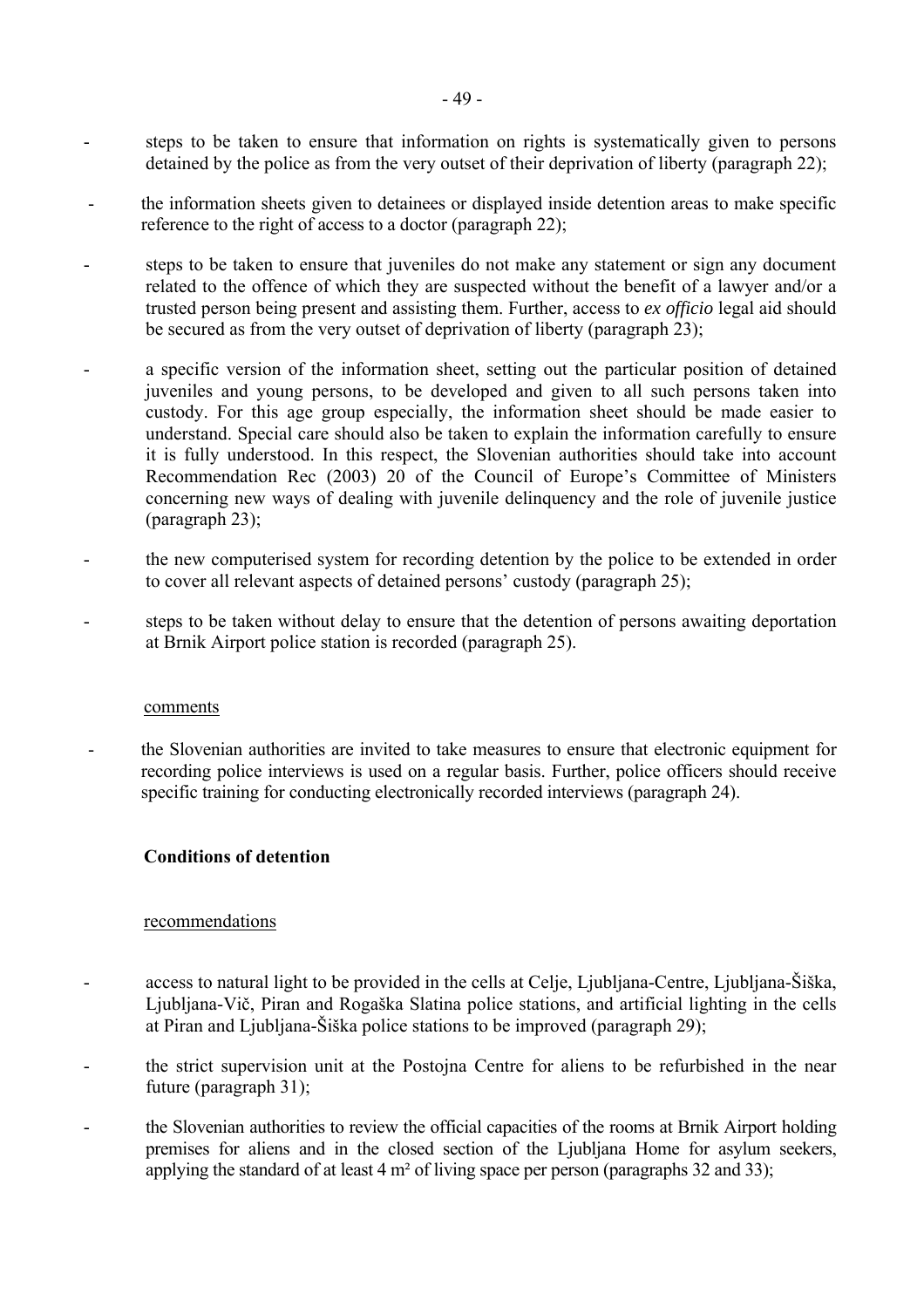- the current practice concerning clothing of foreign nationals held at the Postojna Centre for aliens to be revised; all persons arriving at the establishment with clean clothes should be entitled to wear them during their stay and, when necessary, to have them cleaned and repaired (paragraph 35);
- steps to be taken to ensure that all persons detained at the Ljubljana Home for asylum seekers and the Postojna Centre are offered at least one hour of outdoor exercise every day (paragraph 36);
- concerted efforts to be made to provide a proper programme of activities, including organised recreation, leisure and sports, for foreign nationals held at both the Postojna Centre and the closed section of the Ljubljana Home for asylum seekers. The longer the period for which persons are detained, the more developed should be the activities offered to them. Children of school age should be provided with suitable educational activities (paragraph 37);
- the Slovenian authorities to pursue their efforts to further develop staff training, particularly in respect of all staff working in direct contact with foreign nationals (paragraph 39).

- a cell measuring some  $8 \text{ m}^2$  should not accommodate more than two persons (paragraph 28);
- the CPT trusts that the Slovenian authorities will pursue their efforts to improve conditions of detention in police cells; the objective should be to provide in all police cells conditions equivalent to those observed at the new Ljubljana-Moste holding facility (paragraph 29);
- the Slovenian authorities are invited to install additional pay phones at the Postojna Centre and explore the possibility of offering assistance to detainees who do not have the means to purchase a phone card (paragraph 41);
- the Slovenian authorities are invited to reconsider their policy of systematically confiscating foreign nationals' mobile phones (paragraph  $42$ );

### requests for information

- the comments of the Slovenian authorities on the current practice of placing unaccompanied juveniles at the Postojna Centre instead of in residential homes and/or foster care (paragraph 38);
- confirmation that foreign nationals held at the Postojna Centre can send correspondence (paragraph 41).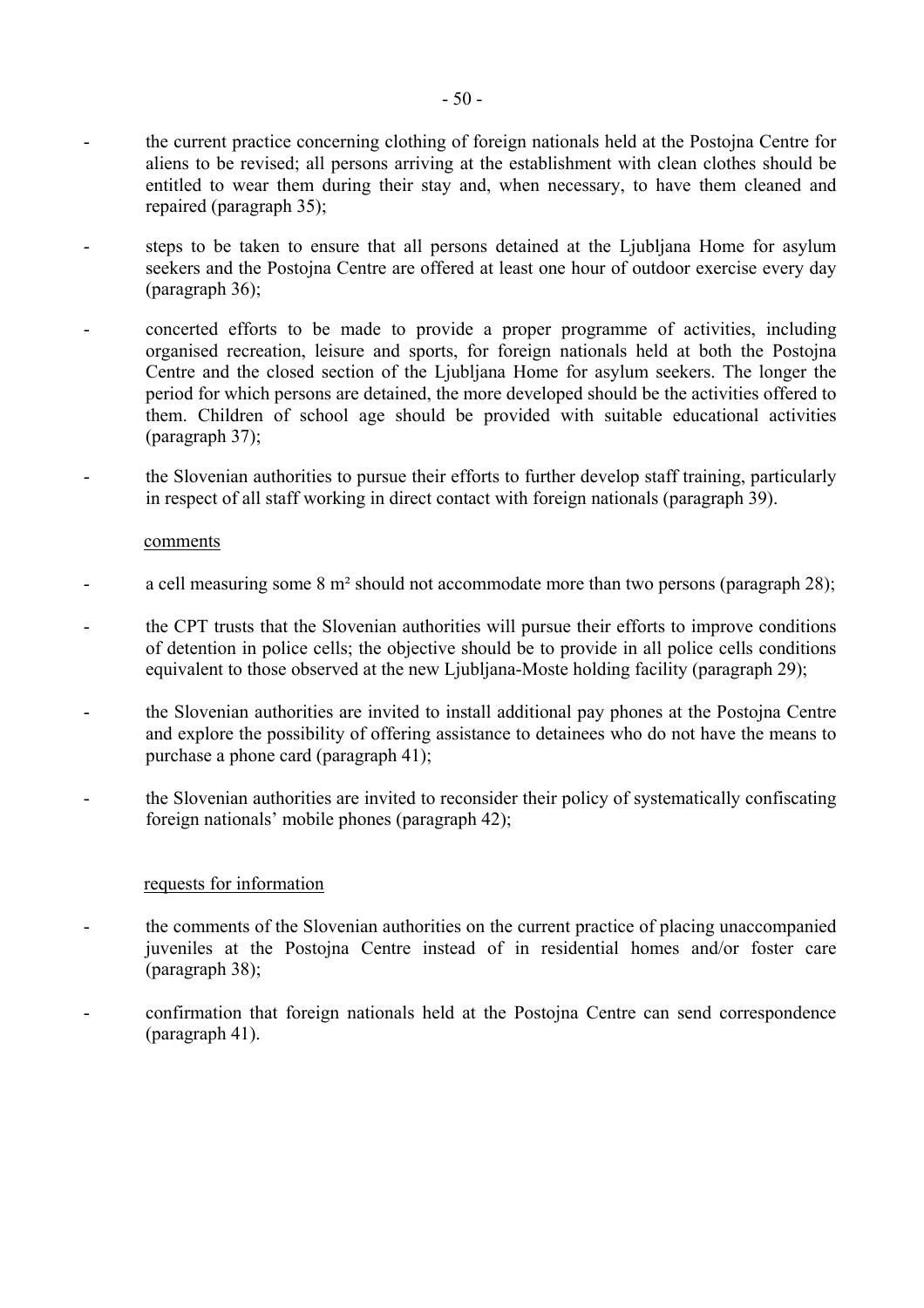### **B. Establishments under the authority of the Ministry of Justice**

### **Preliminary remarks**

#### comments

The CPT trusts that the Slovenian authorities will continue to implement a range of measures to combat prison overcrowding and, in so doing, will be guided by Recommendation Rec(99)22 of the Committee of Ministers of the Council of Europe concerning prison overcrowding and prison population inflation, as well as Recommendation Rec(2003)22 on conditional release (parole) ( paragraph 44).

### **Ill-treatment**

#### recommendations

- the management of Koper and Ljubljana Prisons to remind custodial staff at regular intervals that the physical ill-treatment of prisoners is not acceptable and will be dealt with severely. Staff should also receive a clear reminder that force should only be used as a last resort and that when force is required to control violent and/or agitated prisoners, that force must not be more than strictly necessary. In this connection, the recommendations made in paragraph 11 also apply here. In addition, prison staff should call in a medical doctor whenever it is found necessary to restrain a violent and/or agitated prisoner, and act in accordance with the doctor's opinion (paragraph  $47$ );
- the management of Koper and Ljubljana Prisons should exercise continued vigilance and make use of all the means at their disposal to prevent inter-prisoner violence and intimidation. In addition to effectively investigating complaints made by prisoners, this will involve the regular presence of prison managers in the detention areas, their direct contact with prisoners, and the improvement of prison staff training (paragraph 47).

#### requests for information

the results of the investigations referred to in paragraphs 45 and 46 (paragraph 47).

### **Conditions of detention in the establishments visited**

#### recommendations

the Slovenian authorities to implement the CPT's long-standing recommendation to reduce cell occupancy rates at Ljubljana Prison. Cells measuring 18 m² should not accommodate more that four prisoners, and the 8 m<sup>2</sup> cells should preferably not accommodate more than one prisoner (paragraph 49);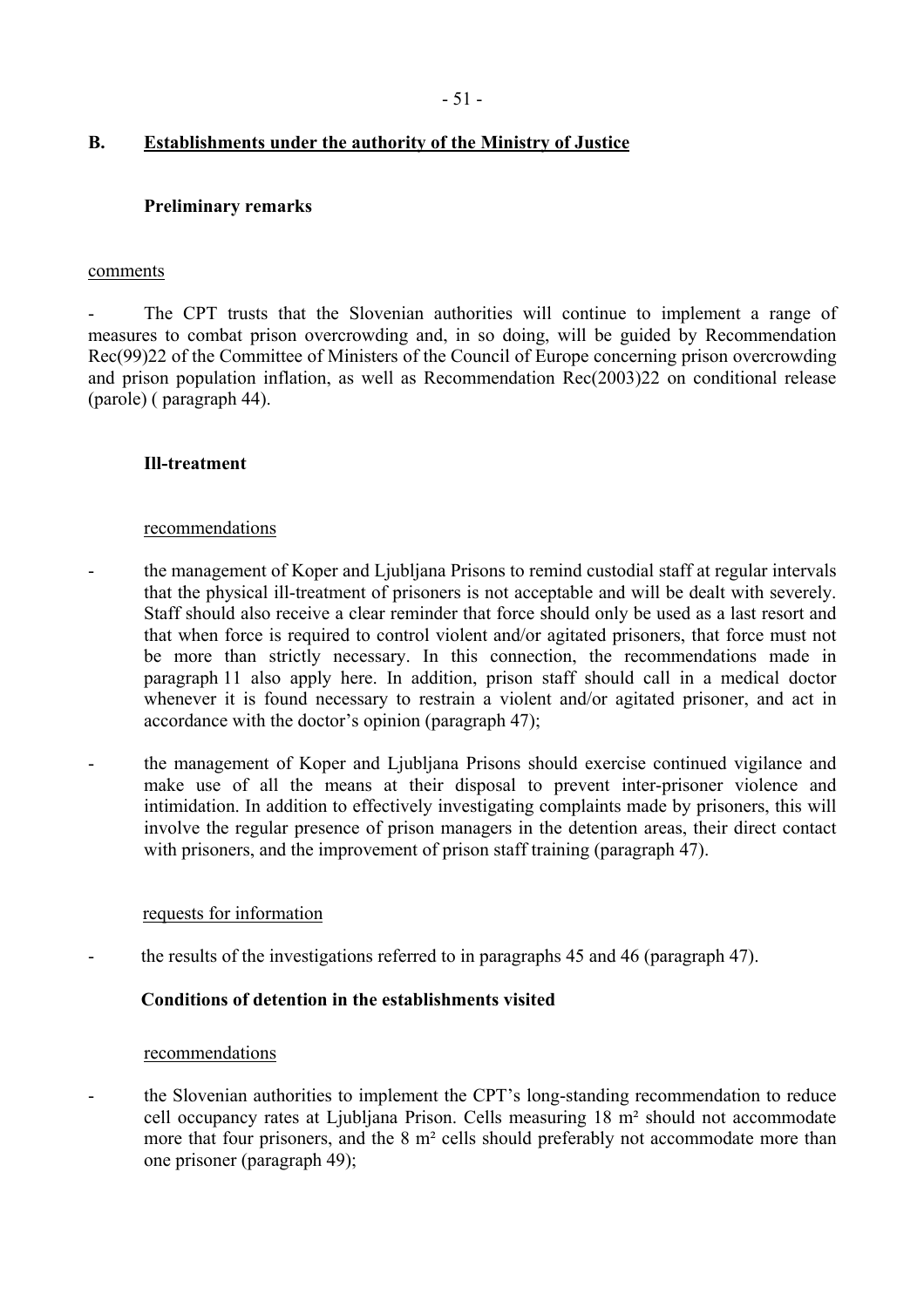- the Slovenian authorities to intensify their efforts to develop a programme of activities for remand prisoners at Ljubljana and Ig Prisons. The aim should be to ensure that those prisoners are able to spend a reasonable part of the day outside their cells engaged in purposeful activities of a varied nature (work; education; sport; recreation/association). In this context, juvenile prisoners require particular attention and should be offered regimes tailored to their needs (paragraphs 50 and 59);
- efforts to be made to refurbish the remand and reception sections at Ig Prison for women (paragraph 55);
- the Slovenian authorities to take immediate steps to install a call system in the female, drugfree and open units at the Radeče Re-education Centre for young prisoners (paragraph 70);
- measures to be taken to ensure that all the cells of the Special Educational Group at the Radeče Centre enjoy adequate access to natural light and ventilation. Appropriate arrangements should also be made to provide access to artificial lighting at night (paragraph 70);
- the cells of the Special Educational Group to be only used for short-term administrative segregation purposes (paragraph 70).

- the Slovenian authorities are invited to verify the quality and quantity of the food actually served to remand prisoners at Ljubljana Prison (paragraph 49);
- the CPT trusts that hot water supply problems will not be encountered in the future at Ig Prison (paragraph 53);
- the Slovenian authorities are invited to pursue their plans to divide large-occupancy dormitories at Ig Prison into smaller living units (paragraph 55);
- the Slovenian authorities are invited to pursue their efforts to offer a broader range of activities to sentenced prisoners at Ig Prison, in particular as regards opportunities for education and vocational training (paragraph 59);
- the Slovenian authorities are invited to seek ways to rectify the situation described in paragraph 61 concerning the lack of privacy in prisoners' cells at Koper Prison; one possibility might be to install blinds which can be controlled by prisoners (paragraph 61);
	- the CPT trusts that any deficiency as regards the proper functioning of ventilation at Koper Prison will be remedied (paragraph 61);
- the CPT trusts that ventilation in the fitness room within the closed section at Koper Prison will be improved (paragraph 63);
- steps should be taken to ensure that administrative decisions in respect of the regime under which prisoners were held at Koper Prison and the possibility of early release are fully transparent (paragraph 64);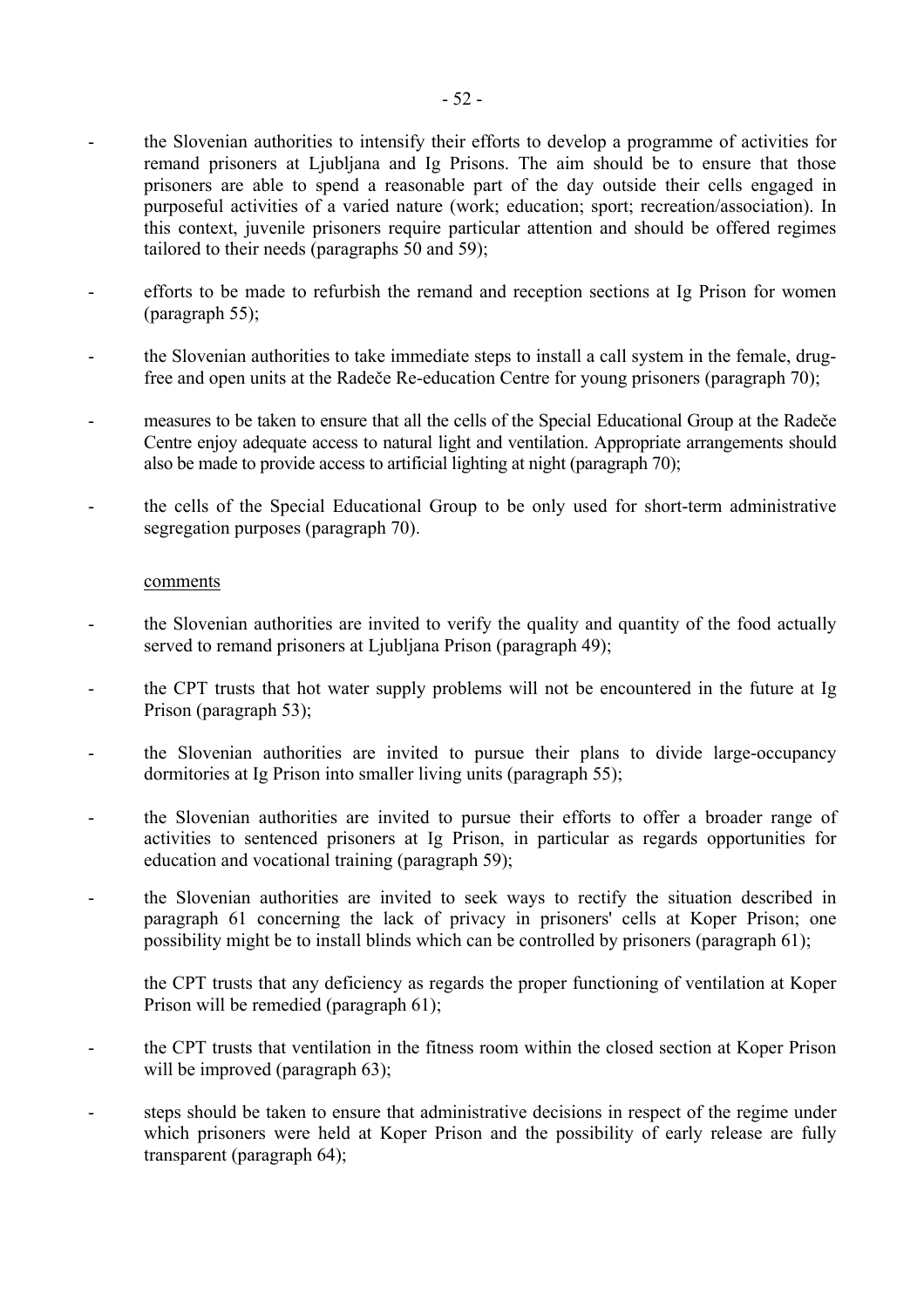- the Slovenian authorities are invited to develop the range of activities provided to prisoners at Koper Prison, in particular as regards education and vocational training (paragraph 64);
- the CPT hopes that efforts will continue to be made to develop the regime of activities for remand prisoners at Koper Prison (paragraph 65);
- the level of accountability of decisions made by the Expert Group at the Radeče Reeducation Centre left something to be desired (paragraph 72);
- the Slovenian authorities are invited to review the programme of activities offered to young persons at the Radeče Re-education Centre (paragraph 73).

#### requests for information

- the comments of the Slovenian authorities on the complaints that prisoners working in a private company outside the prison were frequently verbally abused by the company's managers (paragraph 57).

### **Health-care services**

#### recommendations

- steps to be taken to provide for the presence of a general practitioner for at least 30 hours per week at Ljubljana Prison (paragraph 75);
- the hours of attendance of a general practitioner at Koper Prison to be increased; preferably, there should be the equivalent of a half-time post (paragraph 75);
- measures to be taken to ensure that someone qualified to provide first aid, preferably with a recognised nursing qualification, is always present on the premises at night and weekends, in particular at Ljubljana and Koper Prisons (paragraph 75);
- the Slovenian authorities to strengthen psychiatric/psychological care at Ljubljana and Koper prisons. In this context, the hours of attendance of a psychiatrist at both establishments should be increased (paragraph 76);
- steps to be taken to provide effective and regular access to psychological care for persons detained at the Radeče Re-education Centre (paragraph 76);
- the Slovenian authorities to take appropriate steps to ensure that medical data recorded by doctors concerning injuries observed on prisoners (be it on admission or late in the course of imprisonment) contain the doctor's conclusions as to the degree of consistency between any allegations made by the prisoner in question and the objective medical findings (paragraph 78).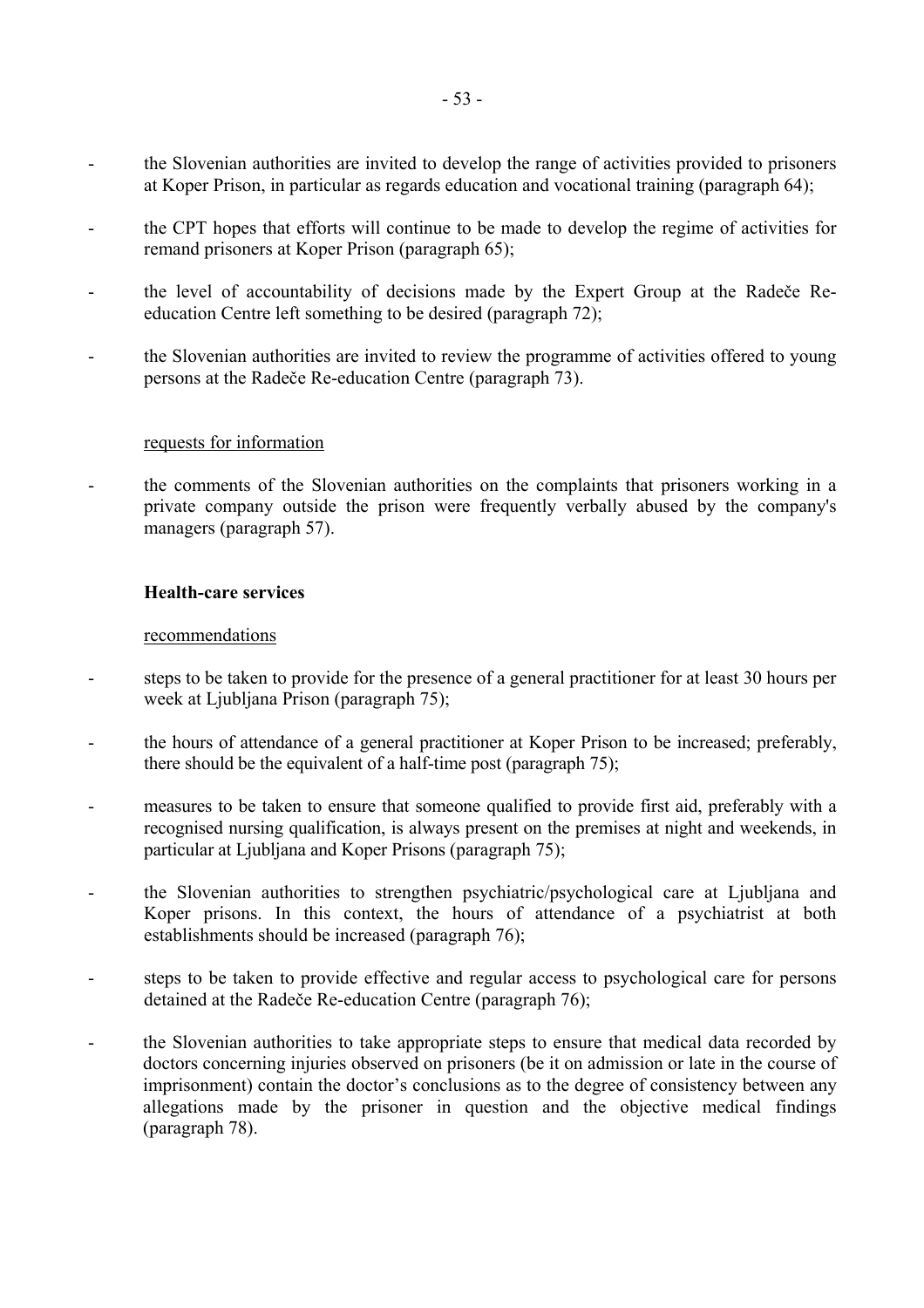- the Committee trusts that the Slovenian authorities will pursue their efforts to provide both prisoners and staff with information on transmissible diseases (including hepatitis C), especially as regards methods of transmission and means of protection (paragraph 79).

#### requests for information

the comments of the Slovenian authorities on the potential conflict of interest between the therapeutic activities of the psychologist at Ig Prison and his involvement in decision-making processes (paragraph 76).

#### **Other issues**

#### recommendations

- steps to be taken to improve staffing levels at Koper Prison and the Radeče Re-education Centre. This may to some extent be achieved by redeploying existing staff within the establishments (paragraph 80);
- the Slovenian authorities to ensure that formal disciplinary procedures are adhered to systematically whenever a disciplinary offence is alleged and that strict deadlines for holding disciplinary hearings are introduced (paragraph 83);
- remand prisoners in Slovenia to be offered the same safeguards as sentenced prisoners during disciplinary procedures, including the right to be heard in person by the deciding authority (paragraph 83);
- existing legal arrangements and practice concerning the role of prison doctors in relation to disciplinary matters to be reviewed. In so doing, regard should be had to the new version of the European Prison Rules and the comments made by the CPT in paragraph 53 of its  $15<sup>th</sup>$ Annual Report (CPT/Inf (2005) 17) (paragraph 84);
- steps to be taken to increase the capacity and improve the layout of the visiting facilities at Ljubljana Prison. (paragraph 86);
- the Slovenian authorities to seek ways of improving opportunities for telephone contact for remand prisoners (paragraph 88);
- in those exceptional cases where it is considered to be in the best interests of a juvenile remand prisoner to be accommodated together with adults, particular care to be taken in selecting the adult prisoners in question (paragraph 90);
- the Slovenian authorities to improve arrangements for prisoners' transport (paragraph 91);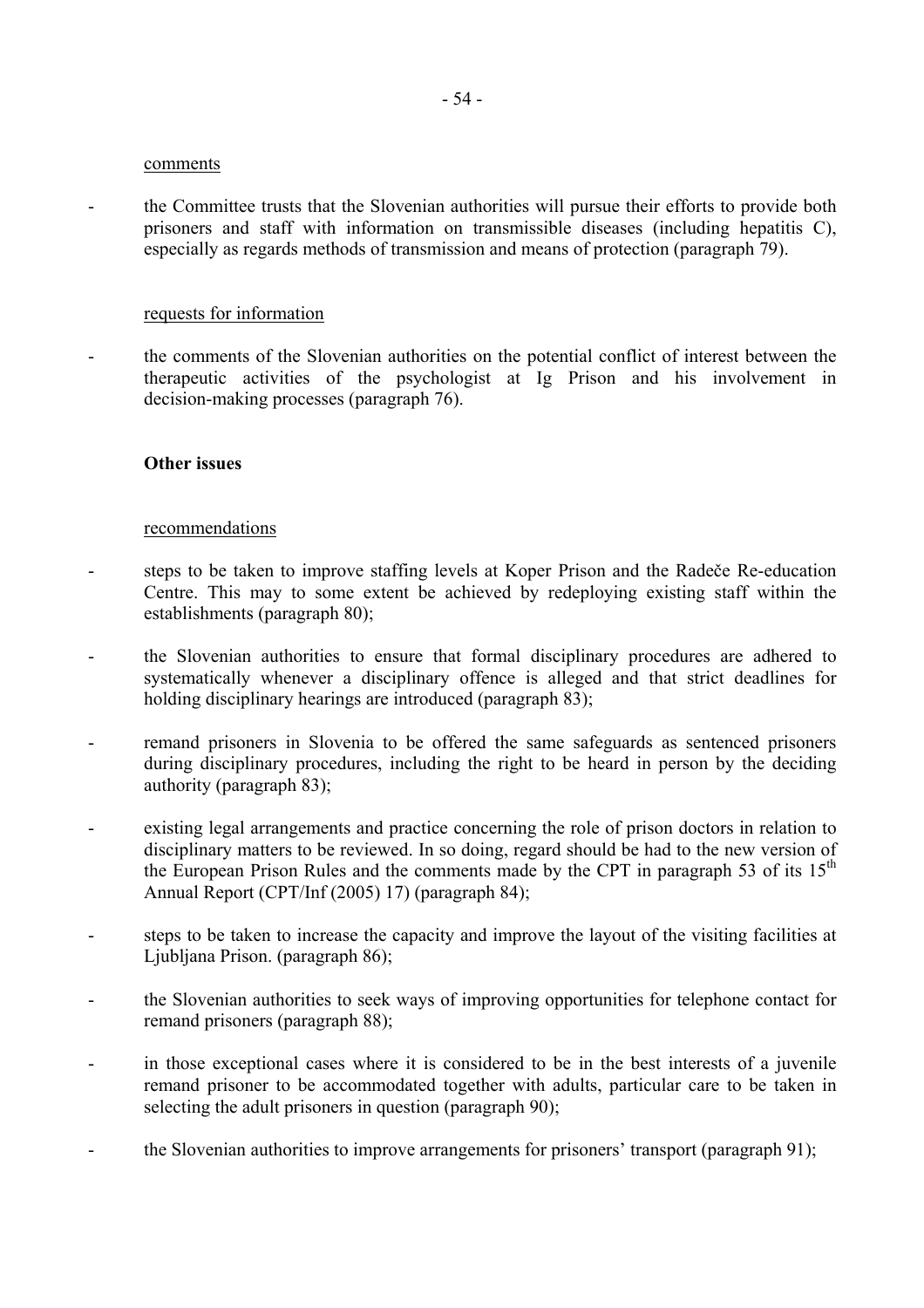- the Slovenian authorities to carry out a further review of the use of means of restraint during the transport of prisoners, so as to ensure that they are applied in a proportionate way (paragraph 92);
- the deficiencies observed with regard to material conditions in the padded cell in Ljubljana Prison to be remedied (paragraph 95);
- the existing arrangements for urine testing at Koper Prison to be reviewed, in the light of the remarks made in paragraphs 98 and 99. Other means could and should be found to reconcile the legitimate aim of combating drug abuse with the inherent dignity of the persons concerned (paragraph 99).

- the Slovenian authorities are invited to increase the number of female staff deployed in detention areas at Koper Prison and the Radeče Re-education Centre (paragraph 81);
- the Slovenian authorities are invited to create more congenial surroundings in the visiting facilities at Koper Prison (paragraph 86);
- the Slovenian authorities are invited to offer the possibility of conjugal visits to a larger number of inmates; female prisoners should be offered the possibility of such visits on an equal footing (paragraph 87);
- there should be strict time targets for answering prisoners' complaints/requests at Ljubljana Prison (paragraph 89);
- the Slovenian authorities are invited to remedy the lacuna observed at Ig Prison as regards the recording of reactions to prisoners' complaints addressed to the Central Prison Administration in the register of complaints (paragraph 89);
- the Slovenian authorities are invited to organise comprehensive training courses in control and restraint techniques for prison staff throughout Slovenia (paragraph 93);
- the Slovenian authorities are invited to review the recourse to padded cells at the Radeče Reeducation Centre (paragraph 94);
- at Koper Prison and the Radeče Re-education Centre, urine testing had become an excessively dominant factor in determining access to a less restrictive security regime and in the granting of privileges (paragraph 98);
- staff carrying out urine tests should receive appropriate training and such tests should be carried out in a place which is distinctly different from the premises utilised by prison medical staff (paragraph 99).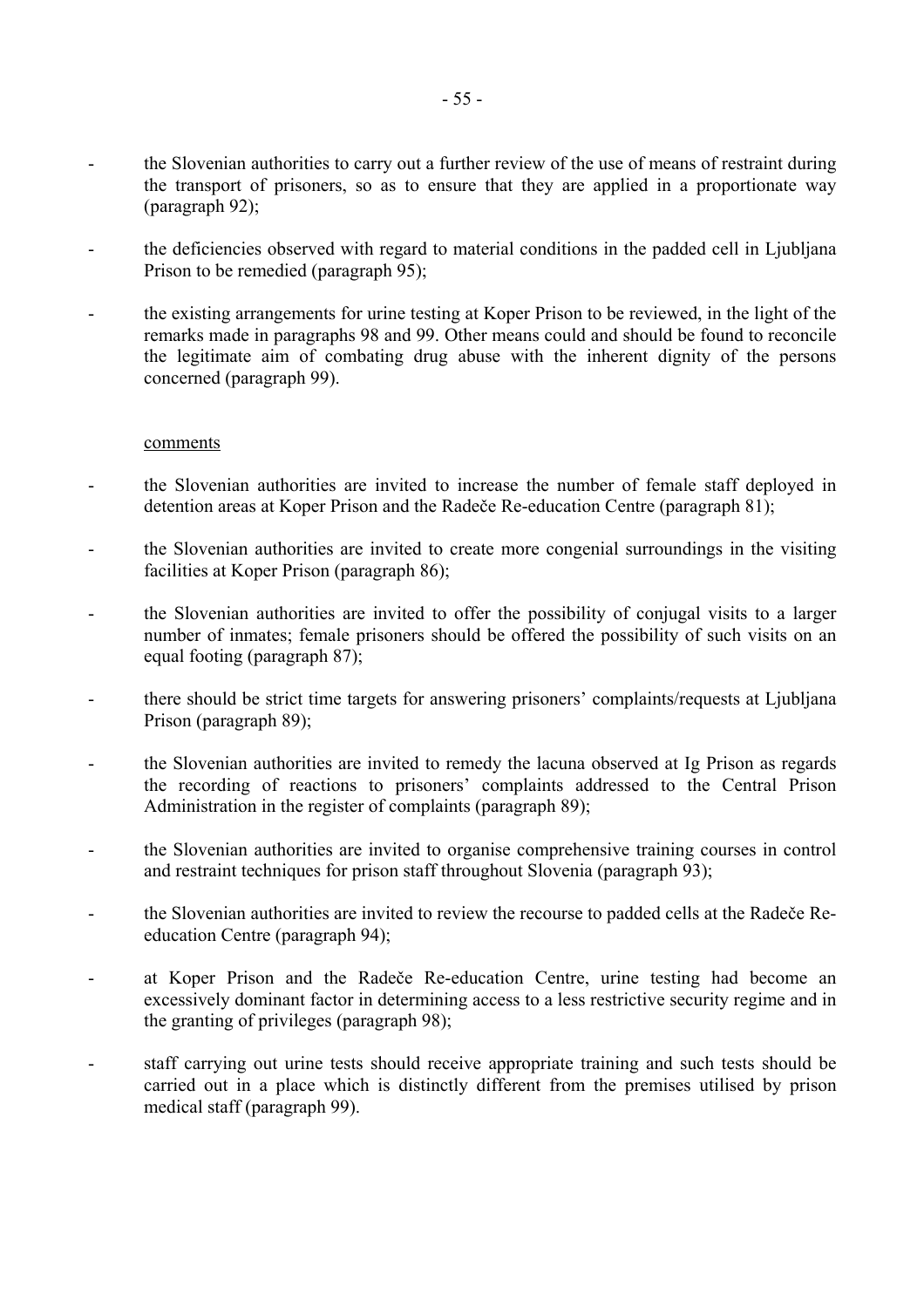### requests for information

- information on pilot projects being prepared by the Slovenian authorities in the area of drug prevention in prisons (paragraph 96).

### **C. Establishments under the authority of the Ministry of Labour, Family and Social Affairs**

### recommendations

- the Slovenian authorities to ensure, as a matter of priority, a higher nursing staff attendance during the night at the Fužine Home for Elderly Persons (paragraph 105);
- a register for recording the use of means of restraint to be created, in accordance with the requirements set out in paragraph 125 of the report on the CPT's 2001 visit (paragraph 107);
- steps to be taken to ensure that persons placed in closed sections of social care homes in Slovenia have an effective right to bring proceedings to have the lawfulness of their placement decided and regularly reviewed by a court (paragraph 110);
- the information booklet available at the Fužine Home to be also distributed to residents' legal guardians and families, and to include information on the right referred to in paragraph 110. A similar booklet should be introduced in social care homes throughout Slovenia (paragraph 113);
- residents of the Fužine Home for Elderly Persons to be informed of the possibility to lodge formal complaints, on a confidential basis, with clearly designated outside bodies (paragraph 114);
- the Fužine Home for Elderly Persons to be visited by independent outside bodies on a regular basis (paragraph 115).

### comments

- residents' medical files at the Fužine Home for Elderly Persons were quite succinct and occasionally incomplete (paragraph 103).
- the Slovenian authorities are invited to increase the attendance hours of a psychiatrist at the Fužine Home for Elderly Persons (preferably to the equivalent of at least one half-time post) (paragraph 104);
- **- given** the importance of therapeutic and other activities for residents' rehabilitation, the Slovenian authorities are invited to increase the number of staff responsible for the provision of such activities at the Fužine Home for Elderly Persons (paragraph 104).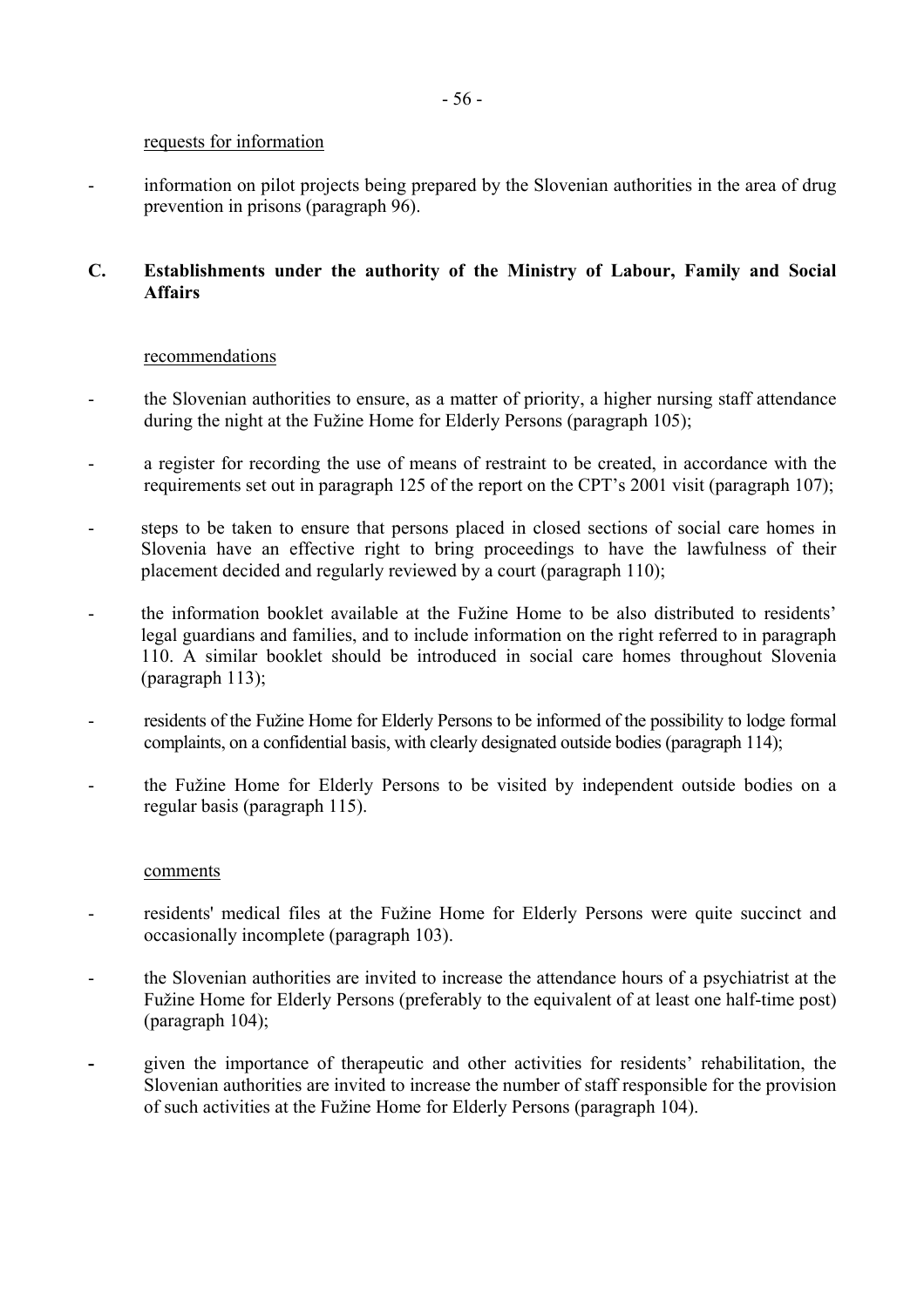## requests for information

- confirmation that net-beds have been taken out of use in social care homes and psychiatric establishments throughout Slovenia (paragraph 106).
- whether residents of the Fužine Home for Elderly Persons have access to legal aid (paragraph 111).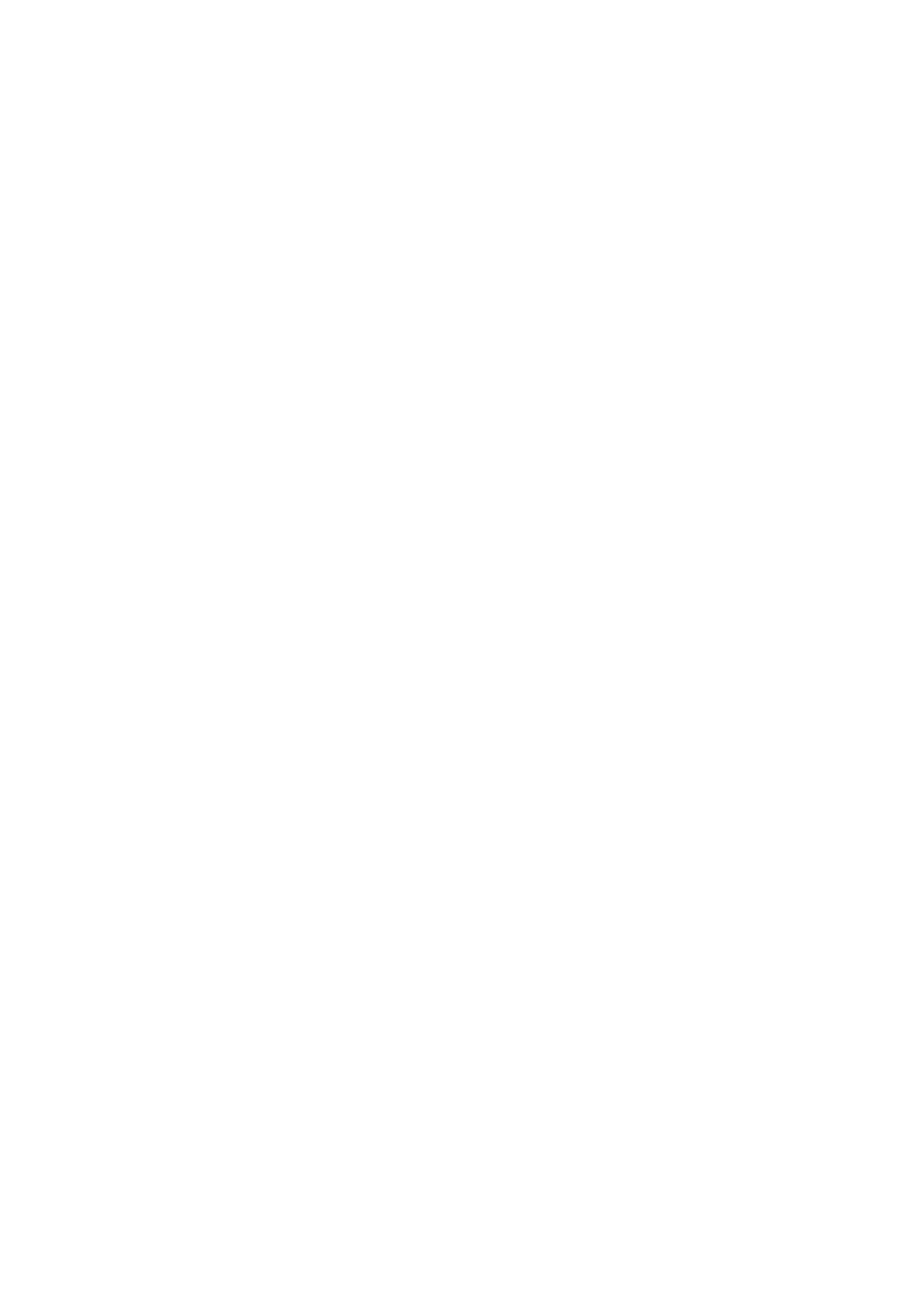### **APPENDIX II**

### <span id="page-58-0"></span>**LIST OF THE NATIONAL AUTHORITIES AND INTERNATIONAL AND NON-GOVERNMENTAL ORGANISATIONS WITH WHICH THE CPT'S DELEGATION HELD CONSULTATIONS**

#### **A. National authorities**

Ministry of the Interior

Bojan TRNOVäEK Director General Žarko BOGUNOVIČ Secretary Samo DROBEŽ Under-Secretary Aleksandra HOIVIK Under-Secretary Bečir KEČANOVIČ Under-Secretary Drago MARINKOVIČ Under-Secretary

*General Police Directorate* 

Ministry of Justice

Robert MAROLT State Secretary Igor BELE Director General Miha WOHINZ Under-Secretary

*Prison Administration* 

Dušan VALENTINČIČ Acting Director General Slava NOVAK Under Secretary

Danijel ŽIBERT Director of Uniformed Police Janez MEKINC Senior Police Superintendent Darko STARE Assistant to the Director of Criminal Police Danijel LORBEK Head of the Border Police Section Janez RUPNIK Head of the Police Powers Division Jože KONEC Assistant to the Head of the Centre for Aliens

Aldo CARLI Deputy Director General Olga PERHAVC Head of the Treatment Unit Božo PETEH Head of the Security Unit